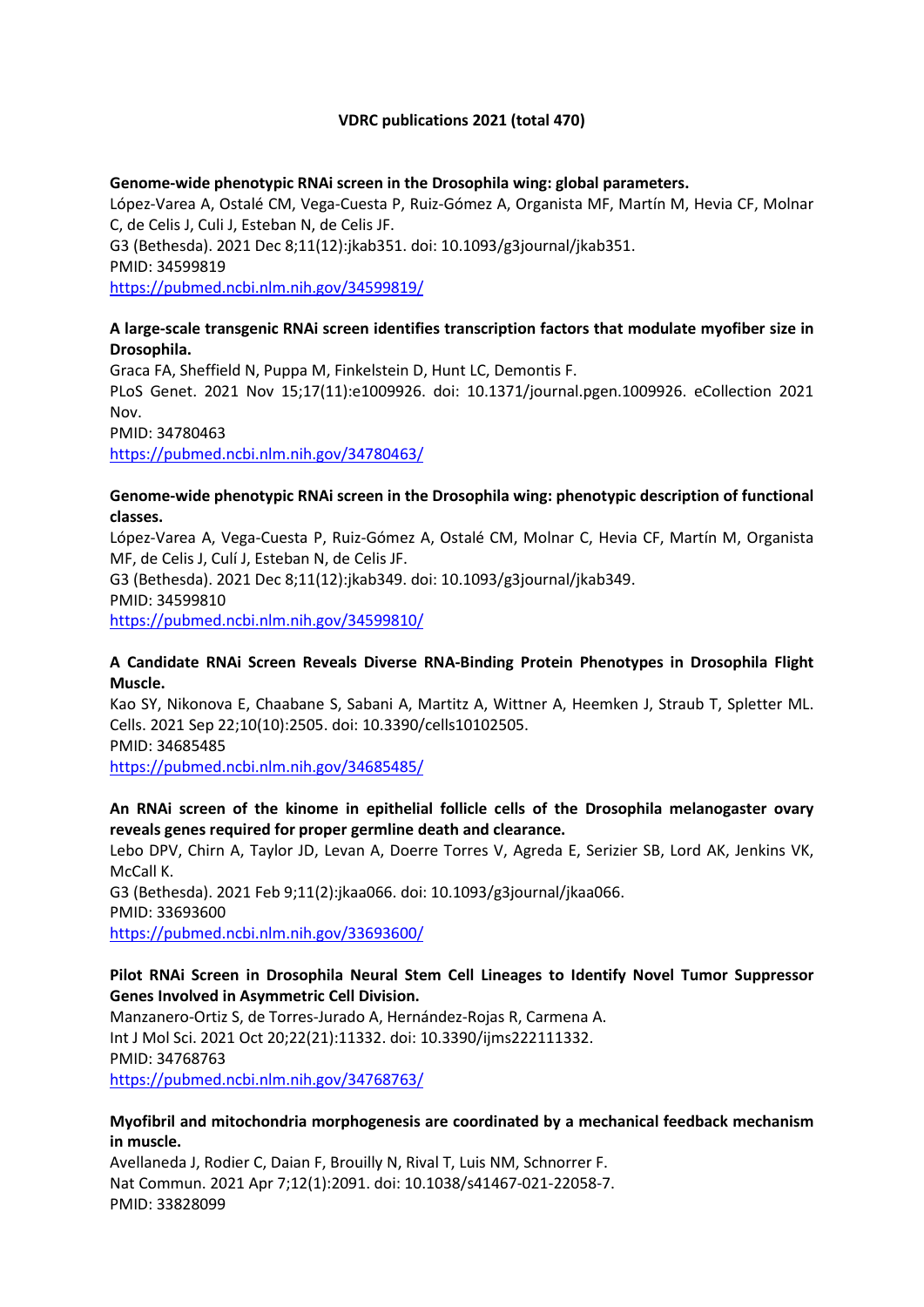#### <https://pubmed.ncbi.nlm.nih.gov/33828099/>

**Unc13A and Unc13B contribute to the decoding of distinct sensory information in Drosophila.** Pooryasin A, Maglione M, Schubert M, Matkovic-Rachid T, Hasheminasab SM, Pech U, Fiala A, Mielke T, Sigrist SJ. Nat Commun. 2021 Mar 26;12(1):1932. doi: 10.1038/s41467-021-22180-6. PMID: 33771998 <https://pubmed.ncbi.nlm.nih.gov/33771998/>

#### **Female-biased upregulation of insulin pathway activity mediates the sex difference in Drosophila body size plasticity.**

Millington JW, Brownrigg GP, Chao C, Sun Z, Basner-Collins PJ, Wat LW, Hudry B, Miguel-Aliaga I, Rideout EJ. Elife. 2021 Jan 15;10:e58341. doi: 10.7554/eLife.58341. PMID: 3344826 <https://pubmed.ncbi.nlm.nih.gov/33448263/>

# **Coordination of tumor growth and host wasting by tumor-derived Upd3.**

Ding G, Xiang X, Hu Y, Xiao G, Chen Y, Binari R, Comjean A, Li J, Rushworth E, Fu Z, Mohr SE, Perrimon N, Song W. Cell Rep. 2021 Aug 17;36(7):109553. doi: 10.1016/j.celrep.2021.109553. PMID: 34407411 <https://pubmed.ncbi.nlm.nih.gov/34407411/>

## **MicroRNA-133 Targets Phosphodiesterase 1C in Drosophila and Human Oral Cancer Cells to Regulate Epithelial-Mesenchymal Transition.**

Jung JE, Lee JY, Park HR, Kang JW, Kim YH, Lee JH. J Cancer. 2021 Jul 3;12(17):5296-5309. doi: 10.7150/jca.56138. eCollection 2021. PMID: 34335946 <https://pubmed.ncbi.nlm.nih.gov/34335946/>

#### **Tumour-derived Dilp8/INSL3 induces cancer anorexia by regulating feeding neuropeptides via Lgr3/8 in the brain.**

Yeom E, Shin H, Yoo W, Jun E, Kim S, Hong SH, Kwon DW, Ryu TH, Suh JM, Kim SC, Lee KS, Yu K. Nat Cell Biol. 2021 Feb;23(2):172-183. doi: 10.1038/s41556-020-00628-z. Epub 2021 Feb 8. PMID: 33558728

<https://pubmed.ncbi.nlm.nih.gov/33558728/>

#### **R7 photoreceptor axon targeting depends on the relative levels of lost and found expression in R7 and its synaptic partners.**

Douthit J, Hairston A, Lee G, Morrison CA, Holguera I, Treisman JE. Elife. 2021 May 18;10:e65895. doi: 10.7554/eLife.65895. PMID: 34003117 <https://pubmed.ncbi.nlm.nih.gov/34003117/>

#### **Polyploid mitosis and depolyploidization promote chromosomal instability and tumor progression in a Notch-induced tumor model.**

Wang XF, Yang SA, Gong S, Chang CH, Portilla JM, Chatterjee D, Irianto J, Bao H, Huang YC, Deng WM. Dev Cell. 2021 Jul 12;56(13):1976-1988.e4. doi: 10.1016/j.devcel.2021.05.017. Epub 2021 Jun 18. PMID: 34146466

<https://pubmed.ncbi.nlm.nih.gov/34146466/>

#### **Tumor-derived MMPs regulate cachexia in a Drosophila cancer model.**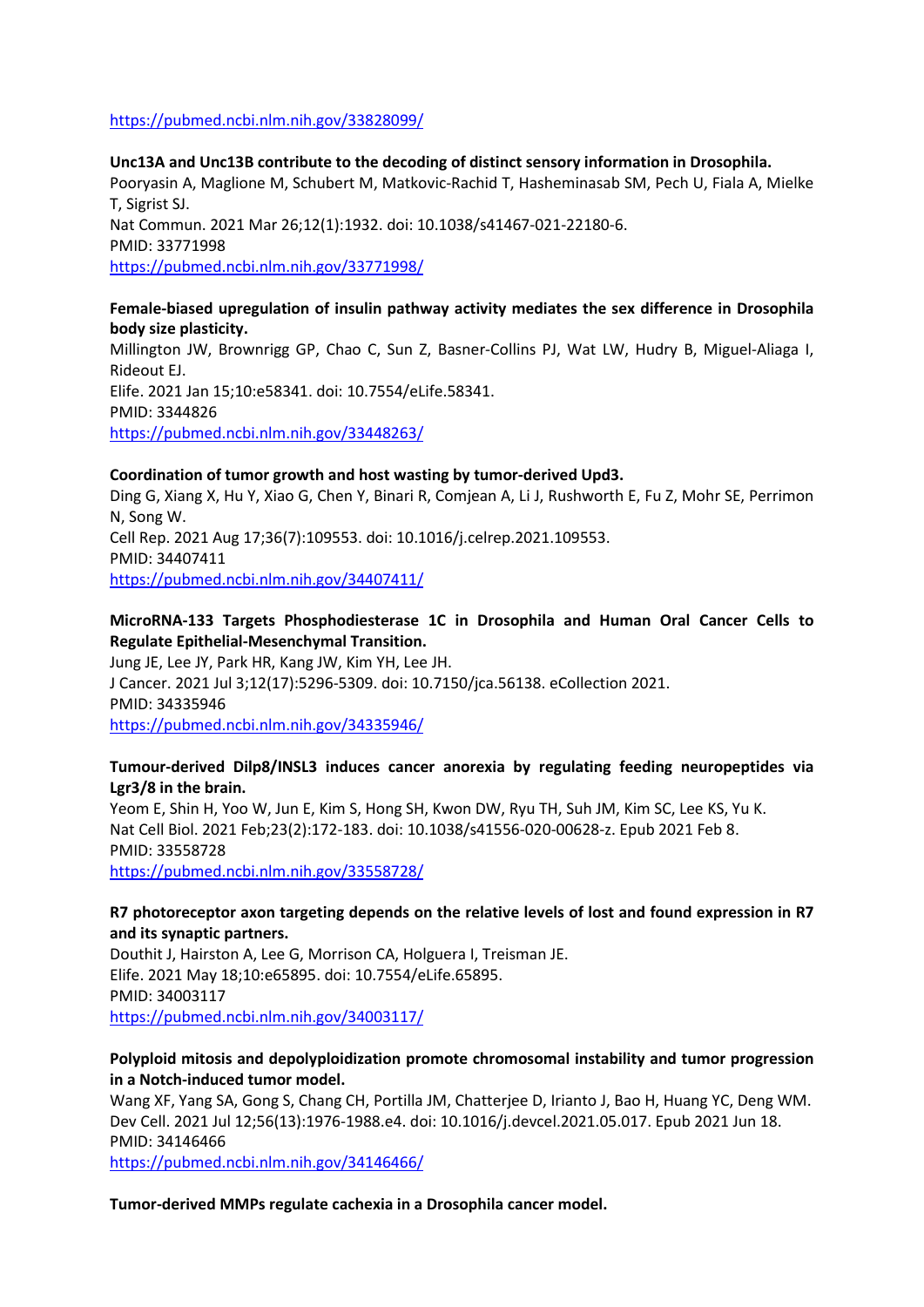Lodge W, Zavortink M, Golenkina S, Froldi F, Dark C, Cheung S, Parker BL, Blazev R, Bakopoulos D, Christie EL, Wimmer VC, Duckworth BC, Richardson HE, Cheng LY. Dev Cell. 2021 Sep 27;56(18):2664-2680.e6. doi: 10.1016/j.devcel.2021.08.008. Epub 2021 Sep 1. PMID: 34473940 <https://pubmed.ncbi.nlm.nih.gov/34473940/>

#### **Competitive coordination of the dual roles of the Hedgehog co-receptor in homophilic adhesion and signal reception.**

Yang S, Zhang Y, Yang C, Wu X, El Oud SM, Chen R, Cai X, Wu XS, Lan G, Zheng X. Elife. 2021 May 18;10:e65770. doi: 10.7554/eLife.65770. PMID: 34003115 <https://pubmed.ncbi.nlm.nih.gov/34003115/>

## **Actin-dependent membrane polarization reveals the mechanical nature of the neuroblast polarity cycle.**

LaFoya B, Prehoda KE. Cell Rep. 2021 May 18;35(7):109146. doi: 10.1016/j.celrep.2021.109146. PMID: 34010656 <https://pubmed.ncbi.nlm.nih.gov/34010656/>

## **The DEAD-box helicase DDX56 is a conserved stemness regulator in normal and cancer stem cells.**

Pryszlak M, Wiggans M, Chen X, Jaramillo JE, Burns SE, Richards LM, Pugh TJ, Kaplan DR, Huang X, Dirks PB, Pearson BJ. Cell Rep. 2021 Mar 30;34(13):108903. doi: 10.1016/j.celrep.2021.108903. PMID: 33789112

<https://pubmed.ncbi.nlm.nih.gov/33789112/>

#### **Remodelling of oxygen-transporting tracheoles drives intestinal regeneration and tumorigenesis in Drosophila.**

Tamamouna V, Rahman MM, Petersson M, Charalambous I, Kux K, Mainor H, Bolender V, Isbilir B, Edgar BA, Pitsouli C. Nat Cell Biol. 2021 May;23(5):497-510. doi: 10.1038/s41556-021-00674-1. Epub 2021 May 10. PMID: 33972730 <https://pubmed.ncbi.nlm.nih.gov/33972730/>

#### **Antagonistic control of myofiber size and muscle protein quality control by the ubiquitin ligase UBR4 during aging.**

Hunt LC, Schadeberg B, Stover J, Haugen B, Pagala V, Wang YD, Puglise J, Barton ER, Peng J, Demontis F. Nat Commun. 2021 Mar 3;12(1):1418. doi: 10.1038/s41467-021-21738-8.

PMID: 33658508

<https://pubmed.ncbi.nlm.nih.gov/33658508/>

## **V-ATPase controls tumor growth and autophagy in a Drosophila model of gliomagenesis.**

Formica M, Storaci AM, Bertolini I, Carminati F, Knævelsrud H, Vaira V, Vaccari T. Autophagy. 2021 Dec;17(12):4442-4452. doi: 10.1080/15548627.2021.1918915. Epub 2021 May 12. PMID: 33978540

<https://pubmed.ncbi.nlm.nih.gov/33978540/>

## **Neuronal fragile X mental retardation protein activates glial insulin receptor mediated PDF-Tri neuron developmental clearance.**

Vita DJ, Meier CJ, Broadie K. Nat Commun. 2021 Feb 19;12(1):1160. doi: 10.1038/s41467-021-21429-4.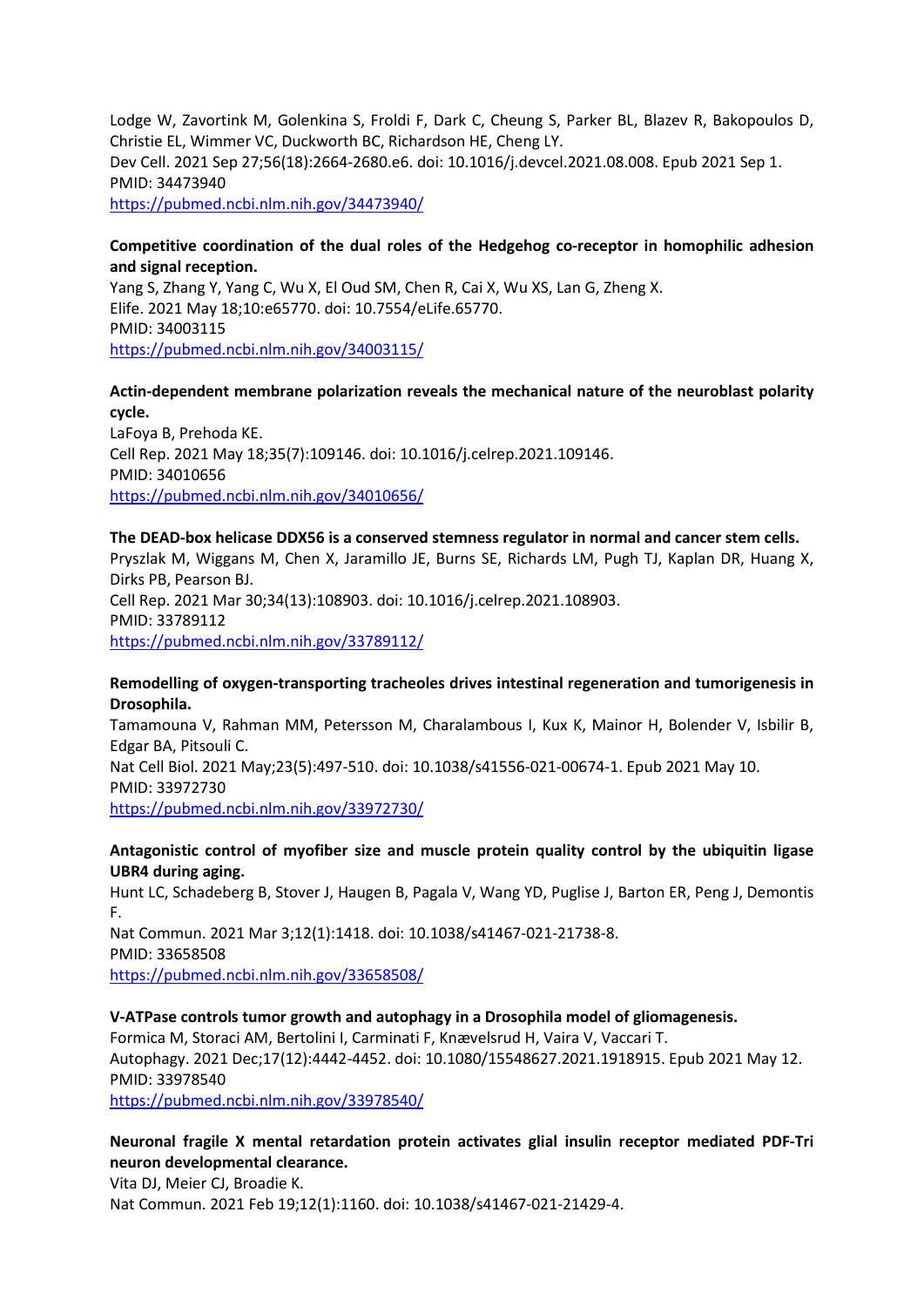PMID: 33608547 <https://pubmed.ncbi.nlm.nih.gov/33608547/>

#### **Systemic Regulation of Host Energy and Oogenesis by Microbiome-Derived Mitochondrial Coenzymes.**

Gnainsky Y, Zfanya N, Elgart M, Omri E, Brandis A, Mehlman T, Itkin M, Malitsky S, Adamski J, Soen Y. Cell Rep. 2021 Jan 5;34(1):108583. doi: 10.1016/j.celrep.2020.108583. PMID: 33406416 <https://pubmed.ncbi.nlm.nih.gov/33406416/>

**Ribosomopathy-associated mutations cause proteotoxic stress that is alleviated by TOR inhibition.** Recasens-Alvarez C, Alexandre C, Kirkpatrick J, Nojima H, Huels DJ, Snijders AP, Vincent JP. Nat Cell Biol. 2021 Feb;23(2):127-135. doi: 10.1038/s41556-020-00626-1. Epub 2021 Jan 25. PMID: 33495632 <https://pubmed.ncbi.nlm.nih.gov/33495632/>

#### **Filopodia-based contact stimulation of cell migration drives tissue morphogenesis.**

Bischoff MC, Lieb S, Renkawitz-Pohl R, Bogdan S. Nat Commun. 2021 Feb 4;12(1):791. doi: 10.1038/s41467-020-20362-2. PMID: 33542237 <https://pubmed.ncbi.nlm.nih.gov/33542237/>

#### **Response of the microbiome-gut-brain axis in Drosophila to amino acid deficit.**

Kim B, Kanai MI, Oh Y, Kyung M, Kim EK, Jang IH, Lee JH, Kim SG, Suh GSB, Lee WJ. Nature. 2021 May;593(7860):570-574. doi: 10.1038/s41586-021-03522-2. Epub 2021 May 5. PMID: 33953396 <https://pubmed.ncbi.nlm.nih.gov/33953396/>

#### **Epithelial cell-turnover ensures robust coordination of tissue growth in Drosophila ribosomal protein mutants.**

Akai N, Ohsawa S, Sando Y, Igaki T. PLoS Genet. 2021 Jan 28;17(1):e1009300. doi: 10.1371/journal.pgen.1009300. eCollection 2021 Jan. PMID: 33507966 <https://pubmed.ncbi.nlm.nih.gov/33507966/>

## **Investigating rare and ultrarare epilepsy syndromes with Drosophila models.**

Lasko P, Lüthy K. Fac Rev. 2021 Jan 29;10:10. doi: 10.12703/r/10-10. eCollection 2021. PMID: 33659928 <https://pubmed.ncbi.nlm.nih.gov/33659928/>

#### **Wallenda-Nmo Axis Regulates Growth via Hippo Signaling.**

Wang X, Liang H, Xu W, Ma X. Front Cell Dev Biol. 2021 Apr 16;9:658288. doi: 10.3389/fcell.2021.658288. eCollection 2021. PMID: 33937258 <https://pubmed.ncbi.nlm.nih.gov/33937258/>

#### **Norbormide-Based Probes and Their Application for Mitochondrial Imaging in Drosophila Melanogaster.**

Forgiarini A, Wang Z, Bova S, Brimble MA, Hopkins B, Rennison D, Orso G. Methods Mol Biol. 2021;2275:279-289. doi: 10.1007/978-1-0716-1262-0\_17. PMID: 34118044 <https://pubmed.ncbi.nlm.nih.gov/34118044/>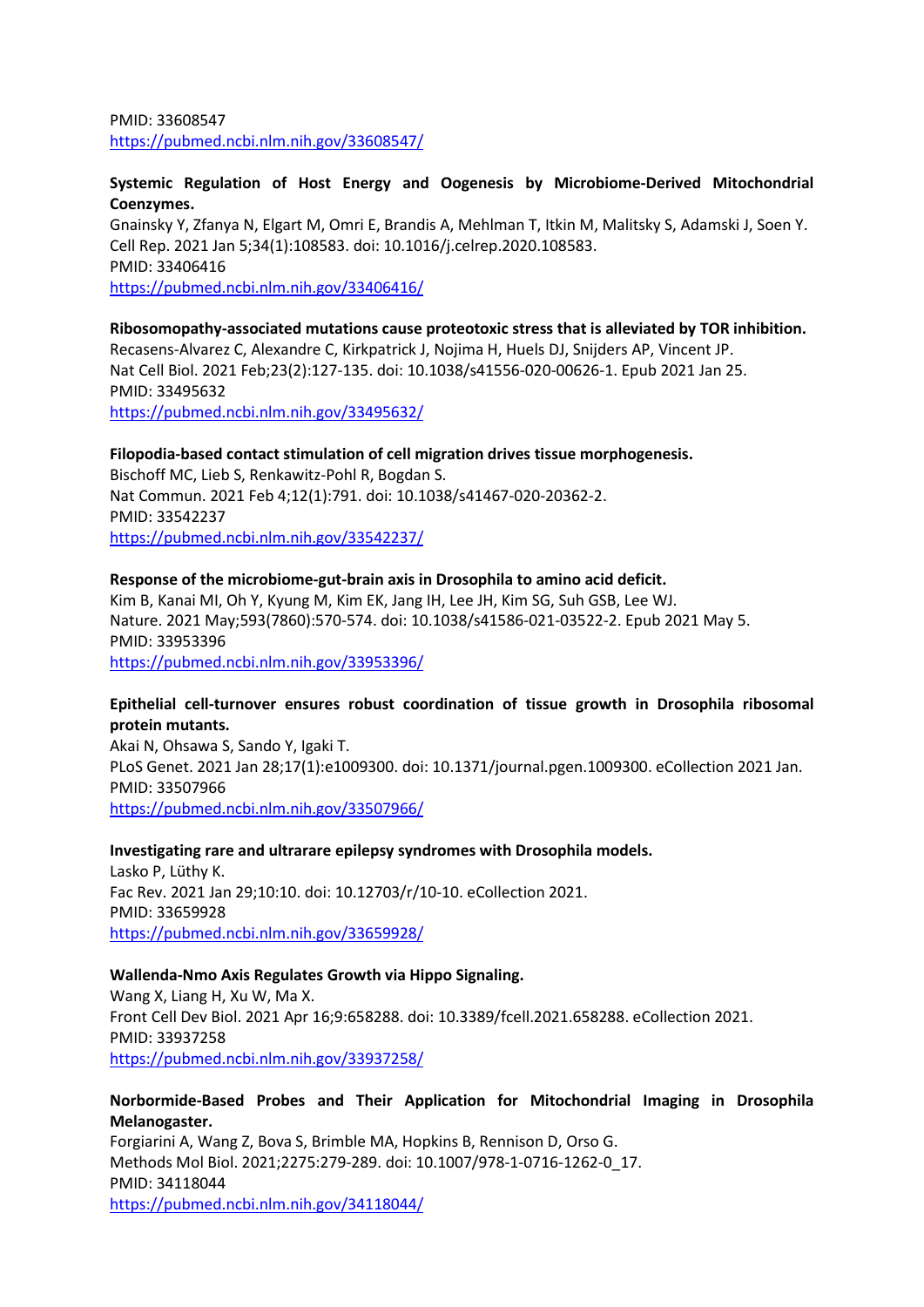#### **The Hippo pathway controls myofibril assembly and muscle fiber growth by regulating sarcomeric gene expression.**

Kaya-Çopur A, Marchiano F, Hein MY, Alpern D, Russeil J, Luis NM, Mann M, Deplancke B, Habermann BH, Schnorrer F. Elife. 2021 Jan 6;10:e63726. doi: 10.7554/eLife.63726. PMID: 33404503 <https://pubmed.ncbi.nlm.nih.gov/33404503/>

#### **Extensive tissue-specific expression variation and novel regulators underlying circadian behavior.**

Litovchenko M, Meireles-Filho ACA, Frochaux MV, Bevers RPJ, Prunotto A, Anduaga AM, Hollis B, Gardeux V, Braman VS, Russeil JMC, Kadener S, Dal Peraro M, Deplancke B. Sci Adv. 2021 Jan 29;7(5):eabc3781. doi: 10.1126/sciadv.abc3781. Print 2021 Jan. PMID: 33514540 <https://pubmed.ncbi.nlm.nih.gov/33514540/>

#### **Modeling invasion patterns in the glioblastoma battlefield.**

Conte M, Casas-Tintò S, Soler J. PLoS Comput Biol. 2021 Jan 29;17(1):e1008632. doi: 10.1371/journal.pcbi.1008632. eCollection 2021 Jan. PMID: 33513131 <https://pubmed.ncbi.nlm.nih.gov/33513131/>

## **The ubiquitin ligase Ariadne-1 regulates neurotransmitter release via ubiquitination of NSF.**

Ramírez J, Morales M, Osinalde N, Martínez-Padrón I, Mayor U, Ferrús A. J Biol Chem. 2021 Jan-Jun;296:100408. doi: 10.1016/j.jbc.2021.100408. Epub 2021 Feb 11. PMID: 33581113 <https://pubmed.ncbi.nlm.nih.gov/33581113/>

#### **Rest Is Required to Learn an Appetitively-Reinforced Operant Task in Drosophila.**

Wiggin TD, Hsiao Y, Liu JB, Huber R, Griffith LC. Front Behav Neurosci. 2021 Jun 18;15:681593. doi: 10.3389/fnbeh.2021.681593. eCollection 2021. PMID: 34220464 <https://pubmed.ncbi.nlm.nih.gov/34220464/>

#### **Differential Expression of Drosophila Transgelins Throughout Development.**

Vakaloglou KM, Mouratidou M, Keramidioti A, Zervas CG. Front Cell Dev Biol. 2021 Jul 12;9:648568. doi: 10.3389/fcell.2021.648568. eCollection 2021. PMID: 34322481 <https://pubmed.ncbi.nlm.nih.gov/34322481/>

#### **The Microtubule Minus-End Binding Protein cic Is Required for the Epithelial Remodeling in the Drosophila Abdomen.**

Panzade S, Matis M. Front Cell Dev Biol. 2021 Jul 21;9:682083. doi: 10.3389/fcell.2021.682083. eCollection 2021. PMID: 34368132 <https://pubmed.ncbi.nlm.nih.gov/34368132/>

#### **A multicomponent screen for feeding behaviour and nutritional status in Drosophila to interrogate mammalian appetite-related genes.**

Chalmers J, Tung YCL, Liu CH, O'Kane CJ, O'Rahilly S, Yeo GSH. Mol Metab. 2021 Jan;43:101127. doi: 10.1016/j.molmet.2020.101127. Epub 2020 Nov 23. PMID: 33242659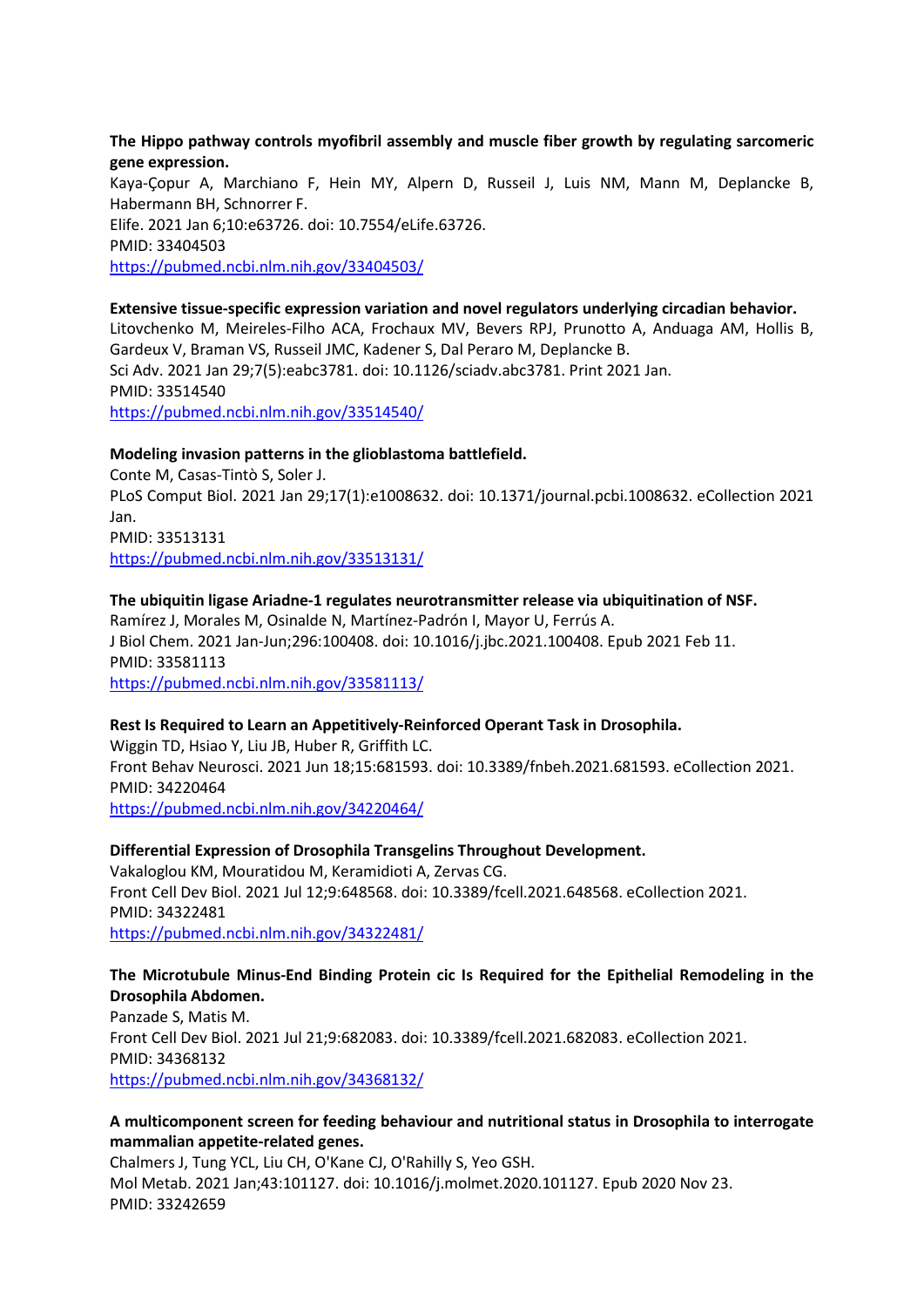<https://pubmed.ncbi.nlm.nih.gov/33242659/>

**Larval nutrition influences adult fat stores and starvation resistance in Drosophila.** Rehman N, Varghese J. PLoS One. 2021 Feb 19;16(2):e0247175. doi: 10.1371/journal.pone.0247175. eCollection 2021. PMID: 33606785 <https://pubmed.ncbi.nlm.nih.gov/33606785/>

#### **The F-Box Protein CG5003 Regulates Axon Pruning and the Integrity of the Drosophila Mushroom Body.**

Yang M, Guo Y, Wang S, Chen C, Chang YH, Ho MS. Front Mol Neurosci. 2021 Feb 25;14:634784. doi: 10.3389/fnmol.2021.634784. eCollection 2021. PMID: 33716667 <https://pubmed.ncbi.nlm.nih.gov/33716667/>

## **Glial and Neuronal Neuroglian, Semaphorin-1a and Plexin A Regulate Morphological and Functional Differentiation of Drosophila Insulin-Producing Cells.**

Clements J, Buhler K, Winant M, Vulsteke V, Callaerts P.

Front Endocrinol (Lausanne). 2021 Jul 1;12:600251. doi: 10.3389/fendo.2021.600251. eCollection 2021.

PMID: 34276554

<https://pubmed.ncbi.nlm.nih.gov/34276554/>

## **Knockdown of Dehydrodolichyl Diphosphate Synthase in the Drosophila Retina Leads to a Unique Pattern of Retinal Degeneration.**

Brandwine T, Ifrah R, Bialistoky T, Zaguri R, Rhodes-Mordov E, Mizrahi-Meissonnier L, Sharon D, Katanaev VL, Gerlitz O, Minke B.

Front Mol Neurosci. 2021 Jul 5;14:693967. doi: 10.3389/fnmol.2021.693967. eCollection 2021. PMID: 34290587

<https://pubmed.ncbi.nlm.nih.gov/34290587/>

## **Antioxidant Blend of Curcumin and Broccoli Seed Extract Exhibits Protective Effect on Neurodegeneration and Promotes Drosophila Lifespan.**

Cheng J, Wang H, Bartlett M, Stevenson D, Pan Y, Ho MS, Ren Y. ASN Neuro. 2021 Jan-Dec;13:17590914211015033. doi: 10.1177/17590914211015033. PMID: 33951964 <https://pubmed.ncbi.nlm.nih.gov/33951964/>

# **Syd/JIP3 controls tissue size by regulating Diap1 protein turnover downstream of Yorkie/YAP.**

Ahmad V, Vadla GP, Chabu CY. Dev Biol. 2021 Jan 1;469:37-45. doi: 10.1016/j.ydbio.2020.09.017. Epub 2020 Oct 3. PMID: 33022230 <https://pubmed.ncbi.nlm.nih.gov/33022230/>

## **Adenosine Receptor and Its Downstream Targets, Mod(mdg4) and Hsp70, Work as a Signaling Pathway Modulating Cytotoxic Damage in Drosophila.**

Lin YH, Maaroufi HO, Kucerova L, Rouhova L, Filip T, Zurovec M. Front Cell Dev Biol. 2021 Mar 12;9:651367. doi: 10.3389/fcell.2021.651367. eCollection 2021. PMID: 33777958 <https://pubmed.ncbi.nlm.nih.gov/33777958/>

**The Ubiquitin Conjugating Enzyme UbcD1 is Required for Notch Signaling Activation During Drosophila Wing Development.**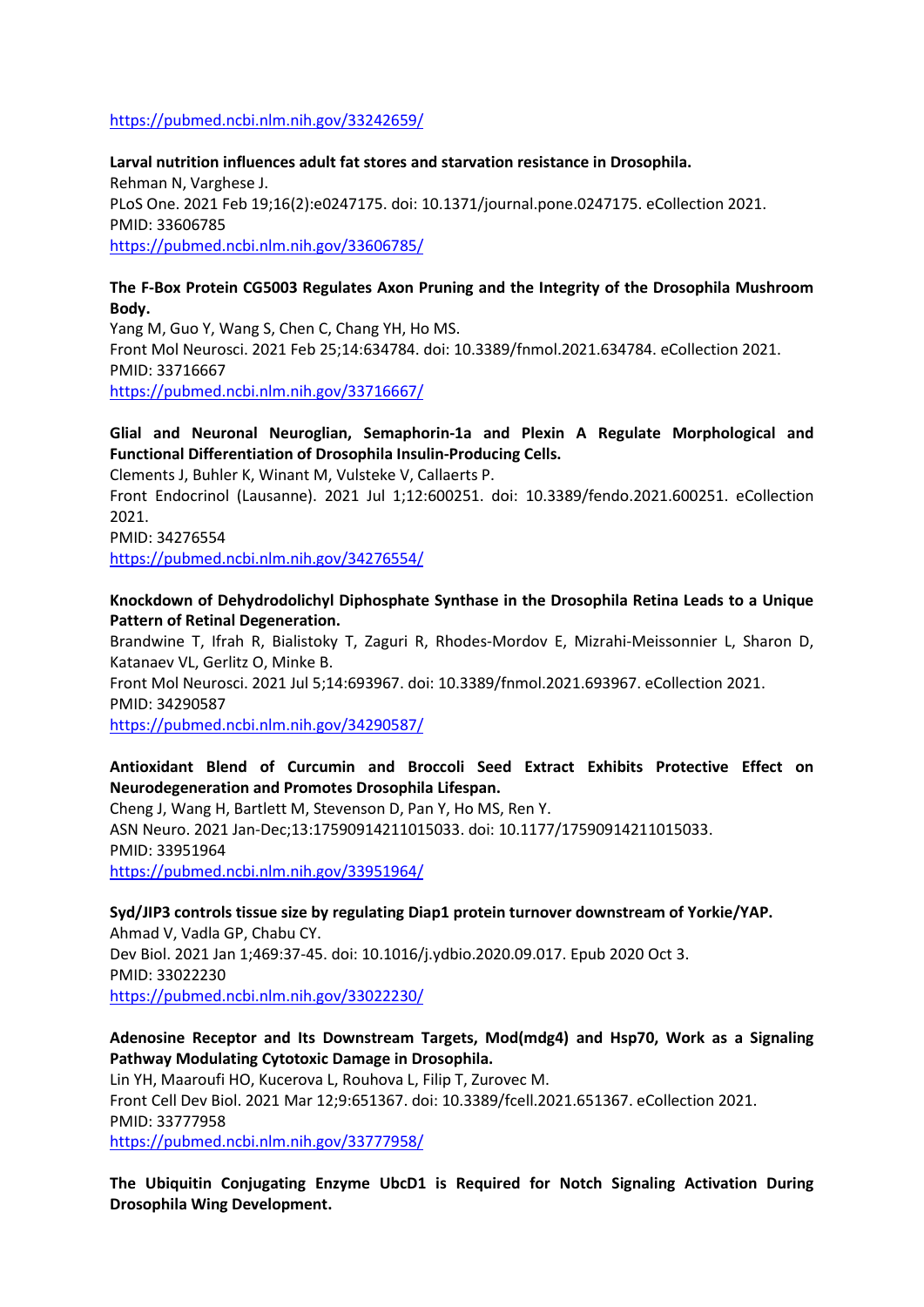Zhang F, Chen Y, Shen J, Zhang J. Front Genet. 2021 Oct 12;12:770853. doi: 10.3389/fgene.2021.770853. eCollection 2021. PMID: 34712275 <https://pubmed.ncbi.nlm.nih.gov/34712275/>

## **Increased Abundance of Nuclear HDAC4 Impairs Neuronal Development and Long-Term Memory.** Main P, Tan WJ, Wheeler D, Fitzsimons HL. Front Mol Neurosci. 2021 Mar 30;14:616642. doi: 10.3389/fnmol.2021.616642. eCollection 2021. PMID: 33859551 <https://pubmed.ncbi.nlm.nih.gov/33859551/>

**Role of the Forkhead Transcription Factors Fd4 and Fd5 During Drosophila Leg Development.** Ruiz-Losada M, Pérez-Reyes C, Estella C. Front Cell Dev Biol. 2021 Aug 2;9:723927. doi: 10.3389/fcell.2021.723927. eCollection 2021. PMID: 34409041 <https://pubmed.ncbi.nlm.nih.gov/34409041/>

#### **Physiological and metabolomic consequences of reduced expression of the Drosophila brummer triglyceride Lipase.**

Nazario-Yepiz NO, Fernández Sobaberas J, Lyman R, Campbell MR 3rd, Shankar V, Anholt RRH, Mackay TFC. PLoS One. 2021 Sep 21;16(9):e0255198. doi: 10.1371/journal.pone.0255198. eCollection 2021. PMID: 34547020 <https://pubmed.ncbi.nlm.nih.gov/34547020/>

## **A Novel Neuron-Specific Regulator of the V-ATPase in Drosophila.**

Dulac A, Issa AR, Sun J, Matassi G, Jonas C, Chérif-Zahar B, Cattaert D, Birman S. eNeuro. 2021 Oct 22;8(5):ENEURO.0193-21.2021. doi: 10.1523/ENEURO.0193-21.2021. Print 2021 Sep-Oct. PMID: 34620624 <https://pubmed.ncbi.nlm.nih.gov/34620624/>

#### **Loss of telomere silencing is accompanied by dysfunction of Polo kinase and centrosomes during Drosophila oogenesis and early development.**

Morgunova V, Kordyukova M, Mikhaleva EA, Butenko I, Pobeguts OV, Kalmykova A. PLoS One. 2021 Oct 8;16(10):e0258156. doi: 10.1371/journal.pone.0258156. eCollection 2021. PMID: 34624021 <https://pubmed.ncbi.nlm.nih.gov/34624021/>

#### **Polycomb Requires Chaperonin Containing TCP-1 Subunit 7 for Maintaining Gene Silencing in Drosophila.**

Shaheen N, Akhtar J, Umer Z, Khan MHF, Bakhtiari MH, Saleem M, Faisal A, Tariq M. Front Cell Dev Biol. 2021 Oct 1;9:727972. doi: 10.3389/fcell.2021.727972. eCollection 2021. PMID: 34660585 <https://pubmed.ncbi.nlm.nih.gov/34660585/>

## **The Immunoglobulin Superfamily Member Basigin Is Required for Complex Dendrite Formation in Drosophila.**

Shrestha BR, Burgos A, Grueber WB. Front Cell Neurosci. 2021 Nov 4;15:739741. doi: 10.3389/fncel.2021.739741. eCollection 2021. PMID: 34803611 <https://pubmed.ncbi.nlm.nih.gov/34803611/>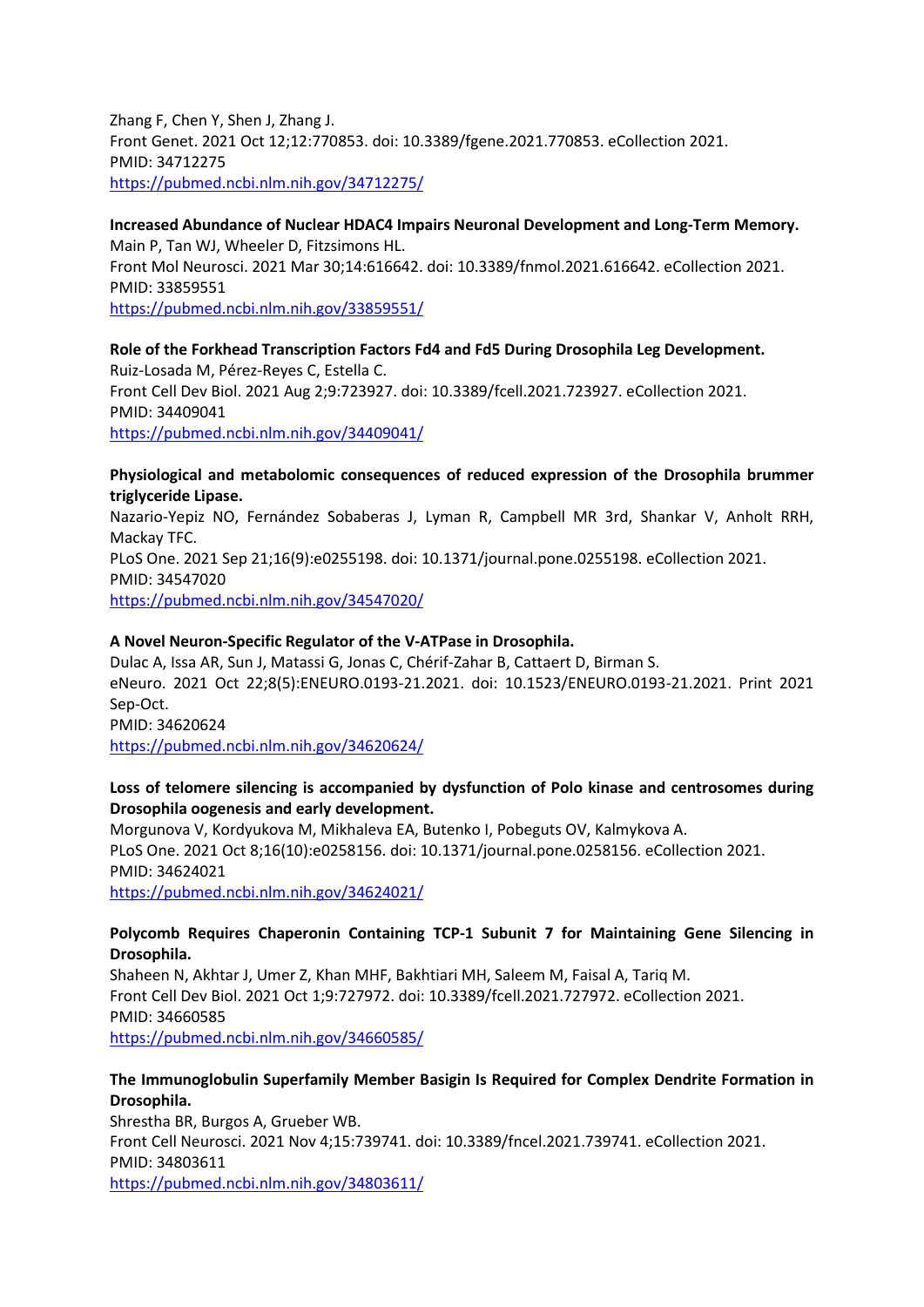#### **Proteasome α6 Subunit Negatively Regulates the JAK/STAT Pathway and Blood Cell Activation in Drosophila melanogaster.**

Järvelä-Stölting M, Vesala L, Maasdorp MK, Ciantar J, Rämet M, Valanne S. Front Immunol. 2021 Dec 22;12:729631. doi: 10.3389/fimmu.2021.729631. eCollection 2021. PMID: 35003057 <https://pubmed.ncbi.nlm.nih.gov/35003057/>

#### **A docked mutation phenocopies dumpy oblique alleles via altered vesicle trafficking.**

Kandasamy S, Couto K, Thackeray J. PeerJ. 2021 Oct 13;9:e12175. doi: 10.7717/peerj.12175. eCollection 2021. PMID: 34721959 <https://pubmed.ncbi.nlm.nih.gov/34721959/>

## **The Evolutionary Conserved Transmembrane BAX Inhibitor Motif (TMBIM) Containing Protein Family Members 5 and 6 Are Essential for the Development and Survival of Drosophila melanogaster.**

Zhang L, Buhr S, Voigt A, Methner A. Front Cell Dev Biol. 2021 Sep 3;9:666484. doi: 10.3389/fcell.2021.666484. eCollection 2021. PMID: 34540824 <https://pubmed.ncbi.nlm.nih.gov/34540824/>

#### **Correction: Osa-Containing Brahma Complex Regulates Innate Immunity and the Expression of Metabolic Genes in Drosophila.**

Valanne S, Järvelä-Stölting M, Harjula SE, Myllymäki H, Salminen TS, Rämet M. J Immunol. 2021 Feb 15;206(4):917-918. doi: 10.4049/jimmunol.2001320. Epub 2021 Jan 8. PMID: 33419771 <https://pubmed.ncbi.nlm.nih.gov/33419771/>

## **The Clathrin adaptor AP-1 and Stratum act in parallel pathways to control Notch activation in Drosophila sensory organ precursors cells.**

Bellec K, Pinot M, Gicquel I, Le Borgne R. Development. 2021 Jan 10;148(1):dev191437. doi: 10.1242/dev.191437. PMID: 33298463 <https://pubmed.ncbi.nlm.nih.gov/33298463/>

#### **Temporal evolution of single-cell transcriptomes of Drosophila olfactory projection neurons.**

Xie Q, Brbic M, Horns F, Kolluru SS, Jones RC, Li J, Reddy AR, Xie A, Kohani S, Li Z, McLaughlin CN, Li T, Xu C, Vacek D, Luginbuhl DJ, Leskovec J, Quake SR, Luo L, Li H. Elife. 2021 Jan 11;10:e63450. doi: 10.7554/eLife.63450. PMID: 33427646 <https://pubmed.ncbi.nlm.nih.gov/33427646/>

## **Homeostatic Regulation of ROS-Triggered Hippo-Yki Pathway via Autophagic Clearance of Ref(2)P/p62 in the Drosophila Intestine.**

Nagai H, Tatara H, Tanaka-Furuhashi K, Kurata S, Yano T. Dev Cell. 2021 Jan 11;56(1):81-94.e10. doi: 10.1016/j.devcel.2020.12.007. Epub 2021 Jan 4. PMID: 33400912 <https://pubmed.ncbi.nlm.nih.gov/33400912/>

#### **RAL GTPases mediate EGFR-driven intestinal stem cell proliferation and tumourigenesis.**

Nászai M, Bellec K, Yu Y, Román-Fernández A, Sandilands E, Johansson J, Campbell AD, Norman JC, Sansom OJ, Bryant DM, Cordero JB.

Elife. 2021 Jun 7;10:e63807. doi: 10.7554/eLife.63807.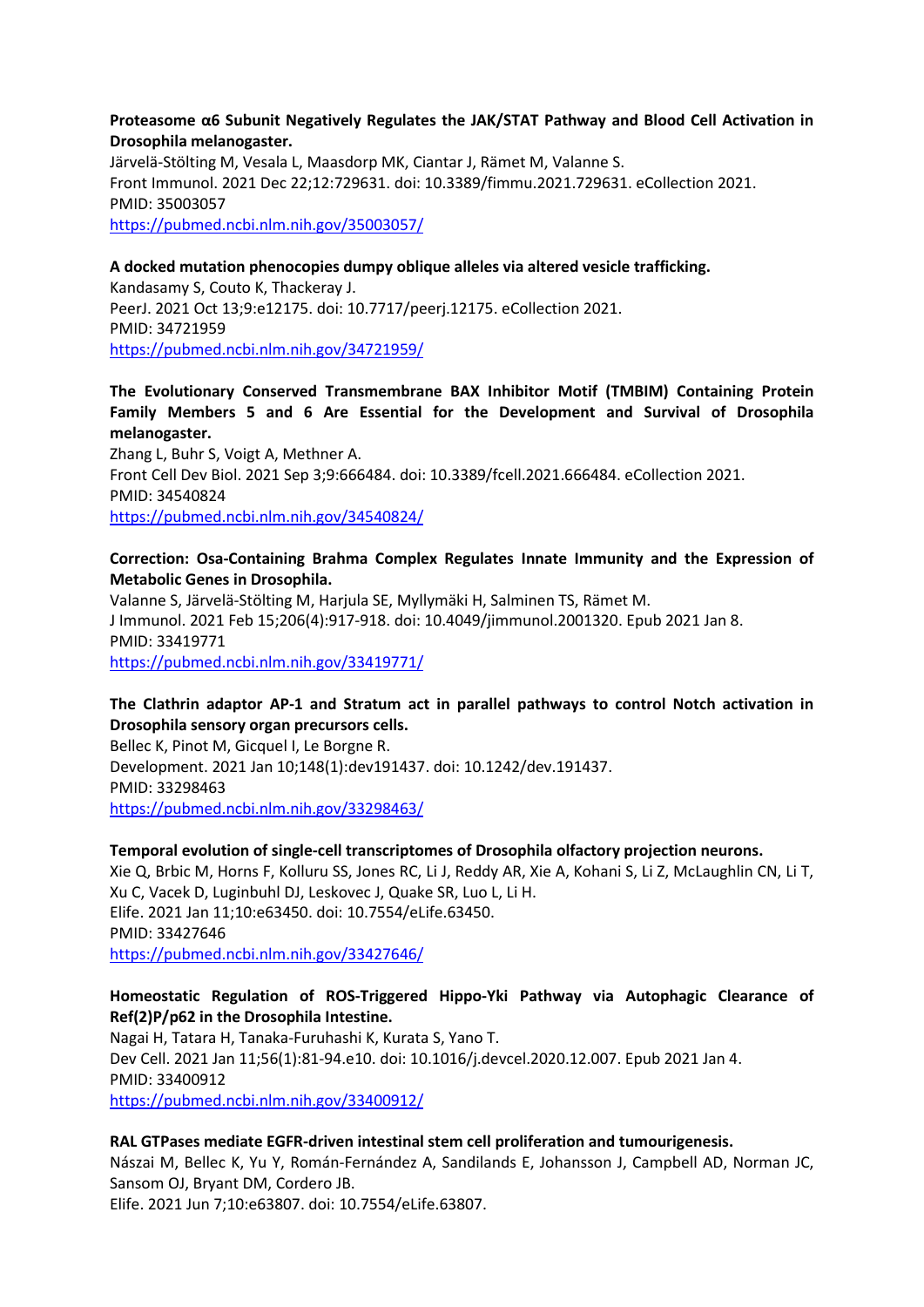PMID: 34096503 <https://pubmed.ncbi.nlm.nih.gov/34096503/>

**Age dependent trans-cellular propagation of human tau aggregates in Drosophila disease models.** Aqsa, Sarkar S. Brain Res. 2021 Jan 15;1751:147207. doi: 10.1016/j.brainres.2020.147207. Epub 2020 Nov 17. PMID: 33212022 <https://pubmed.ncbi.nlm.nih.gov/33212022/>

#### **Investigating cytosolic 5'-nucleotidase II family genes as candidates for neuropsychiatric disorders in Drosophila (114/150 chr).**

Singgih EL, van der Voet M, Schimmel-Naber M, Brinkmann EL, Schenck A, Franke B. Transl Psychiatry. 2021 Jan 18;11(1):55. doi: 10.1038/s41398-020-01149-x. PMID: 33462198 <https://pubmed.ncbi.nlm.nih.gov/33462198/>

## **Functional Inactivation of Drosophila GCK Orthologs Causes Genomic Instability and Oxidative Stress in a Fly Model of MODY-2.**

Mascolo E, Liguori F, Stufera Mecarelli L, Amoroso N, Merigliano C, Amadio S, Volonté C, Contestabile R, Tramonti A, Vernì F. Int J Mol Sci. 2021 Jan 18;22(2):918. doi: 10.3390/ijms22020918. PMID: 33477627 <https://pubmed.ncbi.nlm.nih.gov/33477627/>

## **Heat shock proteins and small nucleolar RNAs are dysregulated in a Drosophila model for feline hypertrophic cardiomyopathy.**

Tallo CA, Duncan LH, Yamamoto AH, Slaydon JD, Arya GH, Turlapati L, Mackay TFC, Carbone MA. G3 (Bethesda). 2021 Jan 18;11(1):jkaa014. doi: 10.1093/g3journal/jkaa014. PMID: 33561224 <https://pubmed.ncbi.nlm.nih.gov/33561224/>

## **Roles for RNA export factor, Nxt1, in ensuring muscle integrity and normal RNA expression in Drosophila.**

van der Graaf K, Jindrich K, Mitchell R, White-Cooper H. G3 (Bethesda). 2021 Jan 18;11(1):jkaa046. doi: 10.1093/g3journal/jkaa046. PMID: 33561245 <https://pubmed.ncbi.nlm.nih.gov/33561245/>

## **Drosophila serotonin 2A receptor signaling coordinates central metabolic processes to modulate aging in response to nutrient choice.**

Lyu Y, Weaver KJ, Shaukat HA, Plumoff ML, Tjilos M, Promislow DE, Pletcher SD. Elife. 2021 Jan 19;10:e59399. doi: 10.7554/eLife.59399. PMID: 33463526 <https://pubmed.ncbi.nlm.nih.gov/33463526/>

## **A corset function of exoskeletal ECM promotes body elongation in Drosophila.**

Tajiri R, Fujiwara H, Kojima T. Commun Biol. 2021 Jan 19;4(1):88. doi: 10.1038/s42003-020-01630-9. PMID: 33469125 <https://pubmed.ncbi.nlm.nih.gov/33469125/>

**Wound-induced polyploidization is dependent on Integrin-Yki signaling.** Besen-McNally R, Gjelsvik KJ, Losick VP.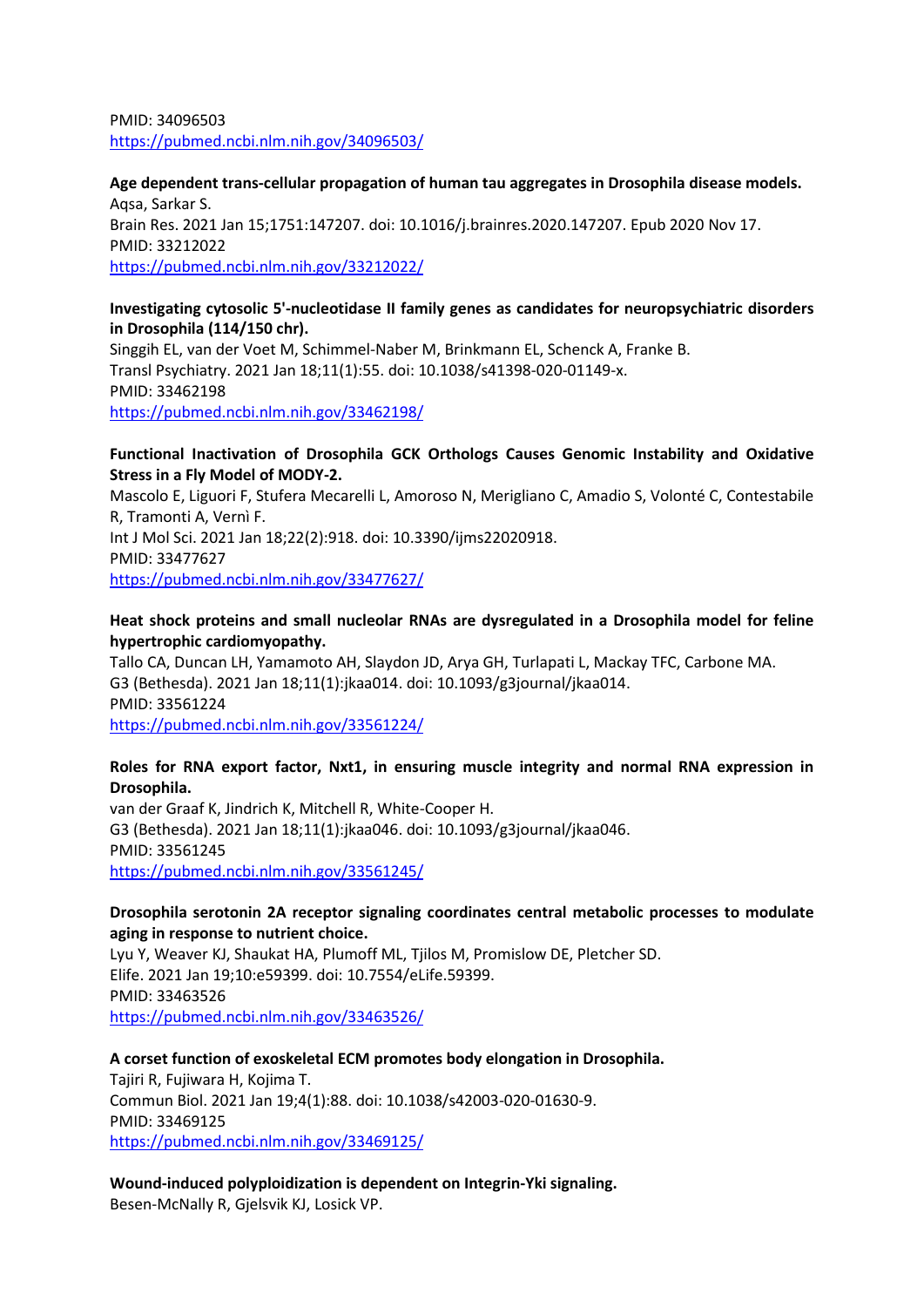Biol Open. 2021 Jan 25;10(1):bio055996. doi: 10.1242/bio.055996. PMID: 33355119 <https://pubmed.ncbi.nlm.nih.gov/33355119/>

#### **Mutations in the splicing regulator Prp31 lead to retinal degeneration in Drosophila.**

Hebbar S, Lehmann M, Behrens S, Hälsig C, Leng W, Yuan M, Winkler S, Knust E. Biol Open. 2021 Jan 25;10(1):bio052332. doi: 10.1242/bio.052332. PMID: 33495354 <https://pubmed.ncbi.nlm.nih.gov/33495354/>

#### **Autophagy inhibition rescues structural and functional defects caused by the loss of mitochondrial chaperone Hsc70-5 in Drosophila.**

Zhu JY, Hannan SB, Dräger NM, Vereshchagina N, Krahl AC, Fu Y, Elliott CJH, Han Z, Jahn TR, Rasse TM. Autophagy. 2021 Oct;17(10):3160-3174. doi: 10.1080/15548627.2020.1871211. Epub 2021 Jan 25. PMID: 33404278

<https://pubmed.ncbi.nlm.nih.gov/33404278/>

## **The neuropeptide allatostatin C from clock-associated DN1p neurons generates the circadian rhythm for oogenesis.**

Zhang C, Daubnerova I, Jang YH, Kondo S, Žitňan D, Kim YJ. Proc Natl Acad Sci U S A. 2021 Jan 26;118(4):e2016878118. doi: 10.1073/pnas.2016878118. PMID: 3347918 <https://pubmed.ncbi.nlm.nih.gov/33479181/>

# **Novel function of N-acetyltransferase for microtubule stability and JNK signaling in Drosophila**

**organ development.** Mok JW, Choi KW. Proc Natl Acad Sci U S A. 2021 Jan 26;118(4):e2010140118. doi: 10.1073/pnas.2010140118. PMID: 33479178 <https://pubmed.ncbi.nlm.nih.gov/33479178/>

# **High-Frequency Neuronal Bursting is Essential for Circadian and Sleep Behaviors in Drosophila.**

Fernandez-Chiappe F, Frenkel L, Colque CC, Ricciuti A, Hahm B, Cerredo K, Muraro NI, Ceriani MF. J Neurosci. 2021 Jan 27;41(4):689-710. doi: 10.1523/JNEUROSCI.2322-20.2020. Epub 2020 Dec 1. PMID: 33262246

<https://pubmed.ncbi.nlm.nih.gov/33262246/>

#### **The noncanonical role of the protease cathepsin D as a cofilin phosphatase.**

Liu YJ, Zhang T, Chen S, Cheng D, Wu C, Wang X, Duan D, Zhu L, Lou H, Gong Z, Wang XD, Ho MS, Duan S. Cell Res. 2021 Jul;31(7):801-813. doi: 10.1038/s41422-020-00454-w. Epub 2021 Jan 29. PMID: 33514914 <https://pubmed.ncbi.nlm.nih.gov/33514914/>

## **Non-apoptotic enteroblast-specific role of the initiator caspase Dronc for development and homeostasis of the Drosophila intestine.**

Lindblad JL, Tare M, Amcheslavsky A, Shields A, Bergmann A. Sci Rep. 2021 Jan 29;11(1):2645. doi: 10.1038/s41598-021-81261-0. PMID: 33514791 <https://pubmed.ncbi.nlm.nih.gov/33514791/>

**The level of oncogenic Ras determines the malignant transformation of Lkb1 mutant tissue in vivo.**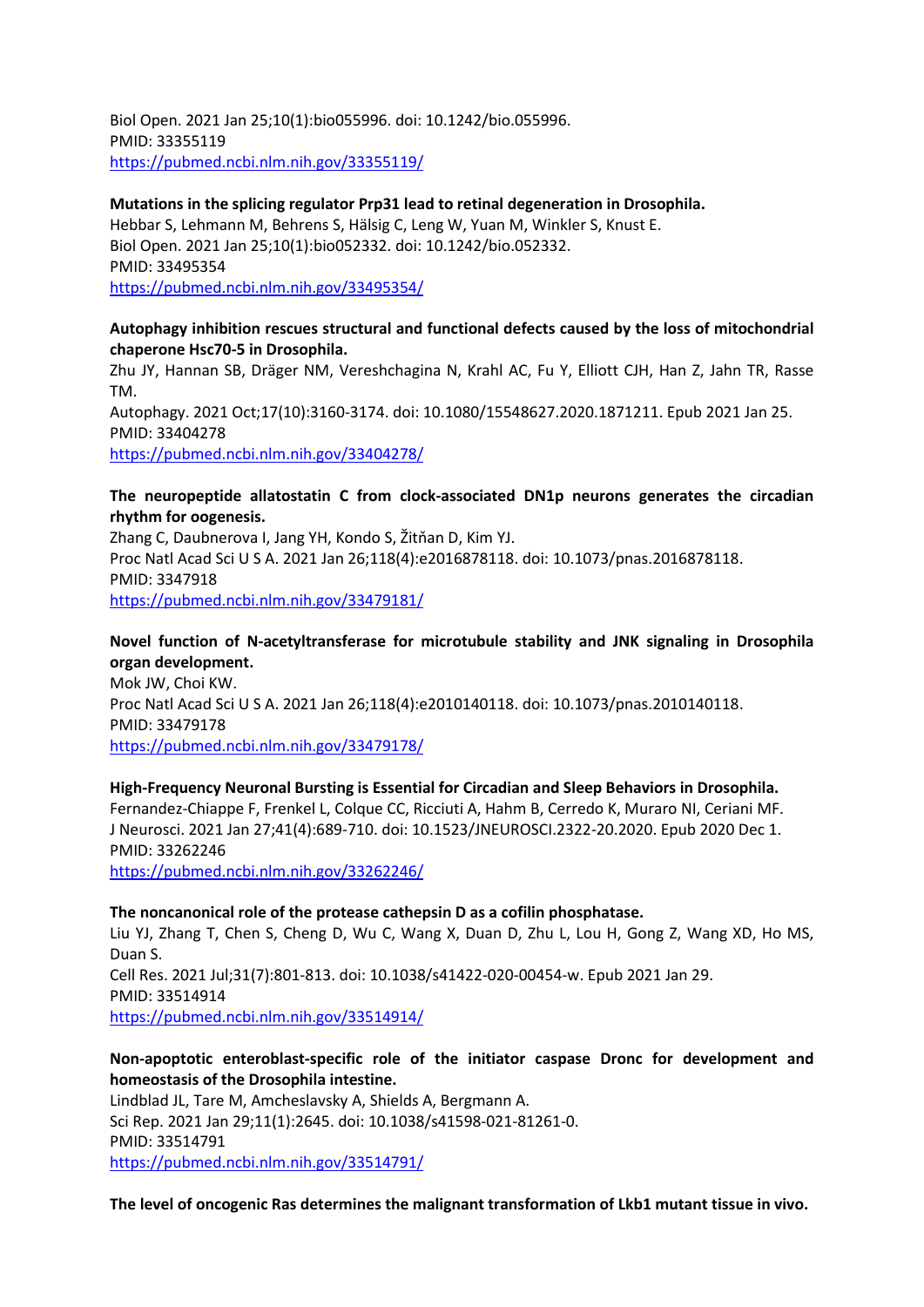Rackley B, Seong CS, Kiely E, Parker RE, Rupji M, Dwivedi B, Heddleston JM, Giang W, Anthony N, Chew TL, Gilbert-Ross M. Commun Biol. 2021 Jan 29;4(1):142. doi: 10.1038/s42003-021-01663-8. PMID: 33514834 <https://pubmed.ncbi.nlm.nih.gov/33514834/>

#### **Drosophila Sex Peptide controls the assembly of lipid microcarriers in seminal fluid.**

Wainwright SM, Hopkins BR, Mendes CC, Sekar A, Kroeger B, Hellberg JEEU, Fan SJ, Pavey A, Marie PP, Leiblich A, Sepil I, Charles PD, Thézénas ML, Fischer R, Kessler BM, Gandy C, Corrigan L, Patel R, Wigby S, Morris JF, Goberdhan DCI, Wilson C.

Proc Natl Acad Sci U S A. 2021 Feb 2;118(5):e2019622118. doi: 10.1073/pnas.2019622118. PMID: 33495334 <https://pubmed.ncbi.nlm.nih.gov/33495334/>

#### **Hormone-sensitive lipase couples intergenerational sterol metabolism to reproductive success.**

Heier C, Knittelfelder O, Hofbauer HF, Mende W, Pörnbacher I, Schiller L, Schoiswohl G, Xie H, Grönke S, Shevchenko A, Kühnlein RP. Elife. 2021 Feb 4;10:e63252. doi: 10.7554/eLife.63252. PMID: 33538247 <https://pubmed.ncbi.nlm.nih.gov/33538247/>

## **Negative feedback couples Hippo pathway activation with Kibra degradation independent of Yorkie-mediated transcription.**

Tokamov SA, Su T, Ullyot A, Fehon RG. Elife. 2021 Feb 8;10:e62326. doi: 10.7554/eLife.62326. PMID: 33555257 <https://pubmed.ncbi.nlm.nih.gov/33555257/>

## **Rab5 and Rab11 maintain hematopoietic homeostasis by restricting multiple signaling pathways in Drosophila.**

Yu S, Luo F, Jin LH. Elife. 2021 Feb 9;10:e60870. doi: 10.7554/eLife.60870. PMID: 33560224 <https://pubmed.ncbi.nlm.nih.gov/33560224/>

## **The chromatin remodeler ISWI acts during Drosophila development to regulate adult sleep.**

Gong NN, Dilley LC, Williams CE, Moscato EH, Szuperak M, Wang Q, Jensen M, Girirajan S, Tan TY, Deardorff MA, Li D, Song Y, Kayser MS. Sci Adv. 2021 Feb 17;7(8):eabe2597. doi: 10.1126/sciadv.abe2597. Print 2021 Feb. PMID: 33597246 <https://pubmed.ncbi.nlm.nih.gov/33597246/>

#### **The one-carbon pool controls mitochondrial energy metabolism via complex I and iron-sulfur clusters.**

Schober FA, Moore D, Atanassov I, Moedas MF, Clemente P, Végvári Á, Fissi NE, Filograna R, Bucher AL, Hinze Y, The M, Hedman E, Chernogubova E, Begzati A, Wibom R, Jain M, Nilsson R, Käll L, Wedell A, Freyer C, Wredenberg A. Sci Adv. 2021 Feb 19;7(8):eabf0717. doi: 10.1126/sciadv.abf0717. Print 2021 Feb. PMID: 33608280 <https://pubmed.ncbi.nlm.nih.gov/33608280/>

**Homeodomain protein Six4 prevents the generation of supernumerary Drosophila type II neuroblasts and premature differentiation of intermediate neural progenitors.**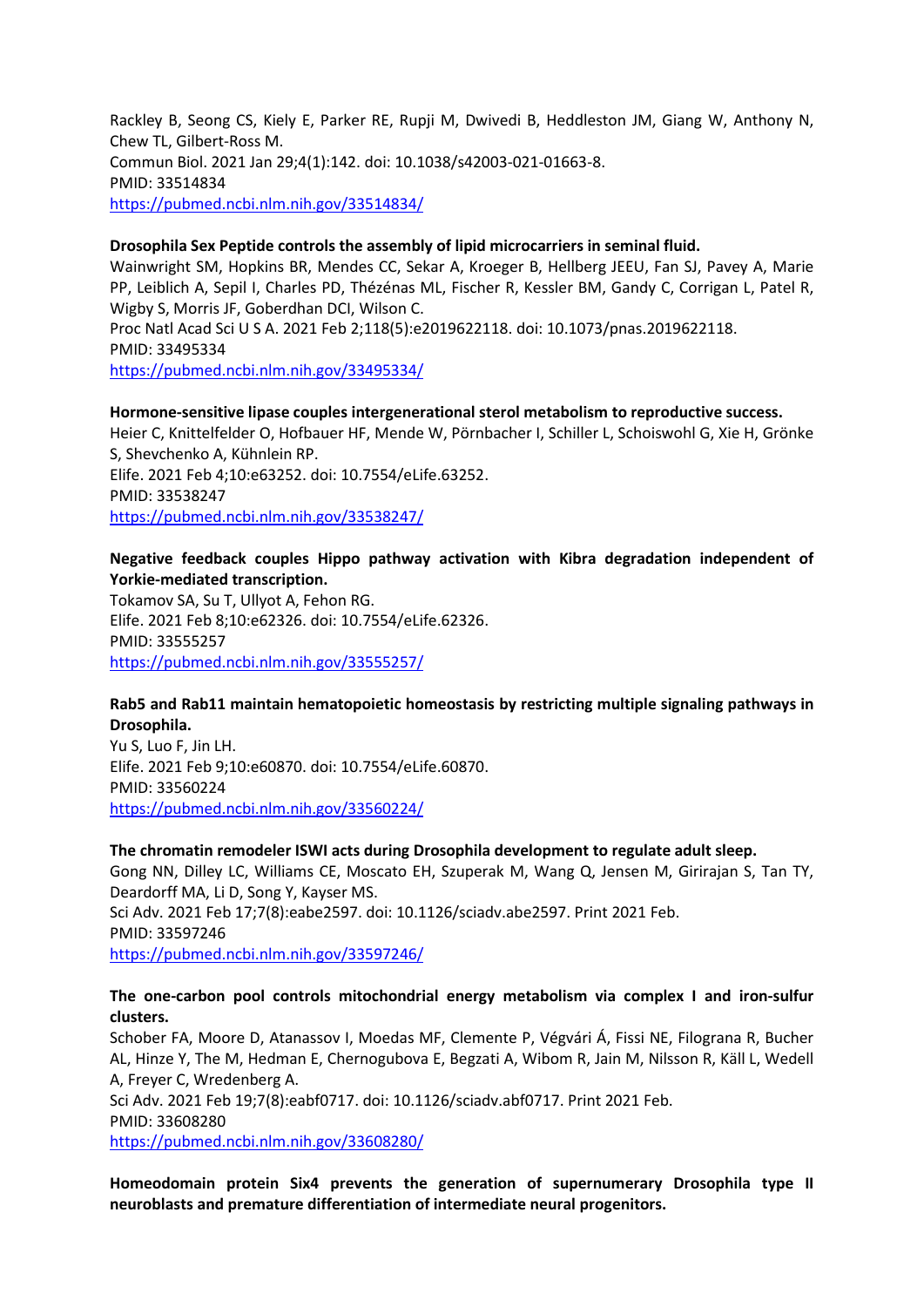Chen R, Hou Y, Connell M, Zhu S. PLoS Genet. 2021 Feb 8;17(2):e1009371. doi: 10.1371/journal.pgen.1009371. eCollection 2021 Feb. PMID: 33556050 <https://pubmed.ncbi.nlm.nih.gov/33556050/>

#### **Single-cell transcriptomes of developing and adult olfactory receptor neurons in Drosophila.**

McLaughlin CN, Brbić M, Xie Q, Li T, Horns F, Kolluru SS, Kebschull JM, Vacek D, Xie A, Li J, Jones RC, Leskovec J, Quake SR, Luo L, Li H. Elife. 2021 Feb 8;10:e63856. doi: 10.7554/eLife.63856. PMID: 33555999 <https://pubmed.ncbi.nlm.nih.gov/33555999/>

#### **Expression of Mst89B and CG31287 is Needed for Effective Sperm Storage and Egg Fertilization in Drosophila.**

Grewal G, Patlar B, Civetta A. Cells. 2021 Feb 1;10(2):289. doi: 10.3390/cells10020289. PMID: 33535499 <https://pubmed.ncbi.nlm.nih.gov/33535499/>

**The Drosophila Forkhead/Fox transcription factor Jumeau mediates specific cardiac progenitor cell divisions by regulating expression of the kinesin Nebbish.**

Kump AJ, Panta M, Schwab KR, Inlow MH, Ahmad SM. Sci Rep. 2021 Feb 5;11(1):3221. doi: 10.1038/s41598-021-81894-1. PMID: 33547352 <https://pubmed.ncbi.nlm.nih.gov/33547352/>

**Acetyltransferase Enok regulates transposon silencing and piRNA cluster transcription.** Tsai SY, Huang F. PLoS Genet. 2021 Feb 1;17(2):e1009349. doi: 10.1371/journal.pgen.1009349. eCollection 2021 Feb. PMID: 33524038 <https://pubmed.ncbi.nlm.nih.gov/33524038/>

#### **The conserved transmembrane protein TMEM-39 coordinates with COPII to promote collagen secretion and regulate ER stress response.**

Zhang Z, Luo S, Barbosa GO, Bai M, Kornberg TB, Ma DK. PLoS Genet. 2021 Feb 1;17(2):e1009317. doi: 10.1371/journal.pgen.1009317. eCollection 2021 Feb. PMID: 33524011 <https://pubmed.ncbi.nlm.nih.gov/33524011/>

#### **RNA-binding protein syncrip regulates starvation-induced hyperactivity in adult Drosophila.**

Chi W, Liu W, Fu W, Xia S, Heckscher ES, Zhuang X. PLoS Genet. 2021 Feb 22;17(2):e1009396. doi: 10.1371/journal.pgen.1009396. eCollection 2021 Feb. PMID: 3361753 <https://pubmed.ncbi.nlm.nih.gov/33617535/>

#### **Orphan nuclear receptor ftz-f1 (NR5A3) promotes egg chamber survival in the Drosophila ovary.**

Beachum AN, Whitehead KM, McDonald SI, Phipps DN, Berghout HE, Ables ET. G3 (Bethesda). 2021 Feb 9;11(2):jkab003. doi: 10.1093/g3journal/jkab003. PMID: 33693603 <https://pubmed.ncbi.nlm.nih.gov/33693603/>

**T-box transcription factors Dorsocross and optomotor-blind control Drosophila leg patterning in a functionally redundant manner.**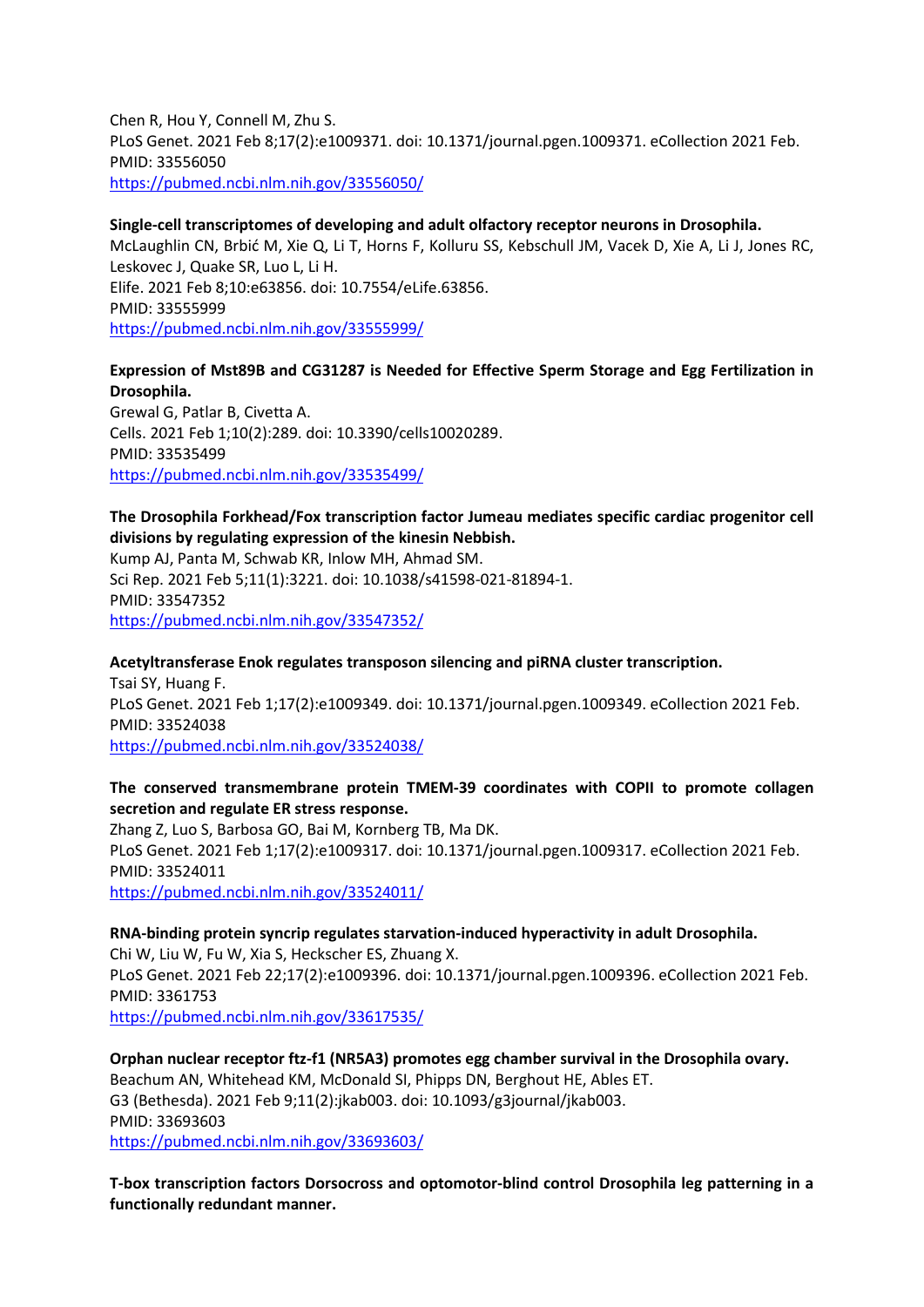Fan Z, Zhang J, Wang D, Shen J. Insect Biochem Mol Biol. 2021 Feb;129:103516. doi: 10.1016/j.ibmb.2020.103516. Epub 2021 Jan 4. PMID: 33412239

<https://pubmed.ncbi.nlm.nih.gov/33412239/>

#### **Systemic and local effect of the Drosophila headcase gene and its role in stress protection of Adult Progenitor Cells.**

Giannios P, Casanova J. PLoS Genet. 2021 Feb 8;17(2):e1009362. doi: 10.1371/journal.pgen.1009362. eCollection 2021 Feb. PMID: 33556132 <https://pubmed.ncbi.nlm.nih.gov/33556132/>

#### **Dimerisation of the PICTS complex via LC8/Cut-up drives co-transcriptional transposon silencing in Drosophila.**

Eastwood EL, Jara KA, Bornelöv S, Munafò M, Frantzis V, Kneuss E, Barbar EJ, Czech B, Hannon GJ. Elife. 2021 Feb 4;10:e65557. doi: 10.7554/eLife.65557. PMID: 33538693 <https://pubmed.ncbi.nlm.nih.gov/33538693/>

#### **Competition between two phosphatases fine-tunes Hedgehog signaling.**

Liu M, Liu A, Wang J, Zhang Y, Li Y, Su Y, Zhu AJ. J Cell Biol. 2021 Feb 1;220(2):e202010078. doi: 10.1083/jcb.202010078. PMID: 33373452 <https://pubmed.ncbi.nlm.nih.gov/33373452/>

## **Ythdf is a N6-methyladenosine reader that modulates Fmr1 target mRNA selection and restricts axonal growth in Drosophila.**

Worpenberg L, Paolantoni C, Longhi S, Mulorz MM, Lence T, Wessels HH, Dassi E, Aiello G, Sutandy FXR, Scheibe M, Edupuganti RR, Busch A, Möckel MM, Vermeulen M, Butter F, König J, Notarangelo M, Ohler U, Dieterich C, Quattrone A, Soldano A, Roignant JY.

EMBO J. 2021 Feb 15;40(4):e104975. doi: 10.15252/embj.2020104975. Epub 2021 Jan 11. PMID: 33428246

<https://pubmed.ncbi.nlm.nih.gov/33428246/>

## **Multisensory interactions regulate feeding behavior in Drosophila.**

Oh SM, Jeong K, Seo JT, Moon SJ. Proc Natl Acad Sci U S A. 2021 Feb 16;118(7):e2004523118. doi: 10.1073/pnas.2004523118. PMID: 33558226 <https://pubmed.ncbi.nlm.nih.gov/33558226/>

#### **Differential activation of JAK-STAT signaling reveals functional compartmentalization in Drosophila blood progenitors.**

Rodrigues D, Renaud Y, VijayRaghavan K, Waltzer L, Inamdar MS. Elife. 2021 Feb 17;10:e61409. doi: 10.7554/eLife.61409. PMID: 33594977 <https://pubmed.ncbi.nlm.nih.gov/33594977/>

#### **Biochemical evidence accumulates across neurons to drive a network-level eruption.**

Thornquist SC, Pitsch MJ, Auth CS, Crickmore MA. Mol Cell. 2021 Feb 18;81(4):675-690.e8. doi: 10.1016/j.molcel.2020.12.029. Epub 2021 Jan 15. PMID: 33453167 <https://pubmed.ncbi.nlm.nih.gov/33453167/>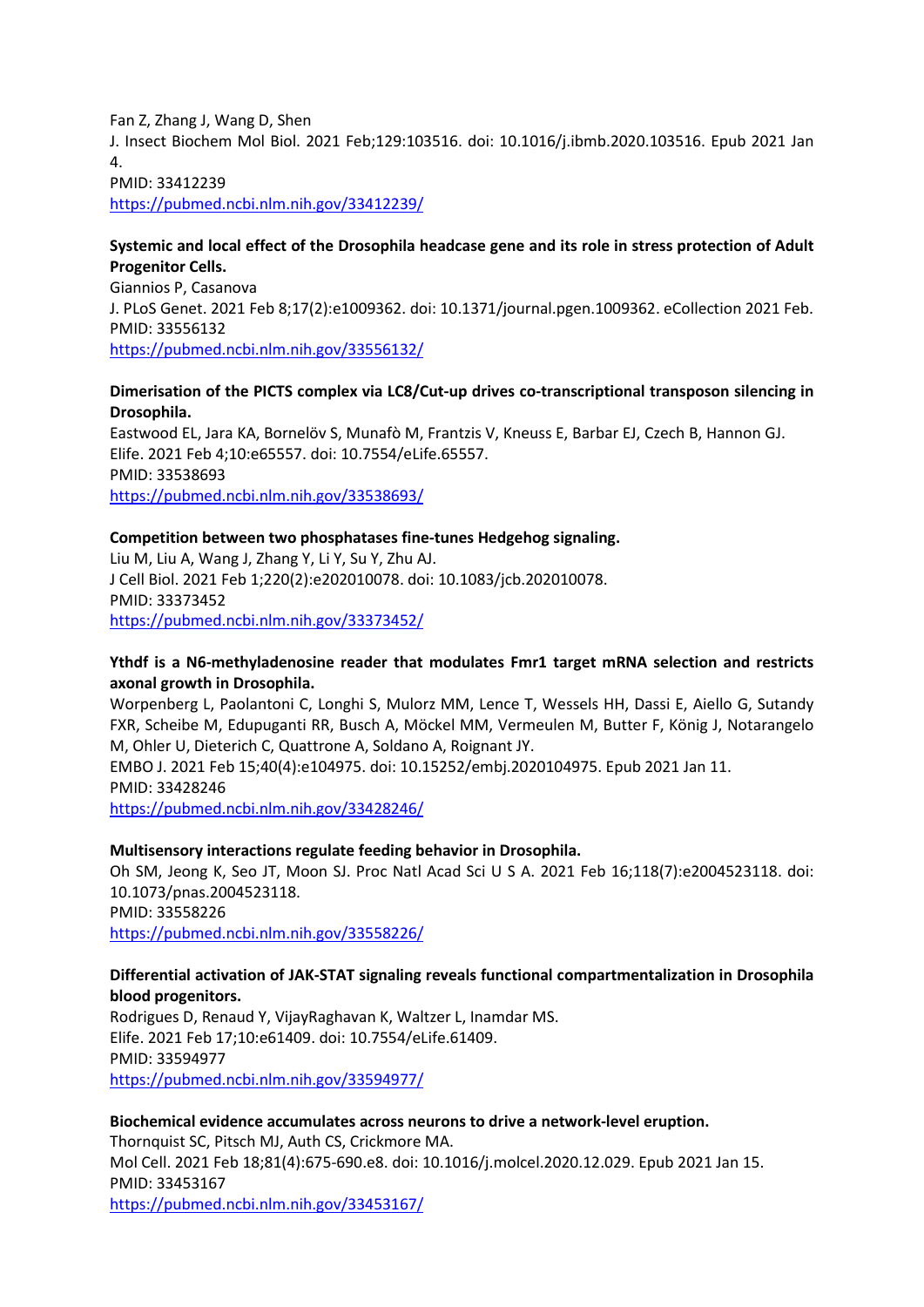#### **Ecd promotes U5 snRNP maturation and Prp8 stability.**

Erkelenz S, Stanković D, Mundorf J, Bresser T, Claudius AK, Boehm V, Gehring NH, Uhlirova M. Nucleic Acids Res. 2021 Feb 22;49(3):1688-1707. doi: 10.1093/nar/gkaa1274. PMID: 33444449 <https://pubmed.ncbi.nlm.nih.gov/33444449/>

#### **The genetic architecture of larval aggregation behavior in Drosophila.**

McKinney RM, Valdez R, Ben-Shahar Y. J Neurogenet. 2021 Sep;35(3):274-284. doi: 10.1080/01677063.2021.1887174. Epub 2021 Feb 25. PMID: 33629904 <https://pubmed.ncbi.nlm.nih.gov/33629904/>

#### **A Non-stop identity complex (NIC) supervises enterocyte identity and protects from premature aging.**

Erez N, Israitel L, Bitman-Lotan E, Wong WH, Raz G, Cornelio-Parra DV, Danial S, Flint Brodsly N, Belova E, Maksimenko O, Georgiev P, Druley T, Mohan RD, Orian A. Elife. 2021 Feb 25;10:e62312. doi: 10.7554/eLife.62312. PMID: 33629655 <https://pubmed.ncbi.nlm.nih.gov/33629655/>

#### **A dynamic and mosaic basement membrane controls cell intercalation in Drosophila ovaries.**

Van De Bor V, Loreau V, Malbouyres M, Cerezo D, Placenti A, Ruggiero F, Noselli S. Development. 2021 Feb 26;148(4):dev195511. doi: 10.1242/dev.195511. PMID: 33526583 <https://pubmed.ncbi.nlm.nih.gov/33526583/>

#### **Molecular principles of Piwi-mediated cotranscriptional silencing through the dimeric SFiNX complex.**

Schnabl J, Wang J, Hohmann U, Gehre M, Batki J, Andreev VI, Purkhauser K, Fasching N, Duchek P, Novatchkova M, Mechtler K, Plaschka C, Patel DJ, Brennecke J. Genes Dev. 2021 Mar 1;35(5-6):392-409. doi: 10.1101/gad.347989.120. Epub 2021 Feb 11. PMID: 33574069 <https://pubmed.ncbi.nlm.nih.gov/33574069/>

#### **Targeted molecular profiling of rare olfactory sensory neurons identifies fate, wiring, and functional determinants.**

Arguello JR, Abuin L, Armida J, Mika K, Chai PC, Benton R. Elife. 2021 Mar 5;10:e63036. doi: 10.7554/eLife.63036. PMID: 33666172 <https://pubmed.ncbi.nlm.nih.gov/33666172/>

#### **mTORC1-chaperonin CCT signaling regulates m6A RNA methylation to suppress autophagy.**

Tang HW, Weng JH, Lee WX, Hu Y, Gu L, Cho S, Lee G, Binari R, Li C, Cheng ME, Kim AR, Xu J, Shen Z, Xu C, Asara JM, Blenis J, Perrimon N.

Proc Natl Acad Sci U S A. 2021 Mar 9;118(10):e2021945118. doi: 10.1073/pnas.2021945118. PMID: 33649236

<https://pubmed.ncbi.nlm.nih.gov/33649236/>

#### **Drosophila clock cells use multiple mechanisms to transmit time-of-day signals in the brain.** Barber AF, Fong SY, Kolesnik A, Fetchko M, Sehgal A. Proc Natl Acad Sci U S A. 2021 Mar 9;118(10):e2019826118. doi: 10.1073/pnas.2019826118. PMID: 33658368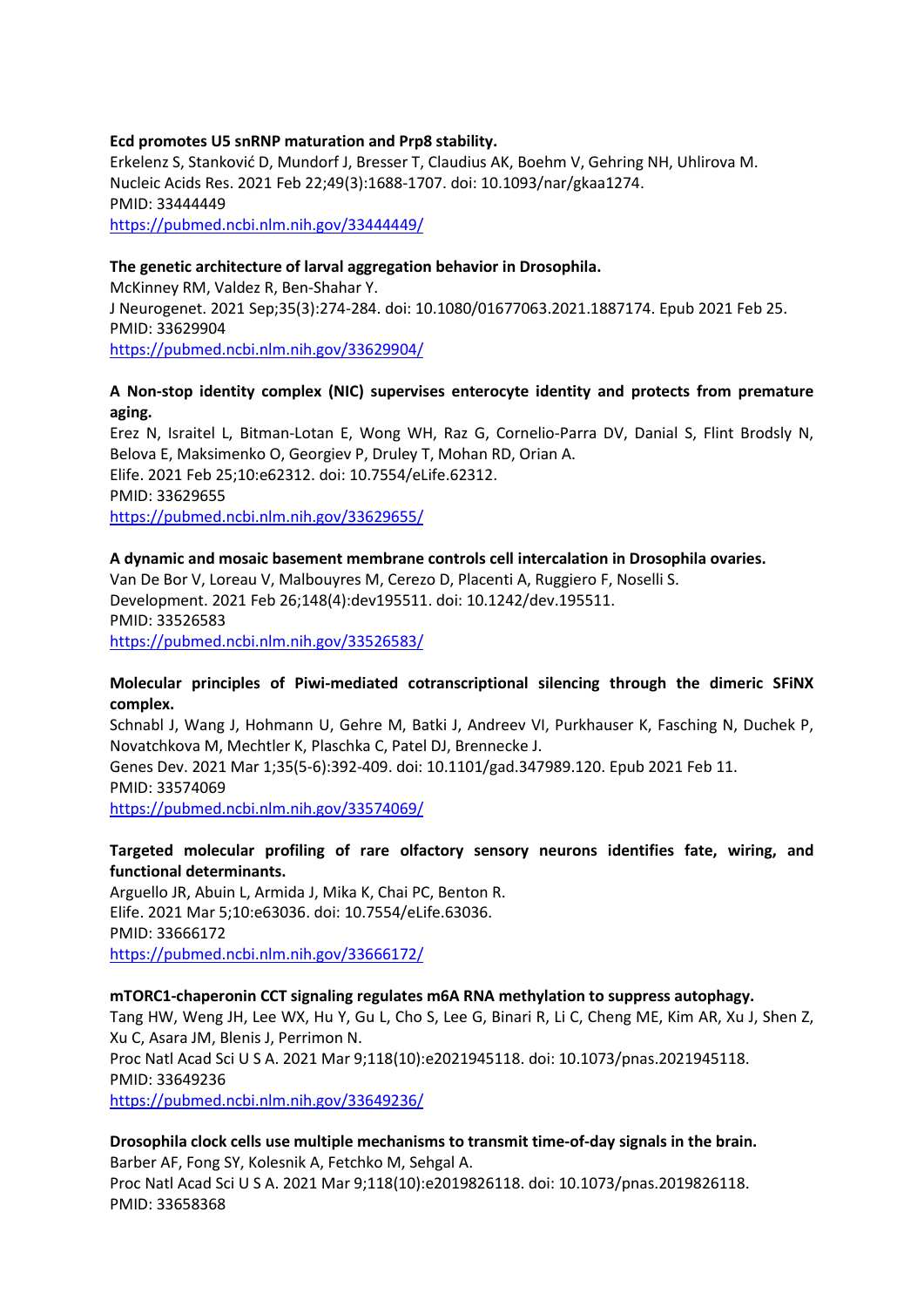#### <https://pubmed.ncbi.nlm.nih.gov/33658368/>

**Mayday sustains trans-synaptic BMP signaling required for synaptic maintenance with age.** Sidisky JM, Weaver D, Hussain S, Okumus M, Caratenuto R, Babcock D. Elife. 2021 Mar 5;10:e54932. doi: 10.7554/eLife.54932. PMID: 33667157 <https://pubmed.ncbi.nlm.nih.gov/33667157/>

#### **Bidirectional regulation of glial potassium buffering - glioprotection versus neuroprotection.**

Li H, Lones L, DiAntonio A. Elife. 2021 Mar 1;10:e62606. doi: 10.7554/eLife.62606. PMID: 33646119 <https://pubmed.ncbi.nlm.nih.gov/33646119/>

#### **A neuroendocrine pathway modulating osmotic stress in Drosophila.**

Zandawala M, Nguyen T, Balanyà Segura M, Johard HAD, Amcoff M, Wegener C, Paluzzi JP, Nässel DR. PLoS Genet. 2021 Mar 8;17(3):e1009425. doi: 10.1371/journal.pgen.1009425. eCollection 2021 Mar. PMID: 33684132 <https://pubmed.ncbi.nlm.nih.gov/33684132/>

#### **Glial insulin regulates cooperative or antagonistic Golden goal/Flamingo interactions during photoreceptor axon guidance.**

Takechi H, Hakeda-Suzuki S, Nitta Y, Ishiwata Y, Iwanaga R, Sato M, Sugie A, Suzuki T. Elife. 2021 Mar 5;10:e66718. doi: 10.7554/eLife.66718. PMID: 33666170 <https://pubmed.ncbi.nlm.nih.gov/33666170/>

#### **Exploiting the Potential of Drosophila Models in Lysosomal Storage Disorders: Pathological Mechanisms and Drug Discovery.**

Rigon L, De Filippis C, Napoli B, Tomanin R, Orso G. Biomedicines. 2021 Mar 7;9(3):268. doi: 10.3390/biomedicines9030268. PMID: 33800050 <https://pubmed.ncbi.nlm.nih.gov/33800050/>

#### **Systematic functional analysis of rab GTPases reveals limits of neuronal robustness to environmental challenges in flies.**

Kohrs FE, Daumann IM, Pavlovic B, Jin EJ, Kiral FR, Lin SC, Port F, Wolfenberg H, Mathejczyk TF, Linneweber GA, Chan CC, Boutros M, Hiesinger PR. Elife. 2021 Mar 5;10:e59594. doi: 10.7554/eLife.59594. PMID: 33666175 <https://pubmed.ncbi.nlm.nih.gov/33666175/>

#### **Neuropeptide F signaling regulates parasitoid-specific germline development and egg-laying in Drosophila.**

Sadanandappa MK, Sathyanarayana SH, Kondo S, Bosco G. PLoS Genet. 2021 Mar 26;17(3):e1009456. doi: 10.1371/journal.pgen.1009456. eCollection 2021 Mar.

PMID: 33770070

<https://pubmed.ncbi.nlm.nih.gov/33770070/>

**Hormone receptor 4 is required in muscles and distinct ovarian cell types to regulate specific steps of Drosophila oogenesis.**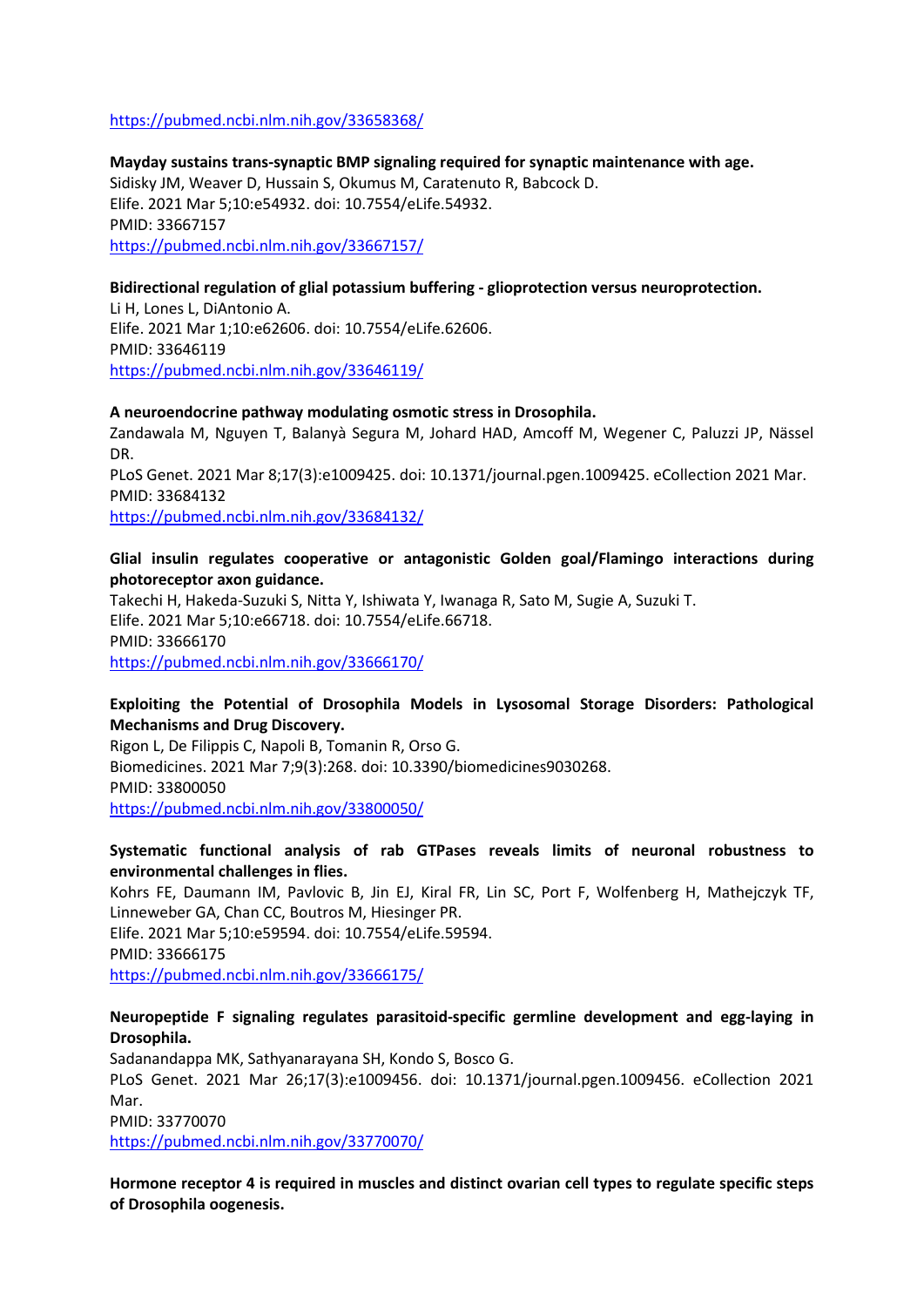Weaver LN, Drummond-Barbosa D. Development. 2021 Mar 9;148(5):dev198663. doi: 10.1242/dev.198663. PMID: 33547134 <https://pubmed.ncbi.nlm.nih.gov/33547134/>

## **Regulation of growth and cell fate during tissue regeneration by the two SWI/SNF chromatinremodeling complexes of Drosophila.**

Tian Y, Smith-Bolton RK. Genetics. 2021 Mar 3;217(1):1-16. doi: 10.1093/genetics/iyaa028. PMID: 33683366 <https://pubmed.ncbi.nlm.nih.gov/33683366/>

## **The GTPase Rab8 differentially controls the long- and short-range activity of the Hedgehog morphogen gradient by regulating Hedgehog apico-basal distribution.**

Gore T, Matusek T, D'Angelo G, Giordano C, Tognacci T, Lavenant-Staccini L, Rabouille C, Thérond PP. Development. 2021 Mar 9;148(5):dev191791. doi: 10.1242/dev.191791. PMID: 33547132

<https://pubmed.ncbi.nlm.nih.gov/33547132/>

**The Osa-Containing SWI/SNF Chromatin-Remodeling Complex Is Required in the Germline Differentiation Niche for Germline Stem Cell Progeny Differentiation.** Hu X, Li M, Hao X, Lu Y, Zhang L, Wu G.

Genes (Basel). 2021 Mar 4;12(3):363. doi: 10.3390/genes12030363. PMID: 33806269 <https://pubmed.ncbi.nlm.nih.gov/33806269/>

## **Age-related changes in polycomb gene regulation disrupt lineage fidelity in intestinal stem cells.**

Tauc HM, Rodriguez-Fernandez IA, Hackney JA, Pawlak M, Ronnen Oron T, Korzelius J, Moussa HF, Chaudhuri S, Modrusan Z, Edgar BA, Jasper H.

Elife. 2021 Mar 16;10:e62250. doi: 10.7554/eLife.62250. PMID: 33724181 <https://pubmed.ncbi.nlm.nih.gov/33724181/>

## **FGFR/Heartless and Smog interact synergistically to negatively regulate Fog mediated G-protein coupled receptor signaling in the Drosophila nervous system.**

Shweta K, Basargekar A, Ratnaparkhi A. G3 (Bethesda). 2021 Mar 16;11(3):jkaa029. doi: 10.1093/g3journal/jkaa029. PMID: 33729500 <https://pubmed.ncbi.nlm.nih.gov/33729500/>

## **A KDM5-Prospero transcriptional axis functions during early neurodevelopment to regulate mushroom body formation.**

Hatch HAM, Belalcazar HM, Marshall OJ, Secombe J. Elife. 2021 Mar 17;10:e63886. doi: 10.7554/eLife.63886. PMID: 33729157 <https://pubmed.ncbi.nlm.nih.gov/33729157/>

## **Cooperation between oncogenic Ras and wild-type p53 stimulates STAT non-cell autonomously to promote tumor radioresistance.**

Dong YL, Vadla GP, Lu JJ, Ahmad V, Klein TJ, Liu LF, Glazer PM, Xu T, Chabu CY. Commun Biol. 2021 Mar 19;4(1):374. doi: 10.1038/s42003-021-01898-5. PMID:33742110 <https://pubmed.ncbi.nlm.nih.gov/33742110/>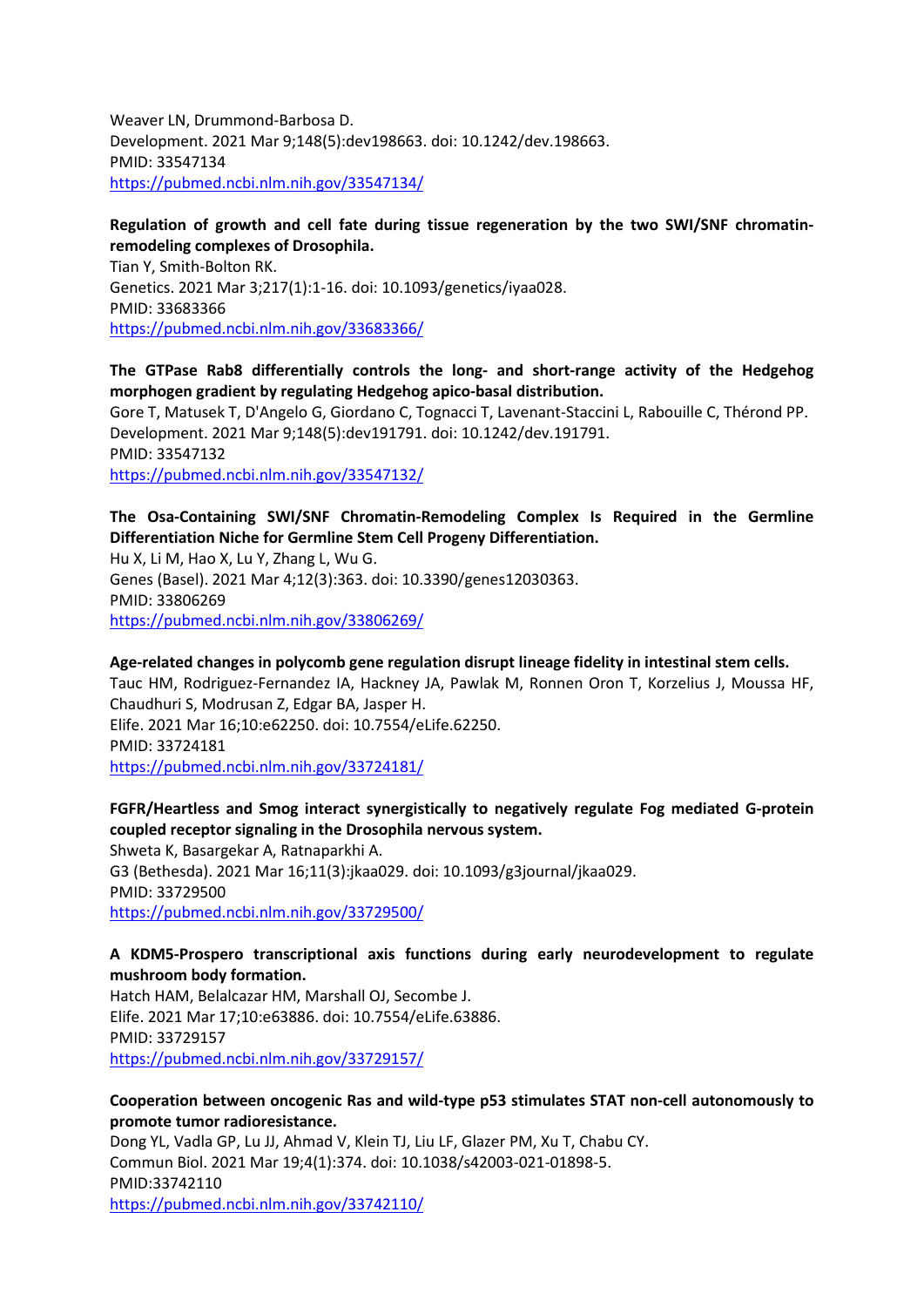**Axonal chemokine-like Orion induces astrocyte infiltration and engulfment during mushroom body neuronal remodeling.**

Boulanger A, Thinat C, Züchner S, Fradkin LG, Lortat-Jacob H, Dura JM. Nat Commun. 2021 Mar 23;12(1):1849. doi: 10.1038/s41467-021-22054-x. PMID: 33758182 <https://pubmed.ncbi.nlm.nih.gov/33758182/>

#### **Slowpoke functions in circadian output cells to regulate rest:activity rhythms.**

Ruiz D, Bajwa ST, Vanani N, Bajwa TA, Cavanaugh DJ. PLoS One. 2021 Mar 25;16(3):e0249215. doi: 10.1371/journal.pone.0249215. eCollection 2021. PMID: 33765072 <https://pubmed.ncbi.nlm.nih.gov/33765072/>

#### **Loss of FEZ1, a gene deleted in Jacobsen syndrome, causes locomotion defects and early mortality by impairing motor neuron development.**

Gunaseelan S, Wang Z, Tong VKJ, Ming SWS, Razar RBBA, Srimasorn S, Ong WY, Lim KL, Chua JJE. Hum Mol Genet. 2021 Mar 25;30(1):5-20. doi: 10.1093/hmg/ddaa281. PMID: 33395696 <https://pubmed.ncbi.nlm.nih.gov/33395696/>

#### **Orbit/CLASP determines centriole length by antagonising Klp10A in Drosophila spermatocytes.**

Shoda T, Yamazoe K, Tanaka Y, Asano Y, Inoue YH. J Cell Sci. 2021 Mar 26;134(6):jcs251231. doi: 10.1242/jcs.251231. PMID: 33674447 <https://pubmed.ncbi.nlm.nih.gov/33674447/>

#### **Self-organized patterning of cell morphology via mechanosensitive feedback.**

Dye NA, Popović M, Iyer KV, Fuhrmann JF, Piscitello-Gómez R, Eaton S, Jülicher F. Elife. 2021 Mar 26;10:e57964. doi: 10.7554/eLife.57964. PMID: 33769281 <https://pubmed.ncbi.nlm.nih.gov/33769281/>

#### **TDP-43 and PINK1 mediate CHCHD10S59L mutation-induced defects in Drosophila and in vitro.**

Baek M, Choe YJ, Bannwarth S, Kim J, Maitra S, Dorn GW 2nd, Taylor JP, Paquis-Flucklinger V, Kim NC. Nat Commun. 2021 Mar 26;12(1):1924. doi: 10.1038/s41467-021-22145-9. PMID: 33772006 <https://pubmed.ncbi.nlm.nih.gov/33772006/>

#### **Condition-dependent functional shift of two Drosophila Mtmr lipid phosphatases in autophagy control.**

Manzéger A, Tagscherer K, Lőrincz P, Szaker H, Lukácsovich T, Pilz P, Kméczik R, Csikós G, Erdélyi M, Sass M, Kovács T, Vellai T, Billes VA.

Autophagy. 2021 Dec;17(12):4010-4028. doi: 10.1080/15548627.2021.1899681. Epub 2021 Mar 28. PMID: 33779490

<https://pubmed.ncbi.nlm.nih.gov/33779490/>

## **An actomyosin clamp assembled by the Amphiphysin-Rho1-Dia/DAAM-Rok pathway reinforces somatic cell membrane folded around spermatid heads.**

Kapoor T, Dubey P, Shirolikar S, Ray K. Cell Rep. 2021 Mar 30;34(13):108918. doi: 10.1016/j.celrep.2021.108918. PMID: 33789114 <https://pubmed.ncbi.nlm.nih.gov/33789114/>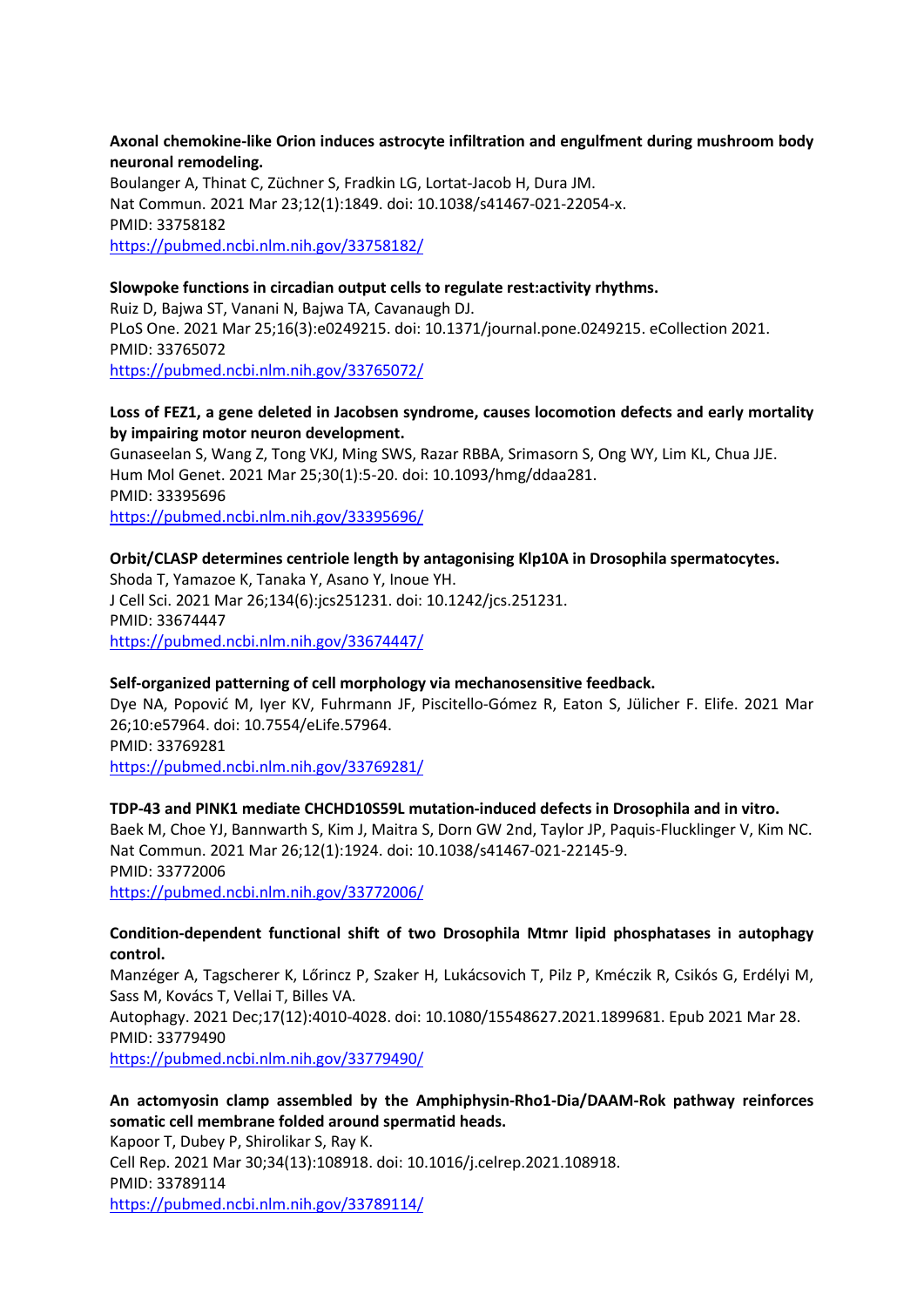#### **Natural genetic variation in Drosophila melanogaster reveals genes associated with Coxiella burnetii infection.**

Guzman RM, Howard ZP, Liu Z, Oliveira RD, Massa AT, Omsland A, White SN, Goodman AG. Genetics. 2021 Mar 31;217(3):iyab005. doi: 10.1093/genetics/iyab005. PMID: 33789347 <https://pubmed.ncbi.nlm.nih.gov/33789347/>

## **Apical-basal polarity regulators are essential for slit diaphragm assembly and endocytosis in Drosophila nephrocytes.**

Heiden S, Siwek R, Lotz ML, Borkowsky S, Schröter R, Nedvetsky P, Rohlmann A, Missler M, Krahn MP. Cell Mol Life Sci. 2021 Apr;78(7):3657-3672. doi: 10.1007/s00018-021-03769-y. Epub 2021 Mar 2. PMID: 33651172 <https://pubmed.ncbi.nlm.nih.gov/33651172/>

#### **Intracellular trafficking of Notch orchestrates temporal dynamics of Notch activity in the fly brain.**

Wang M, Han X, Liu C, Takayama R, Yasugi T, Ei SI, Nagayama M, Tanaka Y, Sato M. Nat Commun. 2021 Apr 7;12(1):2083. doi: 10.1038/s41467-021-22442-3. PMID: 33828096

<https://pubmed.ncbi.nlm.nih.gov/33828096/>

#### **Mechanisms of DEET gustation in Drosophila.**

Shrestha B, Lee Y. Insect Biochem Mol Biol. 2021 Apr;131:103550. doi: 10.1016/j.ibmb.2021.103550. Epub 2021 Feb 4. PMID: 33549816 <https://pubmed.ncbi.nlm.nih.gov/33549816/>

#### **RhoGAP19D inhibits Cdc42 laterally to control epithelial cell shape and prevent invasion.**

Fic W, Bastock R, Raimondi F, Los E, Inoue Y, Gallop JL, Russell RB, St Johnston D. J Cell Biol. 2021 Apr 5;220(4):e202009116. doi: 10.1083/jcb.202009116. PMID: 33646271 <https://pubmed.ncbi.nlm.nih.gov/33646271/>

#### **Functional assessment of the "two-hit" model for neurodevelopmental defects in Drosophila and X. laevis.**

Pizzo L, Lasser M, Yusuff T, Jensen M, Ingraham P, Huber E, Singh MD, Monahan C, Iyer J, Desai I, Karthikeyan S, Gould DJ, Yennawar S, Weiner AT, Pounraja VK, Krishnan A, Rolls MM, Lowery LA, Girirajan S.

PLoS Genet. 2021 Apr 5;17(4):e1009112. doi: 10.1371/journal.pgen.1009112. eCollection 2021 Apr. PMID: 33819264

<https://pubmed.ncbi.nlm.nih.gov/33819264/>

#### **shrub is required for spermatogenesis of Drosophila melanogaster.**

Chen MY, Tayyeb A, Wang YF. Arch Insect Biochem Physiol. 2021 Apr;106(4):e21779. doi: 10.1002/arch.21779. Epub 2021 Mar 3. PMID: 33660341 <https://pubmed.ncbi.nlm.nih.gov/33660341/>

## **Maheshvara regulates JAK/STAT signaling by interacting and stabilizing hopscotch transcripts which leads to apoptosis in Drosophila melanogaster.**

Maurya B, Surabhi S, Das R, Pandey P, Mukherjee A, Mutsuddi M. Cell Death Dis. 2021 Apr 6;12(4):363. doi: 10.1038/s41419-021-03649-0.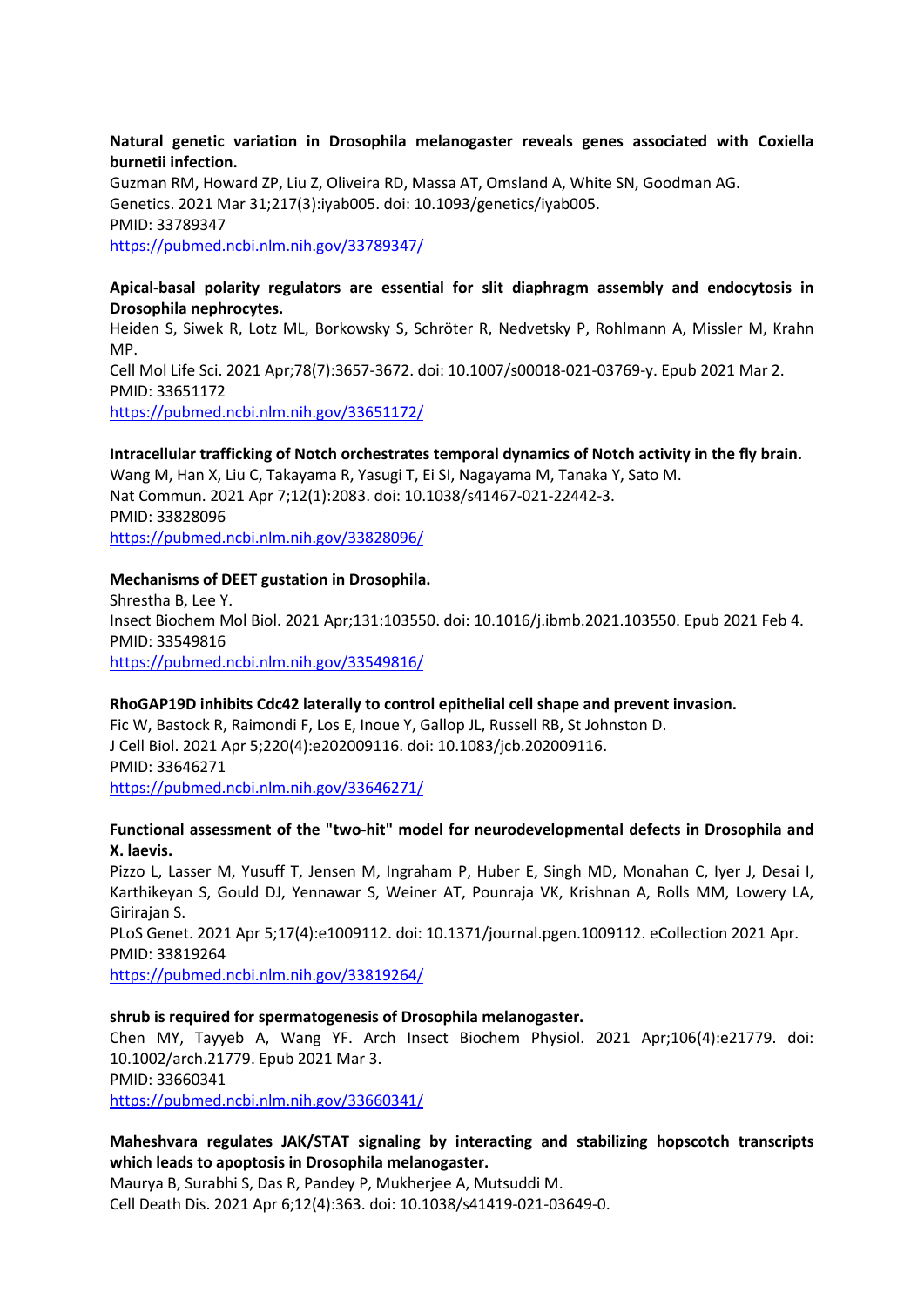PMID: 33824299 <https://pubmed.ncbi.nlm.nih.gov/33824299/>

#### **Drosophila TNFRs Grindelwald and Wengen bind Eiger with different affinities and promote distinct cellular functions.**

Palmerini V, Monzani S, Laurichesse Q, Loudhaief R, Mari S, Cecatiello V, Olieric V, Pasqualato S, Colombani J, Andersen DS, Mapelli M. Nat Commun. 2021 Apr 6;12(1):2070. doi: 10.1038/s41467-021-22080-9. PMID: 33824334 <https://pubmed.ncbi.nlm.nih.gov/33824334/>

#### **Subunits of the GPI transamidase complex localize to the endoplasmic reticulum and nuclear envelope in Drosophila.**

Kawaguchi K, Yamamoto-Hino M, Matsuyama N, Suzuki E, Goto S. FEBS Lett. 2021 Apr;595(7):960-968. doi: 10.1002/1873-3468.14048. Epub 2021 Mar 2. PMID: 33496978 <https://pubmed.ncbi.nlm.nih.gov/33496978/>

## **The immunophilin Zonda controls regulated exocytosis in endocrine and exocrine tissues.** de la Riva-Carrasco R, Perez-Pandolfo S, Suárez Freire S, Romero NM, Bhujabal Z, Johansen T, Wappner P, Melani M. Traffic. 2021 Apr;22(4):111-122. doi: 10.1111/tra.12777. Epub 2021 Jan 25. PMID: 33336828 <https://pubmed.ncbi.nlm.nih.gov/33336828/>

#### **Mechano-chemical enforcement of tendon apical ECM into nano-filaments during Drosophila flight muscle development.**

Chu WC, Hayashi S. Curr Biol. 2021 Apr 12;31(7):1366-1378.e7. doi: 10.1016/j.cub.2021.01.010. Epub 2021 Feb 4. PMID: 33545042 <https://pubmed.ncbi.nlm.nih.gov/33545042/>

## **Role of Hakai in m6A modification pathway in Drosophila.**

Wang Y, Zhang L, Ren H, Ma L, Guo J, Mao D, Lu Z, Lu L, Yan D. Nat Commun. 2021 Apr 12;12(1):2159. doi: 10.1038/s41467-021-22424-5. PMID: 33846330 <https://pubmed.ncbi.nlm.nih.gov/33846330/>

## **eIF5A hypusination, boosted by dietary spermidine, protects from premature brain aging and mitochondrial dysfunction.**

Liang Y, Piao C, Beuschel CB, Toppe D, Kollipara L, Bogdanow B, Maglione M, Lützkendorf J, See JCK, Huang S, Conrad TOF, Kintscher U, Madeo F, Liu F, Sickmann A, Sigrist SJ. Cell Rep. 2021 Apr 13;35(2):108941. doi: 10.1016/j.celrep.2021.108941. PMID: 33852845 <https://pubmed.ncbi.nlm.nih.gov/33852845/>

#### **Dietary spermidine improves cognitive function.**

Schroeder S, Hofer SJ, Zimmermann A, Pechlaner R, Dammbrueck C, Pendl T, Marcello GM, Pogatschnigg V, Bergmann M, Müller M, Gschiel V, Ristic S, Tadic J, Iwata K, Richter G, Farzi A, Üçal M, Schäfer U, Poglitsch M, Royer P, Mekis R, Agreiter M, Tölle RC, Sótonyi P, Willeit J, Mairhofer B, Niederkofler H, Pallhuber I, Rungger G, Tilg H, Defrancesco M, Marksteiner J, Sinner F, Magnes C, Pieber TR, Holzer P, Kroemer G, Carmona-Gutierrez D, Scorrano L, Dengjel J, Madl T, Sedej S, Sigrist SJ, Rácz B, Kiechl S, Eisenberg T, Madeo F.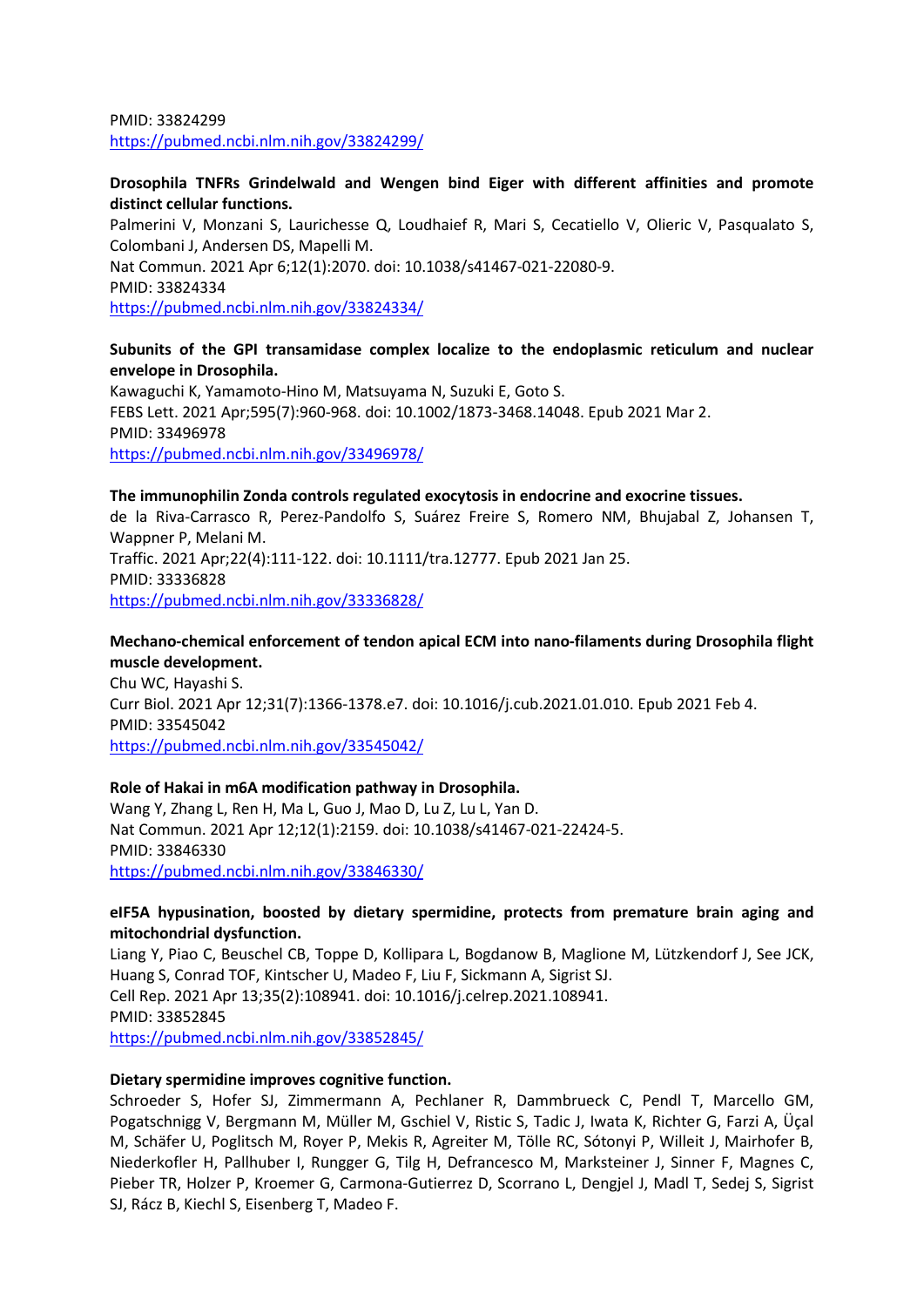Cell Rep. 2021 Apr 13;35(2):108985. doi: 10.1016/j.celrep.2021.108985. PMID: 33852843 <https://pubmed.ncbi.nlm.nih.gov/33852843/>

#### **Dihydroceramide desaturase regulates the compartmentalization of Rac1 for neuronal oxidative stress.**

Tzou FY, Su TY, Lin WS, Kuo HC, Yu YL, Yeh YH, Liu CC, Kuo CH, Huang SY, Chan CC. Cell Rep. 2021 Apr 13;35(2):108972. doi: 10.1016/j.celrep.2021.108972. PMID: 33852856 <https://pubmed.ncbi.nlm.nih.gov/33852856/>

#### **Identification of a micropeptide and multiple secondary cell genes that modulate Drosophila male reproductive success.**

Immarigeon C, Frei Y, Delbare SYN, Gligorov D, Machado Almeida P, Grey J, Fabbro L, Nagoshi E, Billeter JC, Wolfner MF, Karch F, Maeda RK. Proc Natl Acad Sci U S A. 2021 Apr 13;118(15):e2001897118. doi: 10.1073/pnas.2001897118. PMID: 33876742 <https://pubmed.ncbi.nlm.nih.gov/33876742/>

#### **Rab2 drives axonal transport of dense core vesicles and lysosomal organelles.**

Lund VK, Lycas MD, Schack A, Andersen RC, Gether U, Kjaerulff O. Cell Rep. 2021 Apr 13;35(2):108973. doi: 10.1016/j.celrep.2021.108973. PMID: 33852866 <https://pubmed.ncbi.nlm.nih.gov/33852866/>

#### **Hyperoxidation of Peroxiredoxins and Effects on Physiology of Drosophila.**

McGinnis A, Klichko VI, Orr WC, Radyuk SN. Antioxidants (Basel). 2021 Apr 15;10(4):606. doi: 10.3390/antiox10040606. PMID: 33920774 <https://pubmed.ncbi.nlm.nih.gov/33920774/>

## **Dysregulated CRMP Mediates Circadian Deficits in a Drosophila Model of Fragile X Syndrome.** Zhao J, Xue J, Zhu T, He H, Kang H, Jiang X, Huang W, Duan R. Neurosci Bull. 2021 Jul;37(7):973-984. doi: 10.1007/s12264-021-00682-z. Epub 2021 Apr 15. PMID: 33856646 <https://pubmed.ncbi.nlm.nih.gov/33856646/>

**Channel nuclear pore complex subunits are required for transposon silencing in Drosophila.** Munafò M, Lawless VR, Passera A, MacMillan S, Bornelöv S, Haussmann IU, Soller M, Hannon GJ, Czech B. Elife. 2021 Apr 15;10:e66321. doi: 10.7554/eLife.66321. PMID: 33856346 <https://pubmed.ncbi.nlm.nih.gov/33856346/>

## **Metabolically active and polyploid renal tissues rely on graded cytoprotection to drive developmental and homeostatic stress resilience.** Burbridge K, Holcombe J, Weavers H. Development. 2021 Apr 15;148(8):dev197343. doi: 10.1242/dev.197343. Epub 2021 Apr 26. PMID: 33913484 <https://pubmed.ncbi.nlm.nih.gov/33913484/>

**Nutrition and PI3K/Akt signaling are required for p38-dependent regeneration.** Esteban-Collado J, Corominas M, Serras F.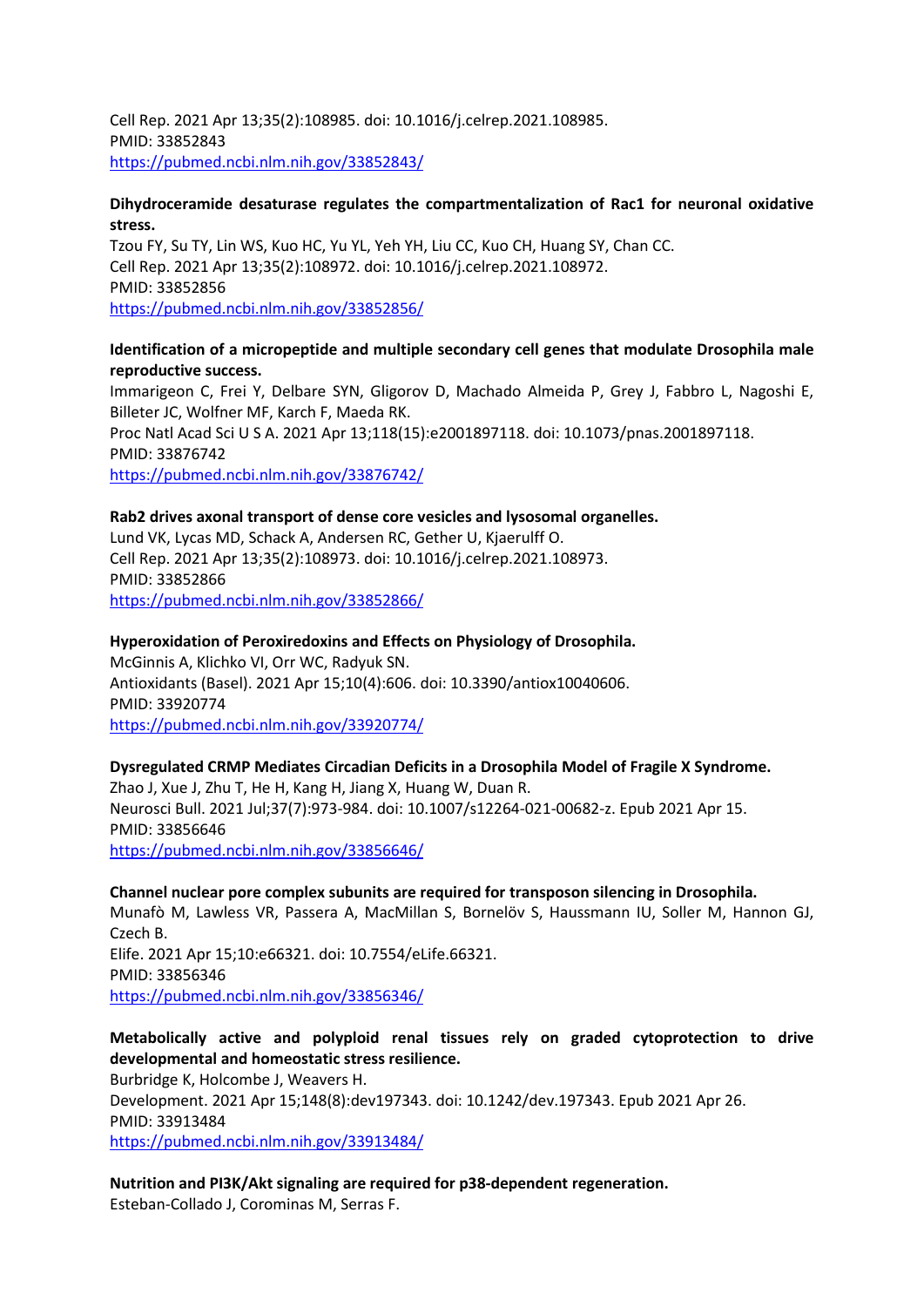Development. 2021 Apr 15;148(8):dev197087. doi: 10.1242/dev.197087. Epub 2021 Apr 23. PMID: 33913483 <https://pubmed.ncbi.nlm.nih.gov/33913483/>

#### **DNase II mediates a parthanatos-like developmental cell death pathway in Drosophila primordial germ cells.**

Tarayrah-Ibraheim L, Maurice EC, Hadary G, Ben-Hur S, Kolpakova A, Braun T, Peleg Y, Yacobi-Sharon K, Arama E. Nat Commun. 2021 Apr 16;12(1):2285. doi: 10.1038/s41467-021-22622-1. PMID: 33863891 <https://pubmed.ncbi.nlm.nih.gov/33863891/>

#### **Downregulation of glial genes involved in synaptic function mitigates Huntington's disease pathogenesis.**

Onur TS, Laitman A, Zhao H, Keyho R, Kim H, Wang J, Mair M, Wang H, Li L, Perez A, de Haro M, Wan YW, Allen G, Lu B, Al-Ramahi I, Liu Z, Botas J. Elife. 2021 Apr 19;10:e64564. doi: 10.7554/eLife.64564. PMID: 33871358 <https://pubmed.ncbi.nlm.nih.gov/33871358/>

## **Transient opening of tricellular vertices controls paracellular transport through the follicle epithelium during Drosophila oogenesis.**

Isasti-Sanchez J, Münz-Zeise F, Lancino M, Luschnig S. Dev Cell. 2021 Apr 19;56(8):1083-1099.e5. doi: 10.1016/j.devcel.2021.03.021. Epub 2021 Apr 7. PMID: 33831351 <https://pubmed.ncbi.nlm.nih.gov/33831351/>

## **Septate junction proteins are required for egg elongation and border cell migration during oogenesis in Drosophila.**

Alhadyian H, Shoaib D, Ward RE. G3 (Bethesda). 2021 Apr 19;11(7):jkab127. doi: 10.1093/g3journal/jkab127. Online ahead of print. PMID: 33871584 <https://pubmed.ncbi.nlm.nih.gov/33871584/>

#### **Proteomics of protein trafficking by in vivo tissue-specific labeling.**

Droujinine IA, Meyer AS, Wang D, Udeshi ND, Hu Y, Rocco D, McMahon JA, Yang R, Guo J, Mu L, Carey DK, Svinkina T, Zeng R, Branon T, Tabatabai A, Bosch JA, Asara JM, Ting AY, Carr SA, McMahon AP, Perrimon N. Nat Commun. 2021 Apr 22;12(1):2382. doi: 10.1038/s41467-021-22599-x.

PMID: 33888706

<https://pubmed.ncbi.nlm.nih.gov/33888706/>

## **The linear ubiquitin E3 ligase-Relish pathway is involved in the regulation of proteostasis in Drosophila muscle during aging.**

Lee B, Shin C, Shin M, Choi B, Yuan C, Cho KS. Biochem Biophys Res Commun. 2021 Apr 23;550:184-190. doi: 10.1016/j.bbrc.2021.02.135. Epub 2021 Mar 9. PMID: 33706102 <https://pubmed.ncbi.nlm.nih.gov/33706102/>

**Brain-specific lipoprotein receptors interact with astrocyte derived apolipoprotein and mediate neuron-glia lipid shuttling.**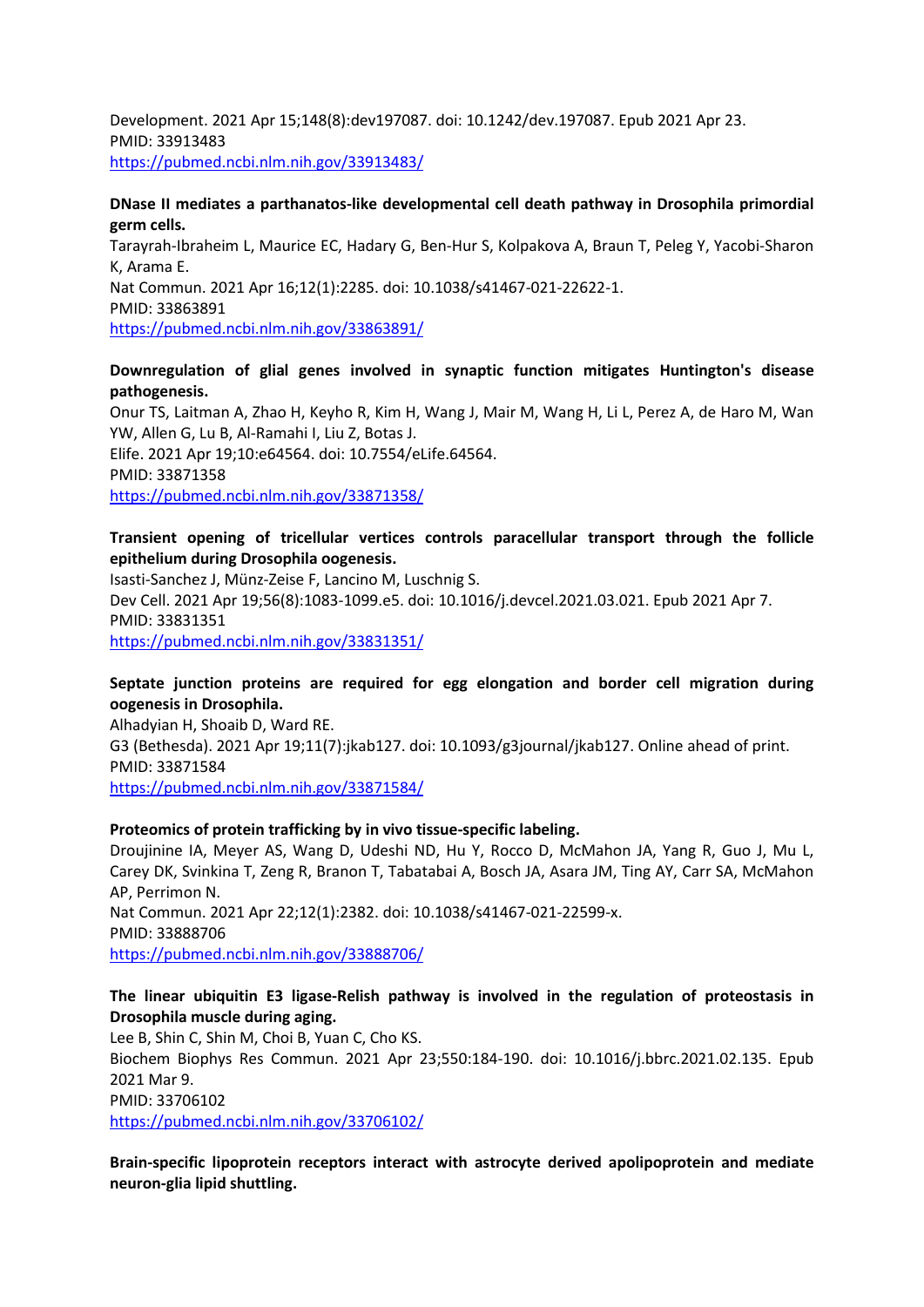Yin J, Spillman E, Cheng ES, Short J, Chen Y, Lei J, Gibbs M, Rosenthal JS, Sheng C, Chen YX, Veerasammy K, Choetso T, Abzalimov R, Wang B, Han C, He Y, Yuan Q. Nat Commun. 2021 Apr 23;12(1):2408. doi: 10.1038/s41467-021-22751-7. PMID: 33893307 <https://pubmed.ncbi.nlm.nih.gov/33893307/>

#### **Distinct actin-dependent nanoscale assemblies underlie the dynamic and hierarchical organization of E-cadherin.**

Chandran R, Kale G, Philippe JM, Lecuit T, Mayor S. Curr Biol. 2021 Apr 26;31(8):1726-1736.e4. doi: 10.1016/j.cub.2021.01.059. Epub 2021 Feb 18. PMID: 33607036 <https://pubmed.ncbi.nlm.nih.gov/33607036/>

**The Upd3 cytokine couples inflammation to maturation defects in Drosophila.** Romão D, Muzzopappa M, Barrio L, Milán M. Curr Biol. 2021 Apr 26;31(8):1780-1787.e6. doi: 10.1016/j.cub.2021.01.080. Epub 2021 Feb 19. PMID: 33609452 <https://pubmed.ncbi.nlm.nih.gov/33609452/>

#### **In Vivo Silencing of Genes Coding for dTip60 Chromatin Remodeling Complex Subunits Affects Polytene Chromosome Organization and Proper Development in Drosophila melanogaster.** Prozzillo Y, Cuticone S, Ferreri D, Fattorini G, Messina G, Dimitri P.

Int J Mol Sci. 2021 Apr 26;22(9):4525. doi: 10.3390/ijms22094525. PMID: 33926075 <https://pubmed.ncbi.nlm.nih.gov/33926075/>

#### **Stem cell niche organization in the Drosophila ovary requires the ECM component Perlecan.**

Díaz-Torres A, Rosales-Nieves AE, Pearson JR, Santa-Cruz Mateos C, Marín-Menguiano M, Marshall OJ, Brand AH, González-Reyes A.

Curr Biol. 2021 Apr 26;31(8):1744-1753.e5. doi: 10.1016/j.cub.2021.01.071. Epub 2021 Feb 22. PMID: 33621481

<https://pubmed.ncbi.nlm.nih.gov/33621481/>

## **Methionine restriction breaks obligatory coupling of cell proliferation and death by an oncogene Src in Drosophila.**

Nishida H, Okada M, Yang L, Takano T, Tabata S, Soga T, Ho DM, Chung J, Minami Y, Yoo SK. Elife. 2021 Apr 27;10:e59809. doi: 10.7554/eLife.59809. PMID: 33902813 <https://pubmed.ncbi.nlm.nih.gov/33902813/>

## **RACK1 modulates polyglutamine-induced neurodegeneration by promoting ERK degradation in Drosophila.**

Xie J, Han Y, Wang T. PLoS Genet. 2021 May 13;17(5):e1009558. doi: 10.1371/journal.pgen.1009558. eCollection 2021 May. PMID: 33983927 <https://pubmed.ncbi.nlm.nih.gov/33983927/>

**RNA degradation is required for the germ-cell to maternal transition in Drosophila.**

Blatt P, Wong-Deyrup SW, McCarthy A, Breznak S, Hurton MD, Upadhyay M, Bennink B, Camacho J, Lee MT, Rangan P. Curr Biol. 2021 Jul 26;31(14):2984-2994.e7. doi: 10.1016/j.cub.2021.04.052. Epub 2021 May 13. PMID: 33989522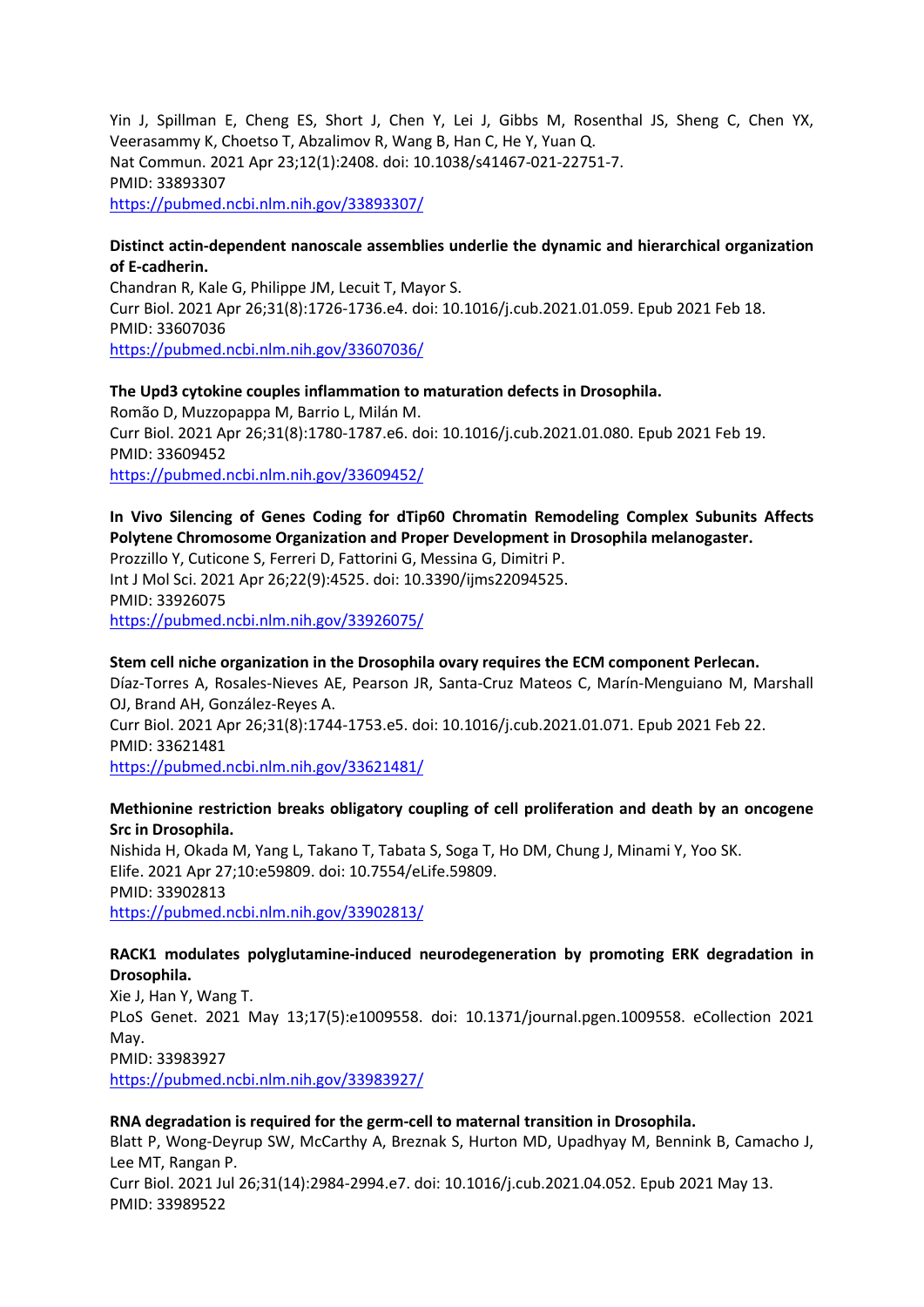#### <https://pubmed.ncbi.nlm.nih.gov/33989522/>

## **Heat shock cognate 70 genes contribute to Drosophila spermatocyte growth progression possibly through the insulin signaling pathway.**

Azuma M, Ogata T, Yamazoe K, Tanaka Y, Inoue YH.

Dev Growth Differ. 2021 May;63(4-5):231-248. doi: 10.1111/dgd.12734. Epub 2021 Jun 20. PMID: 34050930

<https://pubmed.ncbi.nlm.nih.gov/34050930/>

#### **A form of muscular dystrophy associated with pathogenic variants in JAG2.**

Coppens S, Barnard AM, Puusepp S, Pajusalu S, Õunap K, Vargas-Franco D, Bruels CC, Donkervoort S, Pais L, Chao KR, Goodrich JK, England EM, Weisburd B, Ganesh VS, Gudmundsson S, O'Donnell-Luria A, Nigul M, Ilves P, Mohassel P, Siddique T, Milone M, Nicolau S, Maroofian R, Houlden H, Hanna MG, Quinlivan R, Beiraghi Toosi M, Ghayoor Karimiani E, Costagliola S, Deconinck N, Kadhim H, Macke E, Lanpher BC, Klee EW, Łusakowska A, Kostera-Pruszczyk A, Hahn A, Schrank B, Nishino I, Ogasawara M, El Sherif R, Stojkovic T, Nelson I, Bonne G, Cohen E, Boland-Augé A, Deleuze JF, Meng Y, Töpf A, Vilain C, Pacak CA, Rivera-Zengotita ML, Bönnemann CG, Straub V, Handford PA, Draper I, Walter GA, Kang PB.

Am J Hum Genet. 2021 May 6;108(5):840-856. doi: 10.1016/j.ajhg.2021.03.020. Epub 2021 Apr 15. PMID: 33861953

<https://pubmed.ncbi.nlm.nih.gov/33861953/>

#### **Glial Hedgehog signalling and lipid metabolism regulate neural stem cell proliferation in Drosophila.**

Dong Q, Zavortink M, Froldi F, Golenkina S, Lam T, Cheng LY. EMBO Rep. 2021 May 5;22(5):e52130. doi: 10.15252/embr.202052130. Epub 2021 Mar 10. PMID: 33751817 <https://pubmed.ncbi.nlm.nih.gov/33751817/>

#### **Secreted C-type lectin regulation of neuromuscular junction synaptic vesicle dynamics modulates coordinated movement.**

Bhimreddy M, Rushton E, Kopke DL, Broadie K. J Cell Sci. 2021 May 1;134(9):jcs257592. doi: 10.1242/jcs.257592. Epub 2021 May 11. PMID: 33973638 <https://pubmed.ncbi.nlm.nih.gov/33973638/>

#### **Maternal preconception PFOS exposure of Drosophila melanogaster alters reproductive capacity, development, morphology and nutrient regulation.**

Kim JH, Barbagallo B, Annunziato K, Farias-Pereira R, Doherty JJ, Lee J, Zina J, Tindal C, McVey C, Aresco R, Johnstone M, Sant KE, Timme-Laragy A, Park Y, Clark JM. Food Chem Toxicol. 2021 May;151:112153. doi: 10.1016/j.fct.2021.112153. Epub 2021 Mar 25. PMID: 33774094

<https://pubmed.ncbi.nlm.nih.gov/33774094/>

#### **Aneuploidy facilitates dysplastic and tumorigenic phenotypes in the Drosophila gut.** Brás R, Monteiro A, Sunkel CE, Resende LP.

Biol Open. 2021 Nov 15;10(11):bio058623. doi: 10.1242/bio.058623. Epub 2021 Nov 3. PMID: 33948620

<https://pubmed.ncbi.nlm.nih.gov/33948620/>

#### **A PROTAC targets splicing factor 3B1.**

Gama-Brambila RA, Chen J, Zhou J, Tascher G, Münch C, Cheng X.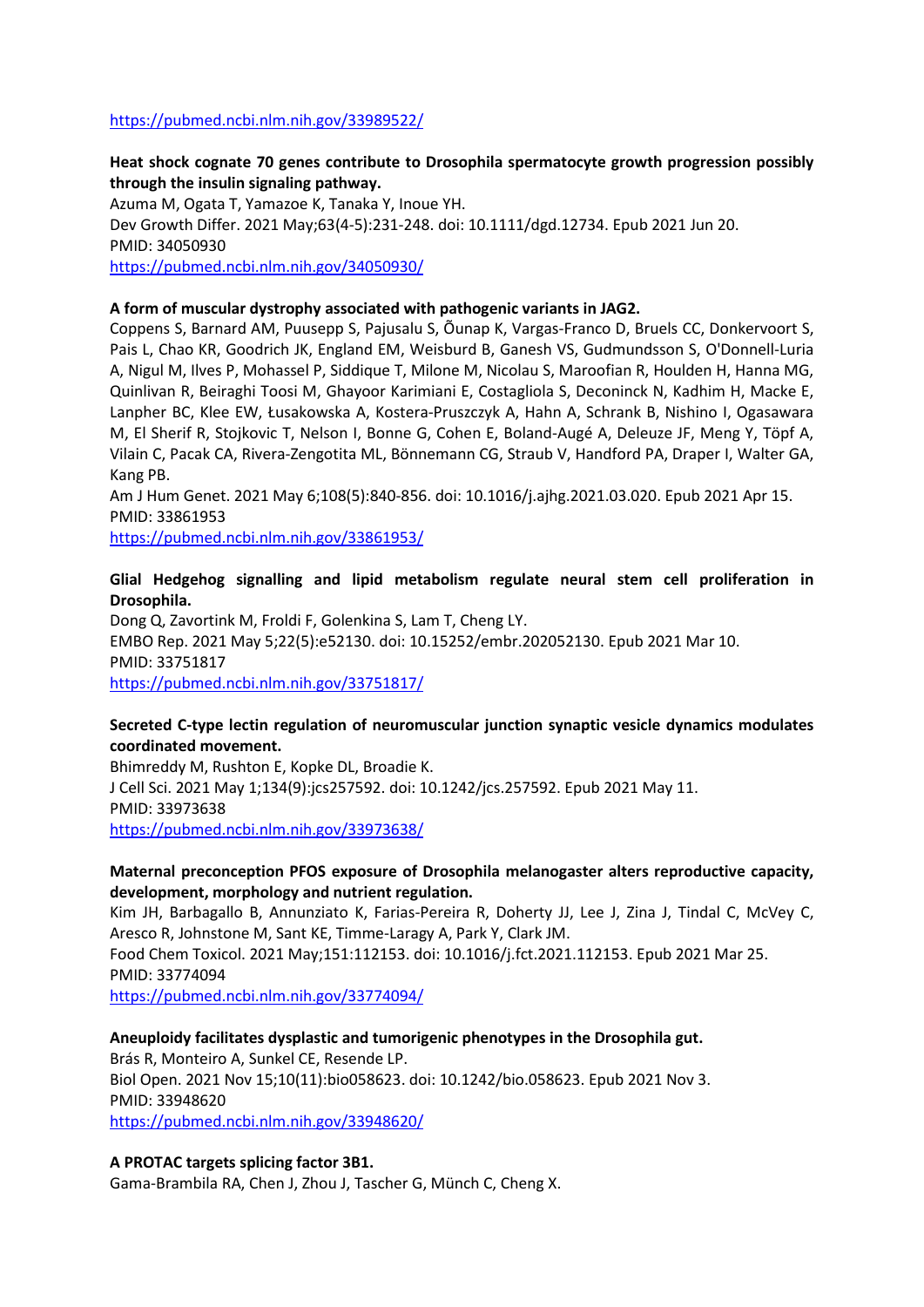Cell Chem Biol. 2021 Nov 18;28(11):1616-1627.e8. doi: 10.1016/j.chembiol.2021.04.018. Epub 2021 May 27. PMID: 34048672 <https://pubmed.ncbi.nlm.nih.gov/34048672/>

## **Evaluate the efficiency of resveratrol for treating Parkinson disease on Drosophila melanogaster model.**

Dang, T., Đào, L., Phan, T., & Huỳnh, A. Science and Technology Development Journal - Natural Sciences, 2021, 5(3), 1295-1302. doi: 10.32508/stdjns.v5i3.1039 <https://doi.org/10.32508/stdjns.v5i3.1039>

## **A TORC1-histone axis regulates chromatin organisation and non-canonical induction of autophagy to ameliorate ageing.**

Lu YX, Regan JC, Eßer J, Drews LF, Weinseis T, Stinn J, Hahn O, Miller RA, Grönke S, Partridge L. Elife. 2021 May 14;10:e62233. doi: 10.7554/eLife.62233. PMID: 33988501 <https://pubmed.ncbi.nlm.nih.gov/33988501/>

#### **Vmp1, Vps13D, and Marf/Mfn2 function in a conserved pathway to regulate mitochondria and ER contact in development and disease.**

Shen JL, Fortier TM, Zhao YG, Wang R, Burmeister M, Baehrecke EH. Curr Biol. 2021 Jul 26;31(14):3028-3039.e7. doi: 10.1016/j.cub.2021.04.062. Epub 2021 May 20. PMID: 34019822 <https://pubmed.ncbi.nlm.nih.gov/34019822/>

## **A combination of Notch signaling, preferential adhesion and endocytosis induces a slow mode of cell intercalation in the Drosophila retina.**

Blackie L, Tozluoglu M, Trylinski M, Walther RF, Schweisguth F, Mao Y, Pichaud F. Development. 2021 May 15;148(10):dev197301. doi: 10.1242/dev.197301. Epub 2021 May 17. PMID: 33999996 <https://pubmed.ncbi.nlm.nih.gov/33999996/>

## **Lint, a transmembrane serine protease, regulates growth and metabolism in Drosophila.**

Pathak H, Vijaykumar Maya A, Tanari AB, Sarkar S, Varghese J. Genetics. 2021 May 17;218(1):iyab035. doi: 10.1093/genetics/iyab035. PMID: 33693655 <https://pubmed.ncbi.nlm.nih.gov/33693655/>

## **TSG101 negatively regulates mitochondrial biogenesis in axons.**

Lin TH, Bis-Brewer DM, Sheehan AE, Townsend LN, Maddison DC, Züchner S, Smith GA, Freeman MR. Proc Natl Acad Sci U S A. 2021 May 18;118(20):e2018770118. doi: 10.1073/pnas.2018770118. PMID: 33972422 <https://pubmed.ncbi.nlm.nih.gov/33972422/>

## **α-Tubulin Regulates the Fate of Germline Stem Cells in Drosophila Testis.**

Tao X, Dou Y, Huang G, Sun M, Lu S, Chen D. Sci Rep. 2021 May 20;11(1):10644. doi: 10.1038/s41598-021-90116-7. PMID: 34017013 <https://pubmed.ncbi.nlm.nih.gov/34017013/>

#### **A subset of DN1p neurons integrates thermosensory inputs to promote wakefulness via CNMa signaling.**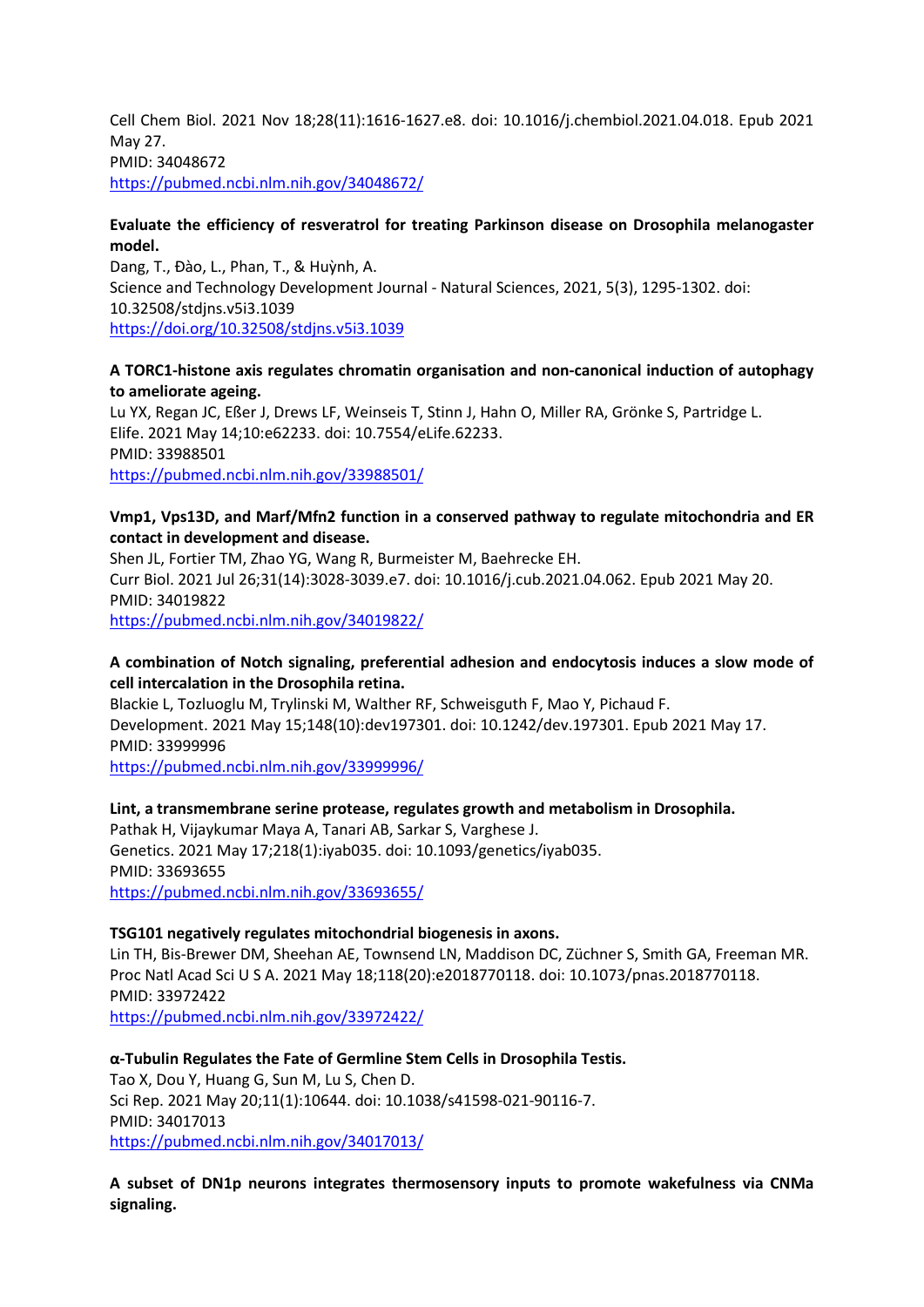Jin X, Tian Y, Zhang ZC, Gu P, Liu C, Han J. Curr Biol. 2021 May 24;31(10):2075-2087.e6. doi: 10.1016/j.cub.2021.02.048. Epub 2021 Mar 18. PMID: 33740429 <https://pubmed.ncbi.nlm.nih.gov/33740429/>

#### **Social facilitation of long-lasting memory is mediated by CO2 in Drosophila.**

Muria A, Musso PY, Durrieu M, Portugal FR, Ronsin B, Gordon MD, Jeanson R, Isabel G. Curr Biol. 2021 May 24;31(10):2065-2074.e5. doi: 10.1016/j.cub.2021.02.044. Epub 2021 Mar 18. PMID: 33740428

<https://pubmed.ncbi.nlm.nih.gov/33740428/>

## **Starvation-induced regulation of carbohydrate transport at the blood-brain barrier is TGF-βsignaling dependent.**

Hertenstein H, McMullen E, Weiler A, Volkenhoff A, Becker HM, Schirmeier S. Elife. 2021 May 25;10:e62503. doi: 10.7554/eLife.62503. PMID: 34032568 <https://pubmed.ncbi.nlm.nih.gov/34032568/>

## **Traumatic injury compromises nucleocytoplasmic transport and leads to TDP-43 pathology.**

Anderson EN, Morera AA, Kour S, Cherry JD, Ramesh N, Gleixner A, Schwartz JC, Ebmeier C, Old W, Donnelly CJ, Cheng JP, Kline AE, Kofler J, Stein TD, Pandey UB. Elife. 2021 May 26;10:e67587. doi: 10.7554/eLife.67587. PMID: 34060470 <https://pubmed.ncbi.nlm.nih.gov/34060470/>

#### **Characterizing dopaminergic neuron vulnerability using genome-wide analysis.**

Davis J, Da Silva Santos C, Zavala NC, Gans N, Patracuolla D, Fehrenbach M, Babcock DT. Genetics. 2021 Aug 9;218(4):iyab081. doi: 10.1093/genetics/iyab081. PMID: 34038543 <https://pubmed.ncbi.nlm.nih.gov/34038543/>

## **A cross-species approach for the identification of Drosophila male sterility genes.**

Ibaraki K, Nakatsuka M, Ohsako T, Watanabe M, Miyazaki Y, Shirakami M, Karr TL, Sanuki R, Tomaru M, Takano-Shimizu-Kouno T. G3 (Bethesda). 2021 Aug 7;11(8):jkab183. doi: 10.1093/g3journal/jkab183. PMID: 34849808 <https://pubmed.ncbi.nlm.nih.gov/34849808/>

#### **Trim9 and Klp61F promote polymerization of new dendritic microtubules along parallel microtubules.**

Feng C, Cleary JM, Kothe GO, Stone MC, Weiner AT, Hertzler JI, Hancock WO, Rolls MM. J Cell Sci. 2021 Jun 1;134(11):jcs258437. doi: 10.1242/jcs.258437. Epub 2021 Jun 7. PMID: 34096607 <https://pubmed.ncbi.nlm.nih.gov/34096607/>

## **Presynaptic inhibition of dopamine neurons controls optimistic bias.** Yamagata N, Ezaki T, Takahashi T, Wu H, Tanimoto H.

Elife. 2021 Jun 1;10:e64907. doi: 10.7554/eLife.64907. PMID: 34061730 <https://pubmed.ncbi.nlm.nih.gov/34061730/>

**The CHD8/CHD7/Kismet family links blood-brain barrier glia and serotonin to ASD-associated sleep defects.**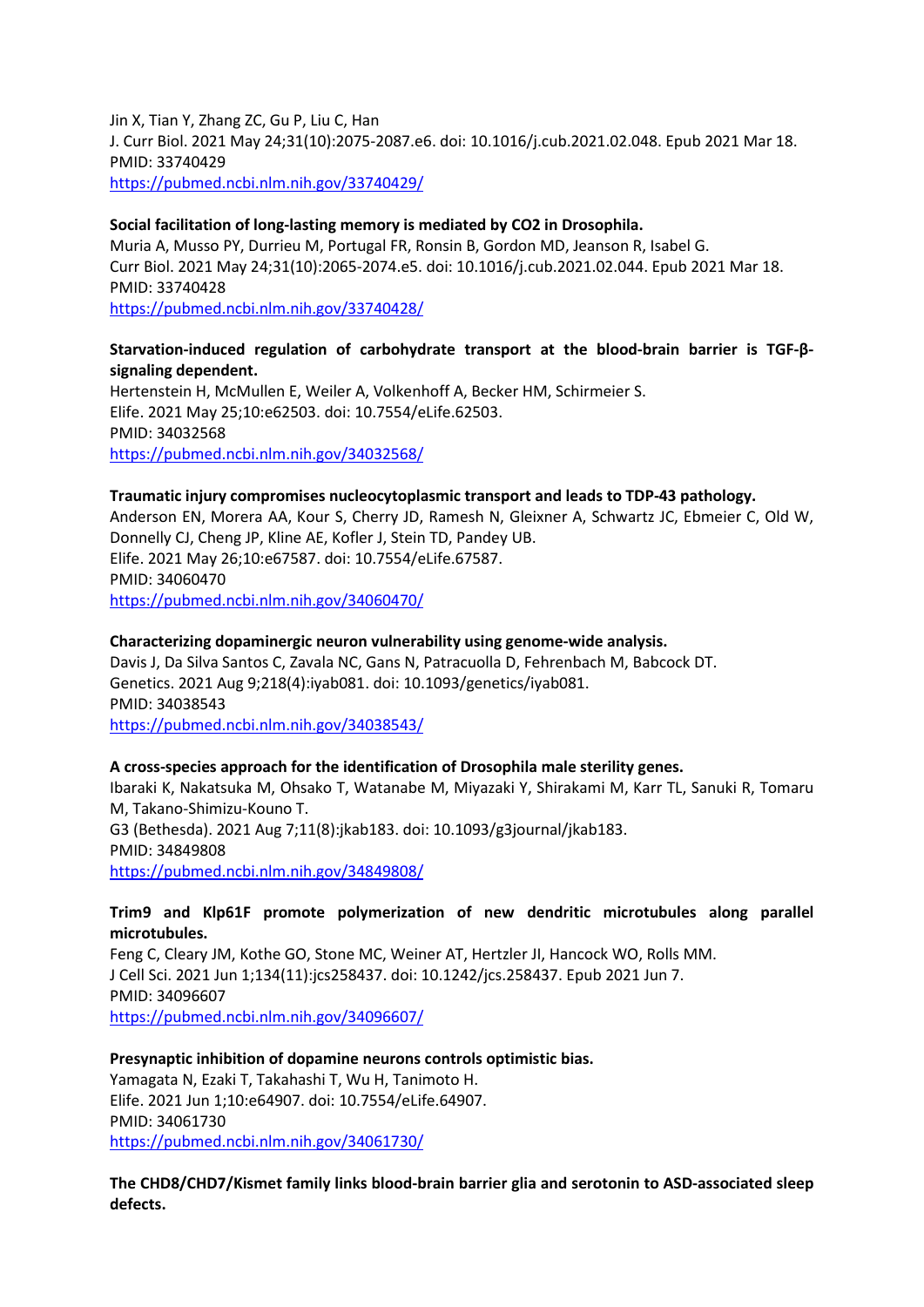Coll-Tané M, Gong NN, Belfer SJ, van Renssen LV, Kurtz-Nelson EC, Szuperak M, Eidhof I, van Reijmersdal B, Terwindt I, Durkin J, Verheij MMM, Kim CN, Hudac CM, Nowakowski TJ, Bernier RA, Pillen S, Earl RK, Eichler EE, Kleefstra T, Kayser MS, Schenck A. Sci Adv. 2021 Jun 4;7(23):eabe2626. doi: 10.1126/sciadv.abe2626. Print 2021 Jun. PMID: 34088660 <https://pubmed.ncbi.nlm.nih.gov/34088660/>

#### **Metabolic control of daily locomotor activity mediated by tachykinin in Drosophila.**

Lee SH, Cho E, Yoon SE, Kim Y, Kim EY. Commun Biol. 2021 Jun 7;4(1):693. doi: 10.1038/s42003-021-02219-6. PMID: 34099879 <https://pubmed.ncbi.nlm.nih.gov/34099879/>

**Exocytosis by vesicle crumpling maintains apical membrane homeostasis during exocrine secretion.** Kamalesh K, Scher N, Biton T, Schejter ED, Shilo BZ, Avinoam O. Dev Cell. 2021 Jun 7;56(11):1603-1616.e6. doi: 10.1016/j.devcel.2021.05.004. PMID: 34102104 <https://pubmed.ncbi.nlm.nih.gov/34102104/>

**The Vhl E3 ubiquitin ligase complex regulates melanisation via sima, cnc and the copper import protein Ctr1A.** Zhang B, Kirn LA, Burke R. Biochim Biophys Acta Mol Cell Res. 2021 Jun;1868(7):119022. doi: 10.1016/j.bbamcr.2021.119022. Epub 2021 Mar 26. PMID: 33775798 <https://pubmed.ncbi.nlm.nih.gov/33775798/>

#### **dHNF4 regulates lipid homeostasis and oogenesis in Drosophila melanogaster.**

Almeida-Oliveira F, Tuthill BF 2nd, Gondim KC, Majerowicz D, Musselman LP. Insect Biochem Mol Biol. 2021 Jun;133:103569. doi: 10.1016/j.ibmb.2021.103569. Epub 2021 Mar 20. PMID: 33753225

<https://pubmed.ncbi.nlm.nih.gov/33753225/>

#### **Extreme deformability of insect cell membranes is governed by phospholipid scrambling.**

Shiomi A, Nagao K, Yokota N, Tsuchiya M, Kato U, Juni N, Hara Y, Mori MX, Mori Y, Ui-Tei K, Murate M, Kobayashi T, Nishino Y, Miyazawa A, Yamamoto A, Suzuki R, Kaufmann S, Tanaka M, Tatsumi K, Nakabe K, Shintaku H, Yesylevsky S, Bogdanov M, Umeda M. Cell Rep. 2021 Jun 8;35(10):109219. doi: 10.1016/j.celrep.2021.109219. PMID: 34107250

<https://pubmed.ncbi.nlm.nih.gov/34107250/>

## **Yorkie drives Ras-induced tumor progression by microRNA-mediated inhibition of cellular senescence.**

Ito T, Igaki T. Sci Signal. 2021 Jun 1;14(685):eaaz3578. doi: 10.1126/scisignal.aaz3578. PMID: 34074704 <https://pubmed.ncbi.nlm.nih.gov/34074704/>

#### **Juvenile hormone drives the maturation of spontaneous mushroom body neural activity and learned behavior.** Leinwand SG, Scott K.

Neuron. 2021 Jun 2;109(11):1836-1847.e5. doi: 10.1016/j.neuron.2021.04.006. Epub 2021 Apr 28.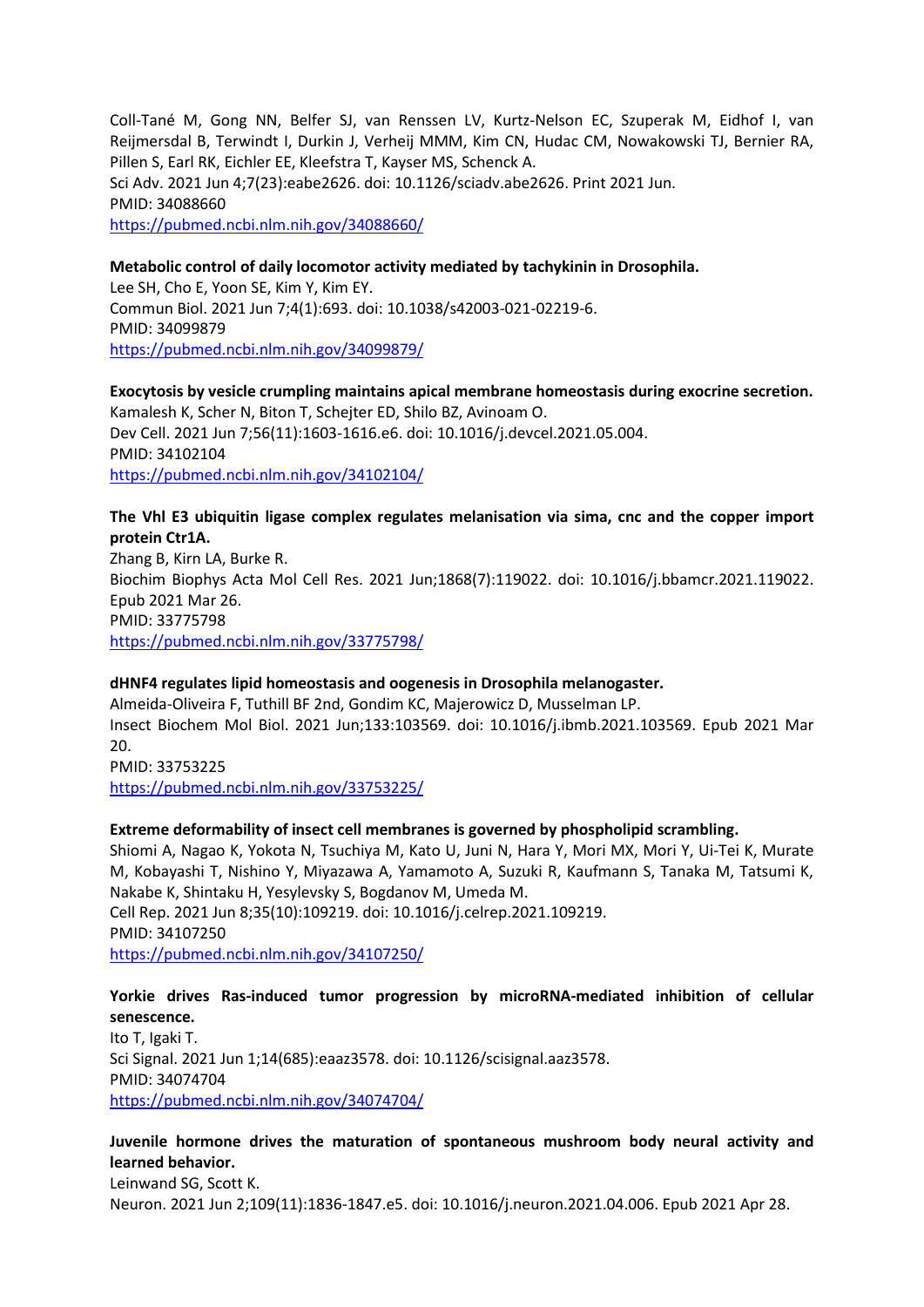PMID: 33915110 <https://pubmed.ncbi.nlm.nih.gov/33915110/>

**Short and long sleeping mutants reveal links between sleep and macroautophagy.** Bedont JL, Toda H, Shi M, Park CH, Quake C, Stein C, Kolesnik A, Sehgal A. Elife. 2021 Jun 4;10:e64140. doi: 10.7554/eLife.64140. PMID: 34085929 <https://pubmed.ncbi.nlm.nih.gov/34085929/>

#### **The steroid-hormone ecdysone coordinates parallel pupariation neuromotor and morphogenetic subprograms via epidermis-to-neuron Dilp8-Lgr3 signal induction.**

Heredia F, Volonté Y, Pereirinha J, Fernandez-Acosta M, Casimiro AP, Belém CG, Viegas F, Tanaka K, Menezes J, Arana M, Cardoso GA, Macedo A, Kotowicz M, Prado Spalm FH, Dibo MJ, Monfardini RD, Torres TT, Mendes CS, Garelli A, Gontijo AM. Nat Commun. 2021 Jun 7;12(1):3328. doi: 10.1038/s41467-021-23218-5. PMID: 34099654

<https://pubmed.ncbi.nlm.nih.gov/34099654/>

## **C9orf72-associated arginine-rich dipeptide repeats induce RNA-dependent nuclear accumulation of Staufen in neurons.**

Kim ES, Chung CG, Park JH, Ko BS, Park SS, Kim YH, Cha IJ, Kim J, Ha CM, Kim HJ, Lee SB. Hum Mol Genet. 2021 Jun 9;30(12):1084-1100. doi: 10.1093/hmg/ddab089. PMID: 33783499 <https://pubmed.ncbi.nlm.nih.gov/33783499/>

#### **Loss of p21-activated kinase Mbt/PAK4 causes Parkinson-like phenotypes in Drosophila.**

Pütz SM, Kram J, Rauh E, Kaiser S, Toews R, Lueningschroer-Wang Y, Rieger D, Raabe T. Dis Model Mech. 2021 Jun 1;14(6):dmm047811. doi: 10.1242/dmm.047811. Epub 2021 Jun 14. PMID: 34125184

<https://pubmed.ncbi.nlm.nih.gov/34125184/>

## **RNA-binding protein Maca is crucial for gigantic male fertility factor gene expression, spermatogenesis, and male fertility, in Drosophila.**

Zhu L, Fukunaga R. PLoS Genet. 2021 Jun 28;17(6):e1009655. doi: 10.1371/journal.pgen.1009655. eCollection 2021 Jun. PMID: 34181646 <https://pubmed.ncbi.nlm.nih.gov/34181646/>

#### **Bi-allelic loss-of-function variants in BCAS3 cause a syndromic neurodevelopmental disorder.**

Hengel H, Hannan SB, Dyack S, MacKay SB, Schatz U, Fleger M, Kurringer A, Balousha G, Ghanim Z, Alkuraya FS, Alzaidan H, Alsaif HS, Mitani T, Bozdogan S, Pehlivan D, Lupski JR, Gleeson JJ, Dehghani M, Mehrjardi MYV, Sherr EH, Parks KC, Argilli E, Begtrup A, Galehdari H, Balousha O, Shariati G, Mazaheri N, Malamiri RA, Pagnamenta AT, Kingston H, Banka S, Jackson A, Osmond M; Care4Rare Canada Consortium; Genomics England Research Consortium, Rieß A, Haack TB, Nägele T, Schuster S, Hauser S, Admard J, Casadei N, Velic A, Macek B, Ossowski S, Houlden H, Maroofian R, Schöls L. Am J Hum Genet. 2021 Jun 3;108(6):1069-1082. doi: 10.1016/j.ajhg.2021.04.024. Epub 2021 May 21. PMID: 34022130

<https://pubmed.ncbi.nlm.nih.gov/34022130/>

#### **Drosophila models to study causative genes for human rare intractable neurological diseases.** Yamaguchi M, Lee IS, Jantrapirom S, Suda K, Yoshida H.

Exp Cell Res. 2021 Jun 1;403(1):112584. doi: 10.1016/j.yexcr.2021.112584. Epub 2021 Apr 1. PMID: 33812867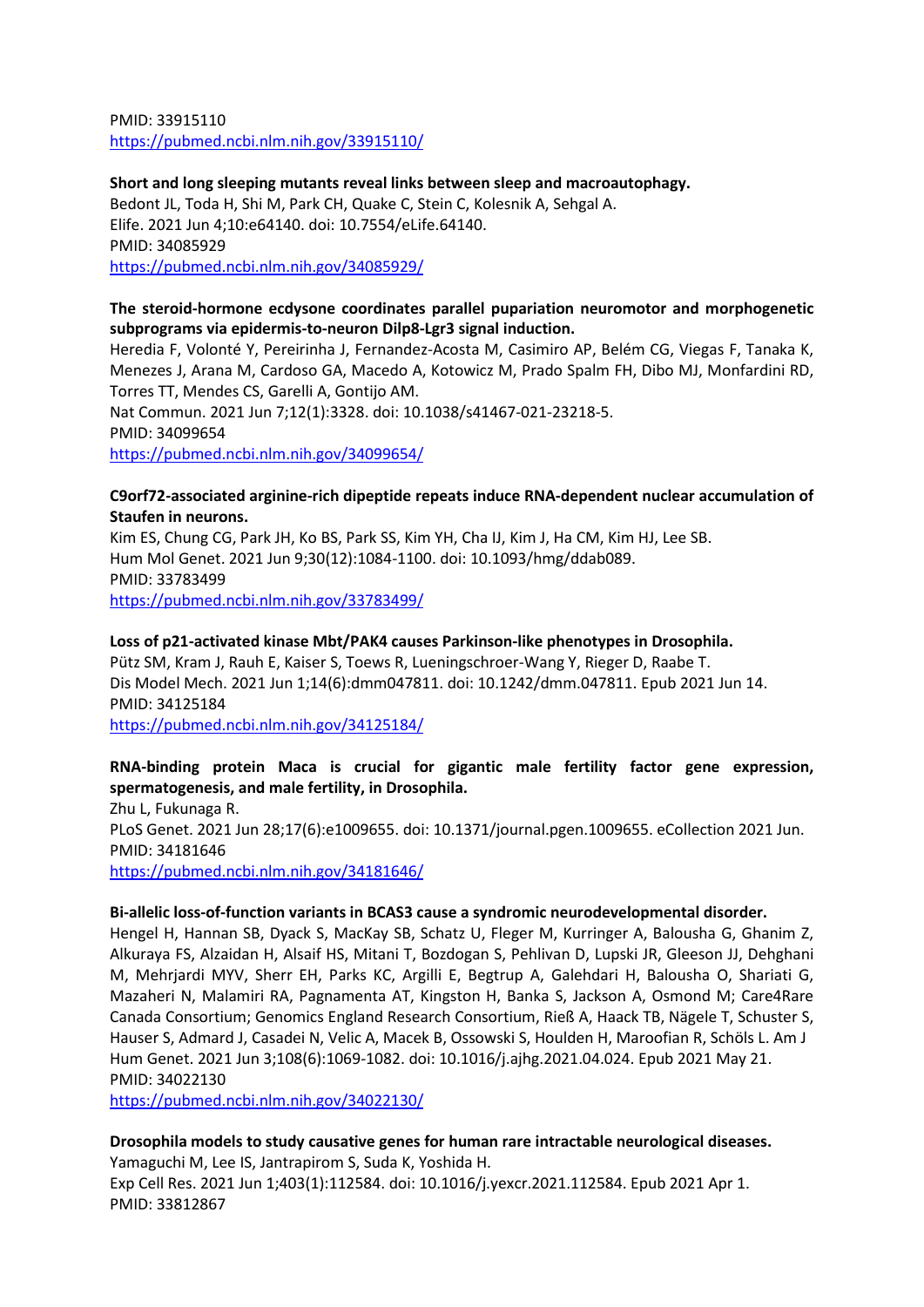#### <https://pubmed.ncbi.nlm.nih.gov/33812867/>

#### **Proteasome stress in skeletal muscle mounts a long-range protective response that delays retinal and brain aging.**

Rai M, Coleman Z, Curley M, Nityanandam A, Platt A, Robles-Murguia M, Jiao J, Finkelstein D, Wang YD, Xu B, Fan Y, Demontis F. Cell Metab. 2021 Jun 1;33(6):1137-1154.e9. doi: 10.1016/j.cmet.2021.03.005. Epub 2021 Mar 26. PMID: 33773104

<https://pubmed.ncbi.nlm.nih.gov/33773104/>

## **Neuroglian regulates Drosophila intestinal stem cell proliferation through enhanced signaling via the epidermal growth factor receptor.**

Resnik-Docampo M, Cunningham KM, Ruvalcaba SM, Choi C, Sauer V, Jones DL. Stem Cell Reports. 2021 Jun 8;16(6):1584-1597. doi: 10.1016/j.stemcr.2021.04.006. Epub 2021 May 6. PMID: 33961791 <https://pubmed.ncbi.nlm.nih.gov/33961791/>

#### **UBE4B, a microRNA-9 target gene, promotes autophagy-mediated Tau degradation.**

Subramanian M, Hyeon SJ, Das T, Suh YS, Kim YK, Lee JS, Song EJ, Ryu H, Yu K. Nat Commun. 2021 Jun 2;12(1):3291. doi: 10.1038/s41467-021-23597-9. PMID: 34078905 <https://pubmed.ncbi.nlm.nih.gov/34078905/>

#### **Crumbs and the apical spectrin cytoskeleton regulate R8 cell fate in the Drosophila eye.**

Pojer JM, Saiful Hilmi AJ, Kondo S, Harvey KF. PLoS Genet. 2021 Jun 7;17(6):e1009146. doi: 10.1371/journal.pgen.1009146. eCollection 2021 Jun. PMID: 34097697 <https://pubmed.ncbi.nlm.nih.gov/34097697/>

# **Genetic basis of variation in cocaine and methamphetamine consumption in outbred populations**

# **of Drosophila melanogaster.** Baker BM, Carbone MA, Huang W, Anholt RRH, Mackay TFC.

Proc Natl Acad Sci U S A. 2021 Jun 8;118(23):e2104131118. doi: 10.1073/pnas.2104131118. PMID: 34074789 <https://pubmed.ncbi.nlm.nih.gov/34074789/>

## **Periphery signals generated by Piezo-mediated stomach stretch and Neuromedin-mediated glucose load regulate the Drosophila brain nutrient sensor.**

Oh Y, Lai JS, Min S, Huang HW, Liberles SD, Ryoo HD, Suh GSB. Neuron. 2021 Jun 16;109(12):1979-1995.e6. doi: 10.1016/j.neuron.2021.04.028. Epub 2021 May 19. PMID: 34015253

<https://pubmed.ncbi.nlm.nih.gov/34015253/>

#### **Zoledronate extends healthspan and survival via the mevalonate pathway in a FOXO-dependent manner.**

Chen Z, Cordero J, Alqarni AM, Slack C, Zeidler MP, Bellantuono I.

J Gerontol A Biol Sci Med Sci. 2021 Jun 17:glab172. doi: 10.1093/gerona/glab172. Online ahead of print.

PMID: 34137822

<https://pubmed.ncbi.nlm.nih.gov/34137822/>

#### **Phenotypic analysis of a transgenic Drosophila model of Alzheimer's amyloid-β toxicity.**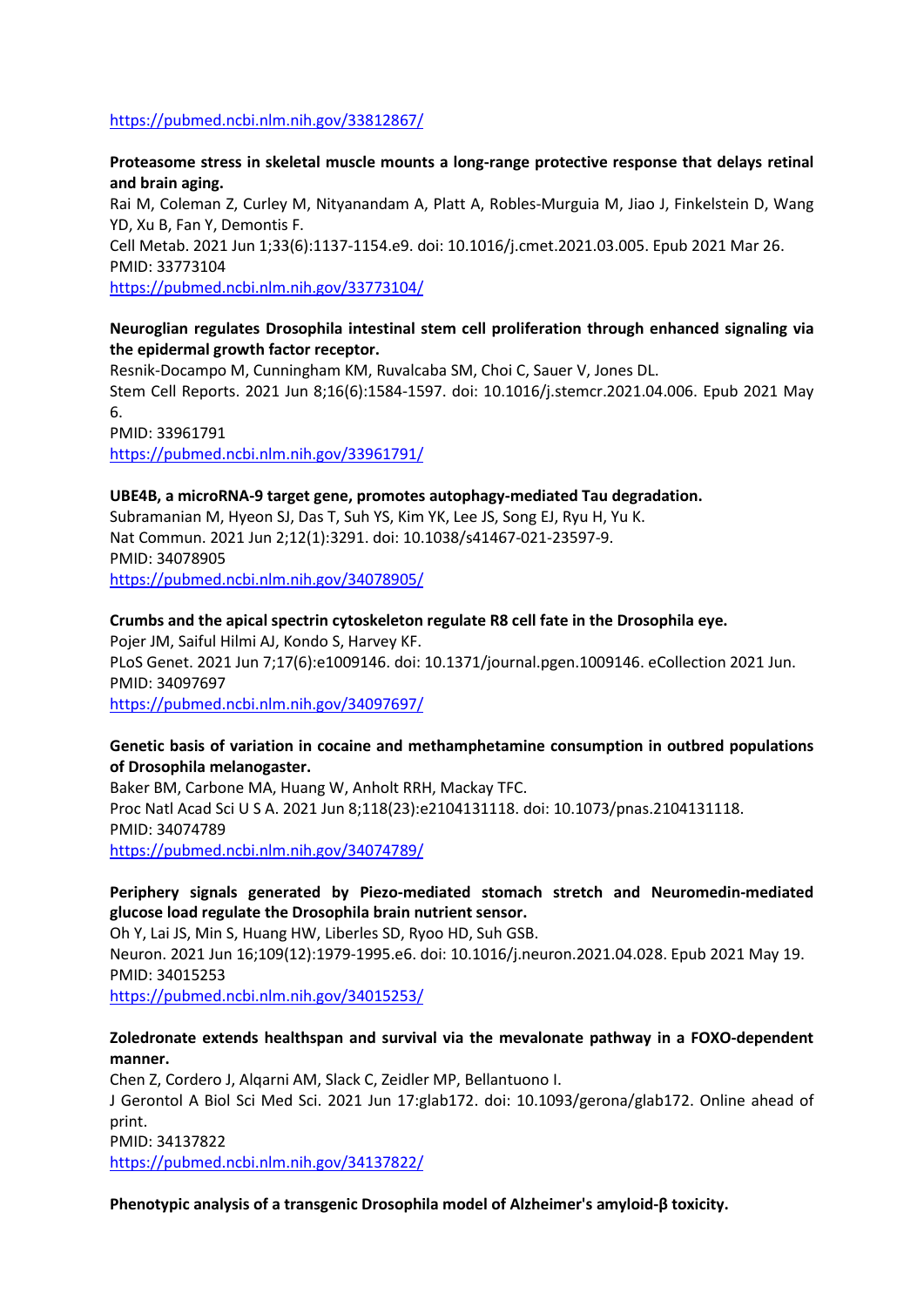Sekiya M, Iijima KM. STAR Protoc. 2021 Apr 29;2(2):100501. doi: 10.1016/j.xpro.2021.100501. eCollection 2021 Jun 18. PMID: 33997815 <https://pubmed.ncbi.nlm.nih.gov/33997815/>

## **Hakai is required for stabilization of core components of the m6A mRNA methylation machinery.**

Bawankar P, Lence T, Paolantoni C, Haussmann IU, Kazlauskiene M, Jacob D, Heidelberger JB, Richter FM, Nallasivan MP, Morin V, Kreim N, Beli P, Helm M, Jinek M, Soller M, Roignant JY. Nat Commun. 2021 Jun 18;12(1):3778. doi: 10.1038/s41467-021-23892-5. PMID: 34145251

<https://pubmed.ncbi.nlm.nih.gov/34145251/>

#### **A transitory signaling center controls timing of primordial germ cell differentiation.**

Banisch TU, Slaidina M, Gupta S, Ho M, Gilboa L, Lehmann R. Dev Cell. 2021 Jun 21;56(12):1742-1755.e4. doi: 10.1016/j.devcel.2021.05.008. Epub 2021 Jun 2. PMID: 34081907 <https://pubmed.ncbi.nlm.nih.gov/34081907/>

#### **Robustness of epithelial sealing is an emerging property of local ERK feedback driven by cell elimination.**

Valon L, Davidović A, Levillayer F, Villars A, Chouly M, Cerqueira-Campos F, Levayer R. Dev Cell. 2021 Jun 21;56(12):1700-1711.e8. doi: 10.1016/j.devcel.2021.05.006. Epub 2021 Jun 2. PMID: 34081909

<https://pubmed.ncbi.nlm.nih.gov/34081909/>

#### **Mechanisms of lactic acid gustatory attraction in Drosophila.**

Stanley M, Ghosh B, Weiss ZF, Christiaanse J, Gordon MD. Curr Biol. 2021 Aug 23;31(16):3525-3537.e6. doi: 10.1016/j.cub.2021.06.005. Epub 2021 Jun 30. PMID: 34197729 <https://pubmed.ncbi.nlm.nih.gov/34197729/>

## **The Atr-Chek1 pathway inhibits axon regeneration in response to Piezo-dependent mechanosensation.**

Li F, Lo TY, Miles L, Wang Q, Noristani HN, Li D, Niu J, Trombley S, Goldshteyn JI, Wang C, Wang S, Qiu J, Pogoda K, Mandal K, Brewster M, Rompolas P, He Y, Janmey PA, Thomas GM, Li S, Song Y. Nat Commun. 2021 Jun 22;12(1):3845. doi: 10.1038/s41467-021-24131-7. PMID: 34158506 <https://pubmed.ncbi.nlm.nih.gov/34158506/>

#### **Biallelic loss-of-function variations in PRDX3 cause cerebellar ataxia.**

Rebelo AP, Eidhof I, Cintra VP, Guillot-Noel L, Pereira CV, Timmann D, Traschütz A, Schöls L, Coarelli G, Durr A, Anheim M, Tranchant C, van de Warrenburg B, Guissart C, Koenig M, Howell J, Moraes CT, Schenck A, Stevanin G, Züchner S, Synofzik M; PREPARE network. Brain. 2021 Jun 22;144(5):1467-1481. doi: 10.1093/brain/awab071. PMID: 33889951

<https://pubmed.ncbi.nlm.nih.gov/33889951/>

#### **βPS-Integrin acts downstream of Innexin 2 in modulating stretched cell morphogenesis in the Drosophila ovary.**

Huang YC, Chen KH, Chen YY, Tsao LH, Yeh TH, Chen YC, Wu PY, Wang TW, Yu JY. G3 (Bethesda). 2021 Sep 6;11(9):jkab215. doi: 10.1093/g3journal/jkab215. PMID: 34544125 <https://pubmed.ncbi.nlm.nih.gov/34544125/>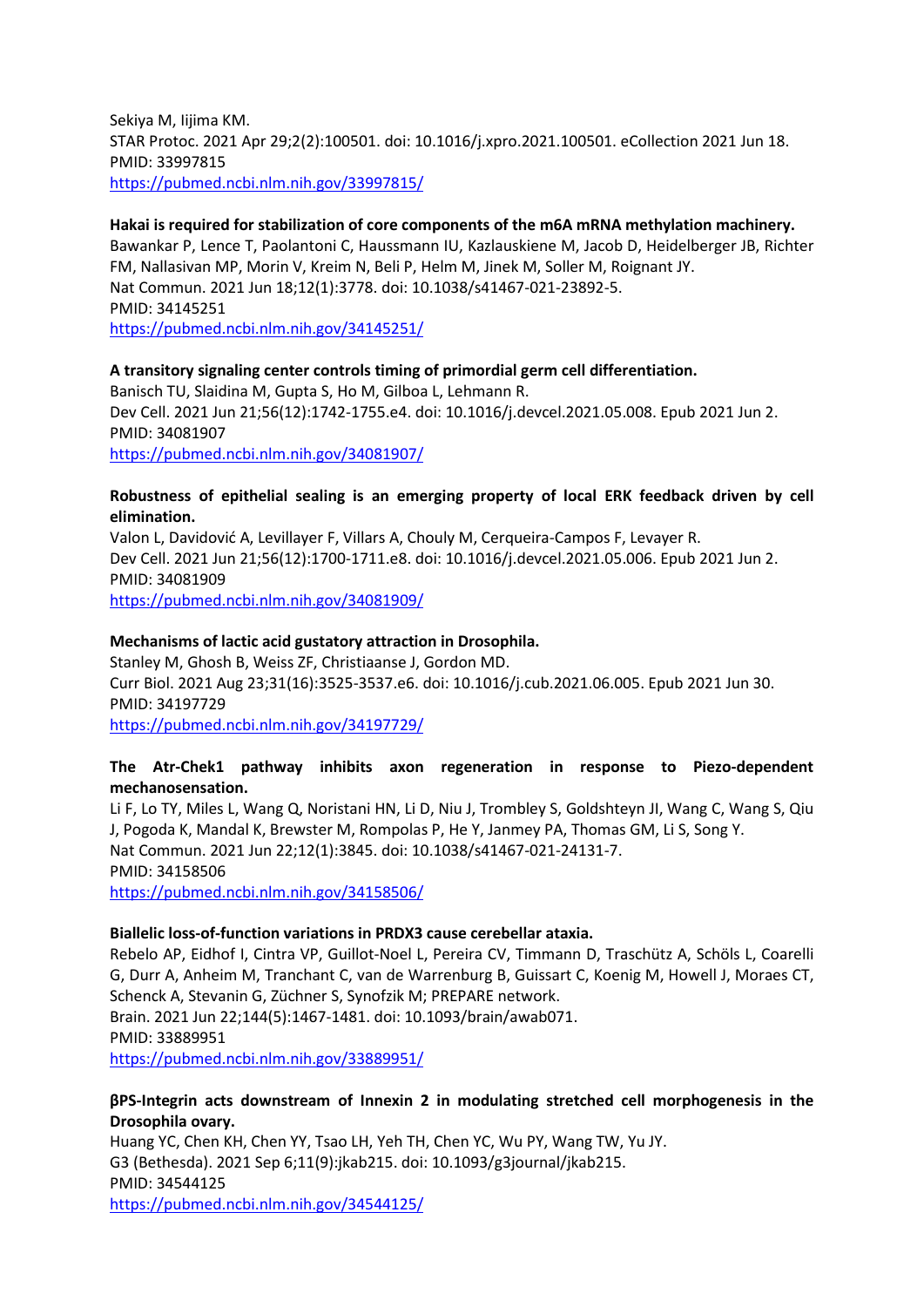**The circadian clock gates Drosophila adult emergence by controlling the timecourse of metamorphosis.**

Mark B, Bustos-González L, Cascallares G, Conejera F, Ewer J. Proc Natl Acad Sci U S A. 2021 Jul 6;118(27):e2023249118. doi: 10.1073/pnas.2023249118. PMID: 34183412 <https://pubmed.ncbi.nlm.nih.gov/34183412/>

## **The bacterial toxin ExoU requires a host trafficking chaperone for transportation and to induce necrosis.**

Deruelle V, Bouillot S, Job V, Taillebourg E, Fauvarque MO, Attrée I, Huber P. Nat Commun. 2021 Jun 29;12(1):4024. doi: 10.1038/s41467-021-24337-9. PMID: 34188051 <https://pubmed.ncbi.nlm.nih.gov/34188051/>

**Regeneration, Rejuvenation, and Replacement: Turning Back the Clock on Tissue Aging.** Rando TA, Jones DL. Cold Spring Harb Perspect Biol. 2021 Sep 1;13(9):a040907. doi: 10.1101/cshperspect.a040907. PMID: 34187808 <https://pubmed.ncbi.nlm.nih.gov/34187808/>

#### **Histamine gustatory aversion in Drosophila melanogaster.**

Aryal B, Lee Y. Insect Biochem Mol Biol. 2021 Jul;134:103586. doi: 10.1016/j.ibmb.2021.103586. Epub 2021 May 13. PMID: 33992752 <https://pubmed.ncbi.nlm.nih.gov/33992752/>

## **Tyramine synthesis, vesicular packaging, and the SNARE complex function coordinately in astrocytes to regulate Drosophila alcohol sedation.**

Lee KM, Talikoti A, Shelton K, Grotewiel M. Addict Biol. 2021 Jul;26(4):e13019. doi: 10.1111/adb.13019. Epub 2021 Feb 3. PMID: 33538092 <https://pubmed.ncbi.nlm.nih.gov/33538092/>

## **Proteostasis failure and mitochondrial dysfunction leads to aneuploidy-induced senescence.**

Joy J, Barrio L, Santos-Tapia C, Romão D, Giakoumakis NN, Clemente-Ruiz M, Milán M. Dev Cell. 2021 Jul 26;56(14):2043-2058.e7. doi: 10.1016/j.devcel.2021.06.009. Epub 2021 Jul 2. PMID: 34216545

<https://pubmed.ncbi.nlm.nih.gov/34216545/>

## **The Serine Protease Homolog, Scarface, Is Sensitive to Nutrient Availability and Modulates the Development of the Drosophila Blood-Brain Barrier.**

Contreras EG, Glavic Á, Brand AH, Sierralta JA. J Neurosci. 2021 Jul 28;41(30):6430-6448. doi: 10.1523/JNEUROSCI.0452-20.2021. Epub 2021 Jul 1. PMID: 34210781

<https://pubmed.ncbi.nlm.nih.gov/34210781/>

#### **Drosophila USP22/nonstop polarizes the actin cytoskeleton during collective border cell migration.** Badmos H, Cobbe N, Campbell A, Jackson R, Bennett D.

J Cell Biol. 2021 Jul 5;220(7):e202007005. doi: 10.1083/jcb.202007005. Epub 2021 May 14. PMID: 33988679

<https://pubmed.ncbi.nlm.nih.gov/33988679/>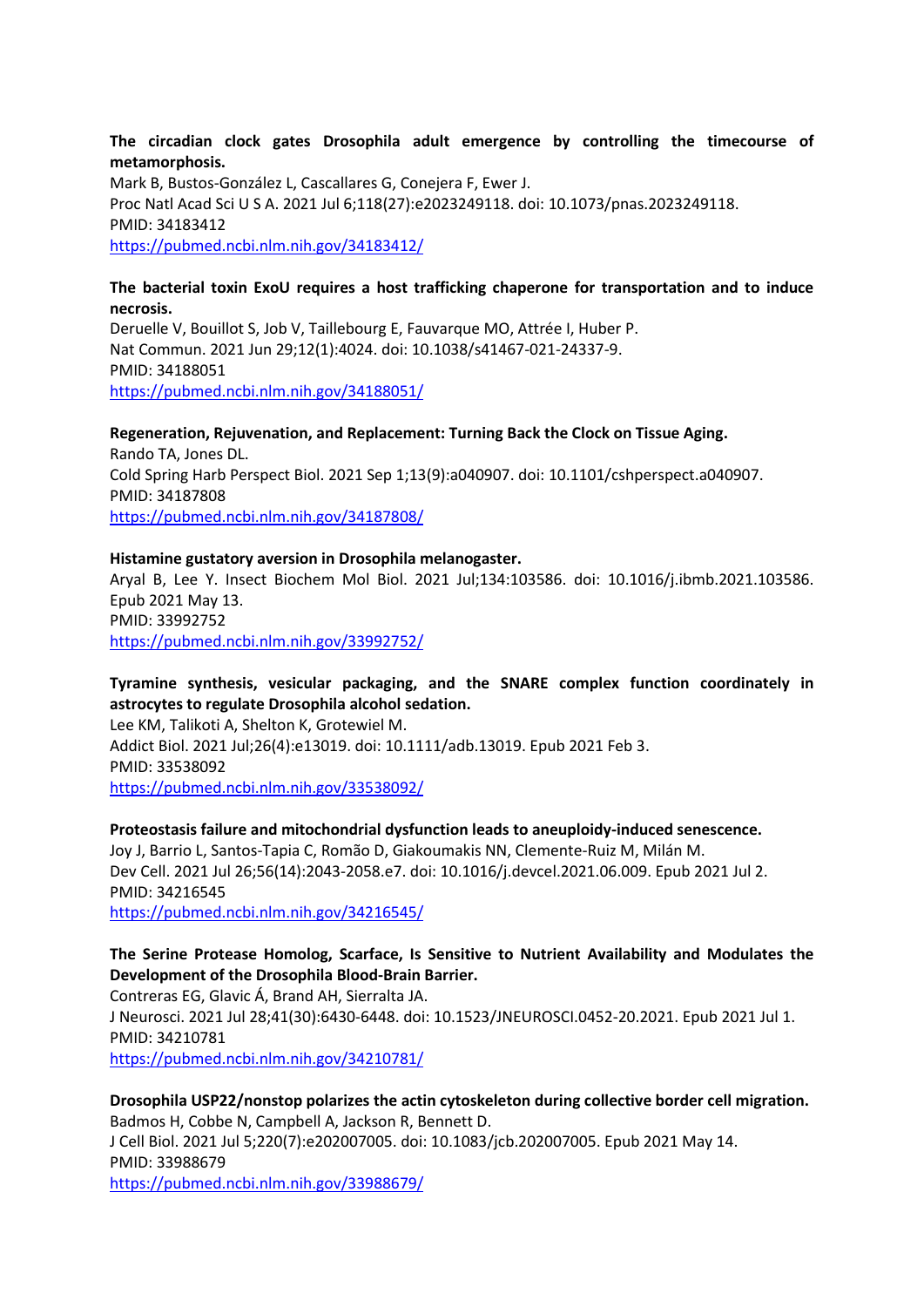#### **Oxidative modification impairs SERCA activity in Drosophila and human cell models of Parkinson's disease.**

Solana-Manrique C, Muñoz-Soriano V, Sanz FJ, Paricio N. Biochim Biophys Acta Mol Basis Dis. 2021 Jul 1;1867(7):166152. doi: 10.1016/j.bbadis.2021.166152. Epub 2021 Apr 21. PMID: 33892078 <https://pubmed.ncbi.nlm.nih.gov/33892078/>

## **CLOCKWORK ORANGE promotes CLOCK-CYCLE activation via the putative Drosophila ortholog of CLOCK INTERACTING PROTEIN CIRCADIAN.**

Rivas GBS, Zhou J, Merlin C, Hardin PE. Curr Biol. 2021 Oct 11;31(19):4207-4218.e4. doi: 10.1016/j.cub.2021.07.017. Epub 2021 Jul 30. PMID: 34331859 <https://pubmed.ncbi.nlm.nih.gov/34331859/>

## **Genomic analyses of new genes and their phenotypic effects reveal rapid evolution of essential functions in Drosophila development.**

Xia S, VanKuren NW, Chen C, Zhang L, Kemkemer C, Shao Y, Jia H, Lee U, Advani AS, Gschwend A, Vibranovski MD, Chen S, Zhang YE, Long M.

PLoS Genet. 2021 Jul 9;17(7):e1009654. doi: 10.1371/journal.pgen.1009654. eCollection 2021 Jul. PMID: 34242211

<https://pubmed.ncbi.nlm.nih.gov/34242211/>

## **Maternally inherited piRNAs direct transient heterochromatin formation at active transposons during early Drosophila embryogenesis.**

Fabry MH, Falconio FA, Joud F, Lythgoe EK, Czech B, Hannon GJ. Elife. 2021 Jul 8;10:e68573. doi: 10.7554/eLife.68573. PMID: 34236313 <https://pubmed.ncbi.nlm.nih.gov/34236313/>

#### **A platform utilizing Drosophila ovulation for nonhormonal contraceptive screening.**

Jiang K, Zhang J, Huang Y, Wang Y, Xiao S, Hadden MK, Woodruff TK, Sun J. Proc Natl Acad Sci U S A. 2021 Jul 13;118(28):e2026403118. doi: 10.1073/pnas.2026403118. PMID: 34260376 <https://pubmed.ncbi.nlm.nih.gov/34260376/>

#### **Aging-related upregulation of the homeobox gene caudal represses intestinal stem cell differentiation in Drosophila.**

Wu K, Tang Y, Zhang Q, Zhuo Z, Sheng X, Huang J, Ye J, Li X, Liu Z, Chen H. PLoS Genet. 2021 Jul 6;17(7):e1009649. doi: 10.1371/journal.pgen.1009649. eCollection 2021 Jul. PMID: 34228720

<https://pubmed.ncbi.nlm.nih.gov/34228720/>

## **The GNU subunit of PNG kinase, the developmental regulator of mRNA translation, binds BIC-C to localize to RNP granules.**

Avilés-Pagán EE, Hara M, Orr-Weaver TL. Elife. 2021 Jul 12;10:e67294. doi: 10.7554/eLife.67294. PMID: 34250903 <https://pubmed.ncbi.nlm.nih.gov/34250903/>

## **Microenvironmental innate immune signaling and cell mechanical responses promote tumor growth.**

Zhou J, Valentini E, Boutros M.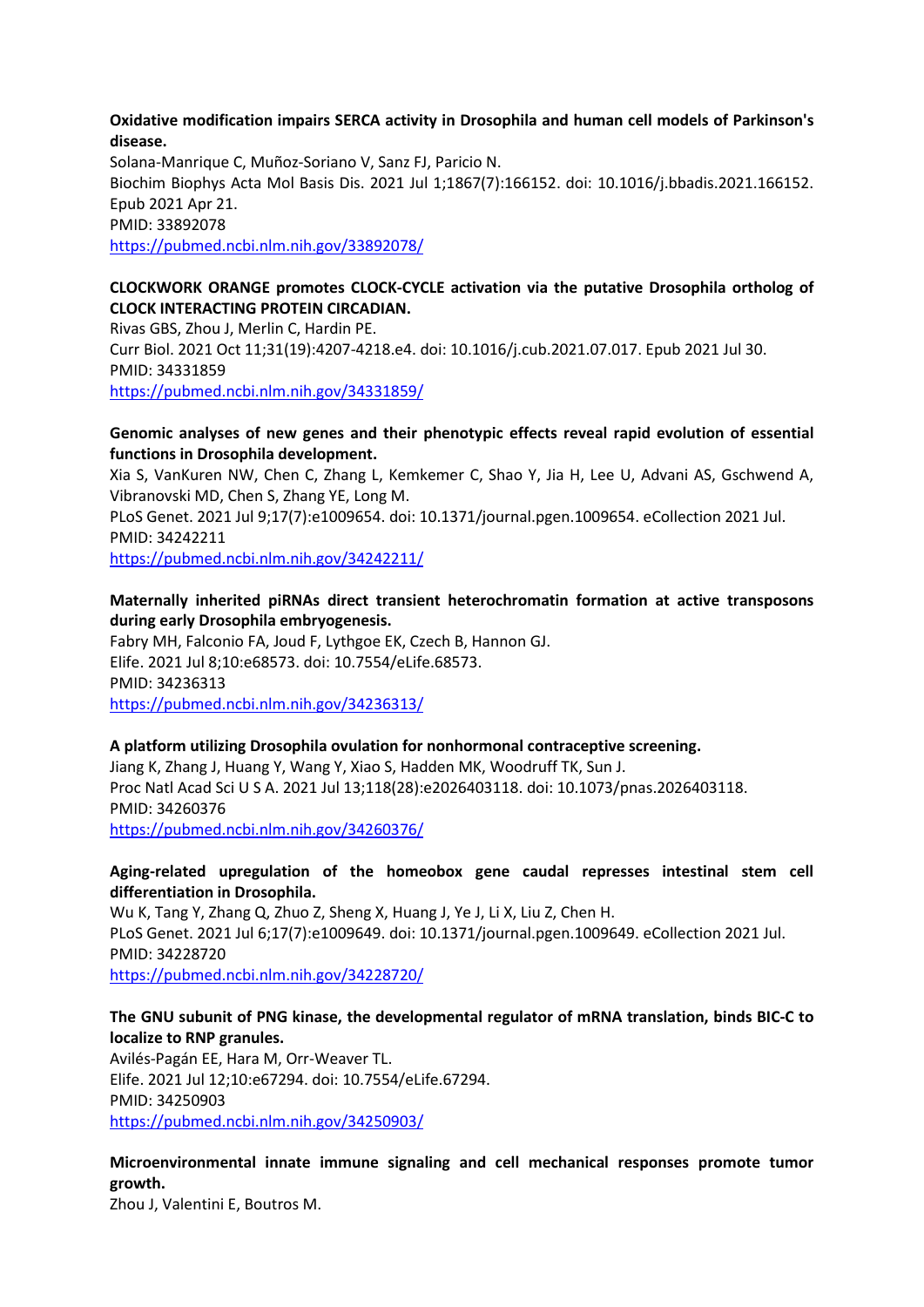Dev Cell. 2021 Jul 12;56(13):1884-1899.e5. doi: 10.1016/j.devcel.2021.06.007. Epub 2021 Jun 30. PMID: 34197724 <https://pubmed.ncbi.nlm.nih.gov/34197724/>

#### **E2F/Dp inactivation in fat body cells triggers systemic metabolic changes.**

Zappia MP, Guarner A, Kellie-Smith N, Rogers A, Morris R, Nicolay B, Boukhali M, Haas W, Dyson NJ, Frolov MV. Elife. 2021 Jul 12;10:e67753. doi: 10.7554/eLife.67753. PMID: 34251339 <https://pubmed.ncbi.nlm.nih.gov/34251339/>

#### **Disruption of Drosophila larval muscle structure and function by UNC45 knockdown.**

Karunendiran A, Nguyen CT, Barzda V, Stewart BA. BMC Mol Cell Biol. 2021 Jul 13;22(1):38. doi: 10.1186/s12860-021-00373-7. PMID: 34256704 <https://pubmed.ncbi.nlm.nih.gov/34256704/>

#### **Neurofibromin regulates metabolic rate via neuronal mechanisms in Drosophila.**

Botero V, Stanhope BA, Brown EB, Grenci EC, Boto T, Park SJ, King LB, Murphy KR, Colodner KJ, Walker JA, Keene AC, Ja WW, Tomchik SM. Nat Commun. 2021 Jul 13;12(1):4285. doi: 10.1038/s41467-021-24505-x. PMID: 34257279 <https://pubmed.ncbi.nlm.nih.gov/34257279/>

#### **Heterochromatin-dependent transcription of satellite DNAs in the Drosophila melanogaster female germline.**

Wei X, Eickbush DG, Speece I, Larracuente AM. Elife. 2021 Jul 13;10:e62375. doi: 10.7554/eLife.62375. PMID: 34259629 <https://pubmed.ncbi.nlm.nih.gov/34259629/>

**The Foraging Gene, a New Environmental Adaptation Player Involved in Xenobiotic Detoxification.** Amichot M, Tarès S. Int J Environ Res Public Health. 2021 Jul 14;18(14):7508. doi: 10.3390/ijerph18147508. PMID: 34299961 <https://pubmed.ncbi.nlm.nih.gov/34299961/>

#### **Mitochondrial Proteostasis Requires Genes Encoded in a Neurodevelopmental Syndrome Locus.**

Gokhale A, Lee CE, Zlatic SA, Freeman AAH, Shearing N, Hartwig C, Ogunbona O, Bassell JL, Wynne ME, Werner E, Xu C, Wen Z, Duong D, Seyfried NT, Bearden CE, Oláh VJ, Rowan MJM, Glausier JR, Lewis DA, Faundez V.

J Neurosci. 2021 Aug 4;41(31):6596-6616. doi: 10.1523/JNEUROSCI.2197-20.2021. Epub 2021 Jul 14. PMID: 34261699

<https://pubmed.ncbi.nlm.nih.gov/34261699/>

#### **Yorkie ensures robust tissue growth in Drosophila ribosomal protein mutants.** Wada Y, Ohsawa S, Igaki T. Development. 2021 Jul 15;148(14):dev198705. doi: 10.1242/dev.198705. Epub 2021 Jul 27. PMID: 34313318 <https://pubmed.ncbi.nlm.nih.gov/34313318/>

**Rac1 and Akt Exhibit Distinct Roles in Mediating Aβ-Induced Memory Damage and Learning Impairment.**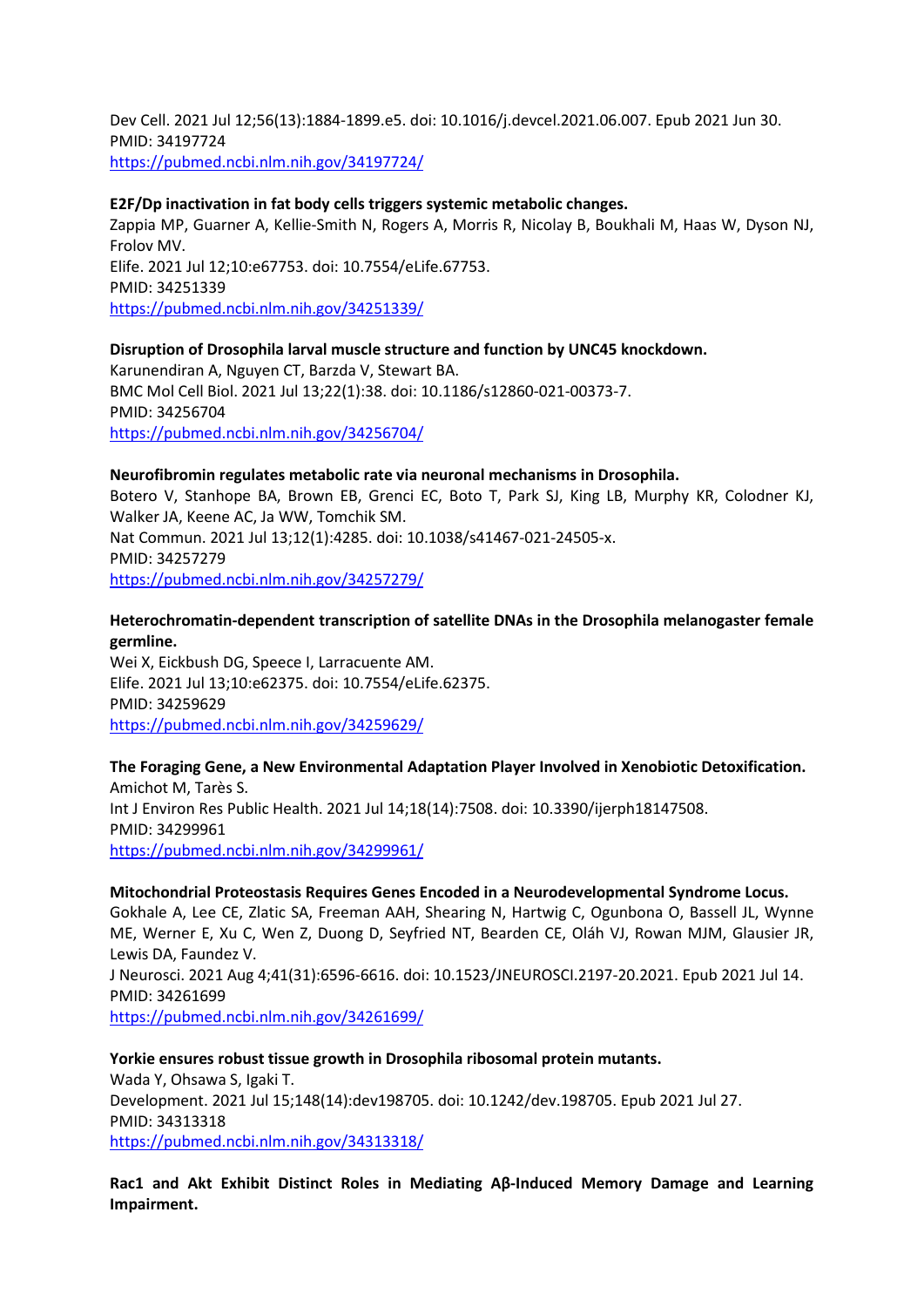Cheng KC, Chen YH, Wu CL, Lee WP, Cheung CHA, Chiang HC. Mol Neurobiol. 2021 Oct;58(10):5224-5238. doi: 10.1007/s12035-021-02471-1. Epub 2021 Jul 17. PMID: 34273104 <https://pubmed.ncbi.nlm.nih.gov/34273104/>

#### **Modelling of BCS1L-related human mitochondrial disease in Drosophila melanogaster.**

Brischigliaro M, Frigo E, Corrà S, De Pittà C, Szabò I, Zeviani M, Costa R. J Mol Med (Berl). 2021 Oct;99(10):1471-1485. doi: 10.1007/s00109-021-02110-1. Epub 2021 Jul 17. PMID: 34274978 <https://pubmed.ncbi.nlm.nih.gov/34274978/>

#### **Differential conditioning produces merged long-term memory in Drosophila.**

Zhao B, Sun J, Li Q, Zhong Y. Elife. 2021 Jul 19;10:e66499. doi: 10.7554/eLife.66499. PMID: 34279222 <https://pubmed.ncbi.nlm.nih.gov/34279222/>

## **Miniature neurotransmission is required to maintain Drosophila synaptic structures during ageing.**

Banerjee S, Vernon S, Jiao W, Choi BJ, Ruchti E, Asadzadeh J, Burri O, Stowers RS, McCabe BD. Nat Commun. 2021 Jul 20;12(1):4399. doi: 10.1038/s41467-021-24490-1. PMID: 34285221 <https://pubmed.ncbi.nlm.nih.gov/34285221/>

#### **Activation of Nrf2 in Astrocytes Suppressed PD-Like Phenotypes via Antioxidant and Autophagy Pathways in Rat and Drosophila Models.**

Guo Q, Wang B, Wang X, Smith WW, Zhu Y, Liu Z. Cells. 2021 Jul 21;10(8):1850. doi: 10.3390/cells10081850. PMID: 34440619 <https://pubmed.ncbi.nlm.nih.gov/34440619/>

#### **Regulated delivery controls Drosophila Hedgehog, Wingless, and Decapentaplegic signaling.**

Hatori R, Wood BM, Oliveira Barbosa G, Kornberg TB. Elife. 2021 Jul 22;10:e71744. doi: 10.7554/eLife.71744. PMID: 34292155 <https://pubmed.ncbi.nlm.nih.gov/34292155/>

#### **Relish plays a dynamic role in the niche to modulate Drosophila blood progenitor homeostasis in development and infection.**

Ramesh P, Dey NS, Kanwal A, Mandal S, Mandal L. Elife. 2021 Jul 22;10:e67158. doi: 10.7554/eLife.67158. PMID: 34292149 <https://pubmed.ncbi.nlm.nih.gov/34292149/>

#### **GABAergic regulation of locomotion before and during an ethanol exposure in Drosophila melanogaster.**

Daack CW, Yeh D, Busch M, Kliethermes CL. Behav Brain Res. 2021 Jul 23;410:113369. doi: 10.1016/j.bbr.2021.113369. Epub 2021 May 17. PMID: 34015397 <https://pubmed.ncbi.nlm.nih.gov/34015397/>

## **Accelerated cell cycles enable organ regeneration under developmental time constraints in the Drosophila hindgut.**

Cohen E, Peterson NG, Sawyer JK, Fox DT.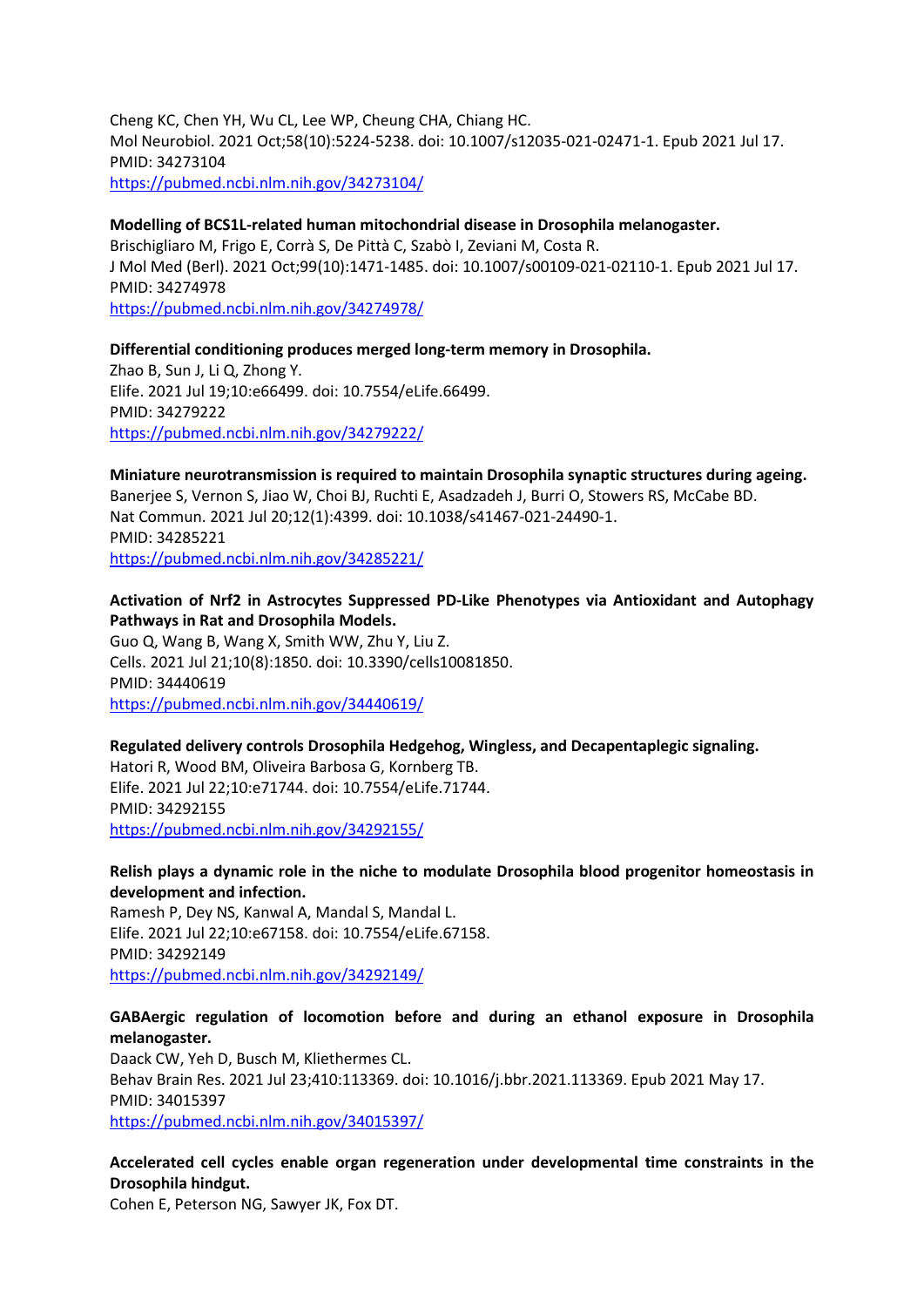Dev Cell. 2021 Jul 26;56(14):2059-2072.e3. doi: 10.1016/j.devcel.2021.04.029. Epub 2021 May 20. PMID: 34019841 <https://pubmed.ncbi.nlm.nih.gov/34019841/>

**Rabphilin silencing causes dilated cardiomyopathy in a Drosophila model of nephrocyte damage.**

Selma-Soriano E, Casillas-Serra C, Artero R, Llamusi B, Navarro JA, Redón. J. Sci Rep. 2021 Jul 27;11(1):15287. doi: 10.1038/s41598-021-94710-7. PMID: 34315987 <https://pubmed.ncbi.nlm.nih.gov/34315987/>

#### **AnnoMiner is a new web-tool to integrate epigenetics, transcription factor occupancy and transcriptomics data to predict transcriptional regulators.**

Meiler A, Marchiano F, Haering M, Weitkunat M, Schnorrer F, Habermann BH. Sci Rep. 2021 Jul 29;11(1):15463. doi: 10.1038/s41598-021-94805-1. PMID: 34326396 <https://pubmed.ncbi.nlm.nih.gov/34326396/>

## **Verloren negatively regulates the expression of IMD pathway dependent antimicrobial peptides in Drosophila.**

Prakash P, Roychowdhury-Sinha A, Goto A. Sci Rep. 2021 Jul 30;11(1):15549. doi: 10.1038/s41598-021-94973-0. PMID: 34330981 <https://pubmed.ncbi.nlm.nih.gov/34330981/>

#### **Glial Synaptobrevin mediates peripheral nerve insulation, neural metabolic supply, and is required for motor function.**

Böhme MA, McCarthy AW, Blaum N, Berezeckaja M, Ponimaskine K, Schwefel D, Walter AM. Glia. 2021 Aug;69(8):1897-1915. doi: 10.1002/glia.24000. Epub 2021 Apr 2. PMID: 33811396 <https://pubmed.ncbi.nlm.nih.gov/33811396/>

## **Interaction between Ras and Src clones causes interdependent tumor malignancy via Notch signaling in Drosophila.**

Enomoto M, Takemoto D, Igaki T. Dev Cell. 2021 Aug 9;56(15):2223-2236.e5. doi: 10.1016/j.devcel.2021.07.002. Epub 2021 Jul 28. PMID: 34324859 <https://pubmed.ncbi.nlm.nih.gov/34324859/>

## **Axon morphogenesis and maintenance require an evolutionary conserved safeguard function of Wnk kinases antagonizing Sarm and Axed.**

Izadifar A, Courchet J, Virga DM, Verreet T, Hamilton S, Ayaz D, Misbaer A, Vandenbogaerde S, Monteiro L, Petrovic M, Sachse S, Yan B, Erfurth ML, Dascenco D, Kise Y, Yan J, Edwards-Faret G, Lewis T, Polleux F, Schmucker D.

Neuron. 2021 Sep 15;109(18):2864-2883.e8. doi: 10.1016/j.neuron.2021.07.006. Epub 2021 Aug 11. PMID: 34384519

<https://pubmed.ncbi.nlm.nih.gov/34384519/>

#### **Dissecting the concordant and disparate roles of NDUFAF3 and NDUFAF4 in mitochondrial complex I biogenesis.**

Murari A, Rhooms SK, Garcia C, Liu T, Li H, Mishra B, Deshong C, Owusu-Ansah E. iScience. 2021 Jul 16;24(8):102869. doi: 10.1016/j.isci.2021.102869. eCollection 2021 Aug 20. PMID: 34386730 <https://pubmed.ncbi.nlm.nih.gov/34386730/>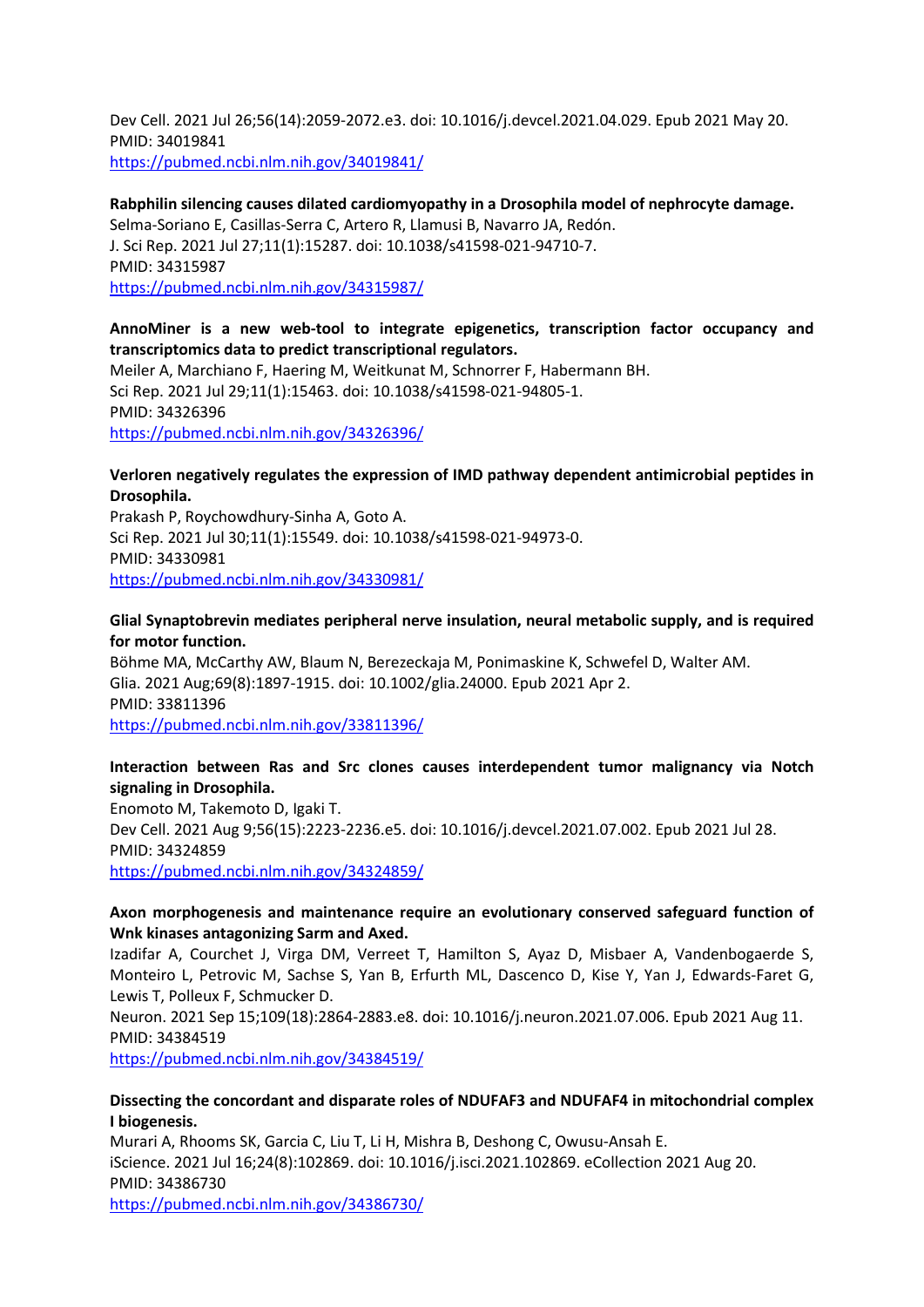**Parkinson's disease risk genes act in glia to control neuronal α-synuclein toxicity.** Olsen AL, Feany MB. Neurobiol Dis. 2021 Nov;159:105482. doi: 10.1016/j.nbd.2021.105482. Epub 2021 Aug 11. PMID: 34390834 <https://pubmed.ncbi.nlm.nih.gov/34390834/>

#### **Proliferative stem cells maintain quiescence of their niche by secreting the Activin inhibitor Follistatin.**

Herrera SC, Sainz de la Maza D, Grmai L, Margolis S, Plessel R, Burel M, O'Connor M, Amoyel M, Bach EA. Dev Cell. 2021 Aug 23;56(16):2284-2294.e6. doi: 10.1016/j.devcel.2021.07.010. Epub 2021 Aug 6. PMID: 34363758

<https://pubmed.ncbi.nlm.nih.gov/34363758/>

## **Phosphatidylserine synthase plays an essential role in glia and affects development, as well as the maintenance of neuronal function.**

Park YJ, Kim S, Shim HP, Park JH, Lee G, Kim TY, Jo MC, Kwon AY, Lee M, Lee S, Yeo J, Chung HL, Bellen HJ, Kwon SH, Jeon SH.

iScience. 2021 Jul 24;24(8):102899. doi: 10.1016/j.isci.2021.102899. eCollection 2021 Aug 20. PMID: 34401677

<https://pubmed.ncbi.nlm.nih.gov/34401677/>

# **Edem1 activity in the fat body regulates insulin signalling and metabolic homeostasis in Drosophila.** Pathak H, Varghese J.

Life Sci Alliance. 2021 Jun 17;4(8):e202101079. doi: 10.26508/lsa.202101079. Print 2021 Aug. PMID: 34140347 <https://pubmed.ncbi.nlm.nih.gov/34140347/>

## **The Hippo pathway uses different machinery to control cell fate and organ size.**

Pojer JM, Manning SA, Kroeger B, Kondo S, Harvey KF. iScience. 2021 Jul 9;24(8):102830. doi: 10.1016/j.isci.2021.102830. eCollection 2021 Aug 20. PMID: 34355153 <https://pubmed.ncbi.nlm.nih.gov/34355153/>

## **Glypicans define unique roles for the Hedgehog co-receptors boi and ihog in cytoneme-mediated gradient formation.**

Simon E, Jiménez-Jiménez C, Seijo-Barandiarán I, Aguilar G, Sánchez-Hernández D, Aguirre-Tamaral A, González-Méndez L, Ripoll P, Guerrero I. Elife. 2021 Aug 6;10:e64581. doi: 10.7554/eLife.64581. PMID: 34355694 <https://pubmed.ncbi.nlm.nih.gov/34355694/>

## **Drosophila Larval Models of Invasive Tumorigenesis for In Vivo Studies on Tumour/Peripheral Host Tissue Interactions during Cancer Cachexia.**

Hodgson JA, Parvy JP, Yu Y, Vidal M, Cordero JB. Int J Mol Sci. 2021 Aug 2;22(15):8317. doi: 10.3390/ijms22158317. PMID: 34361081 <https://pubmed.ncbi.nlm.nih.gov/34361081/>

#### **The Nrf2-Keap1 pathway is activated by steroid hormone signaling to govern neuronal remodeling.** Chew LY, Zhang H, He J, Yu F.

Cell Rep. 2021 Aug 3;36(5):109466. doi: 10.1016/j.celrep.2021.109466.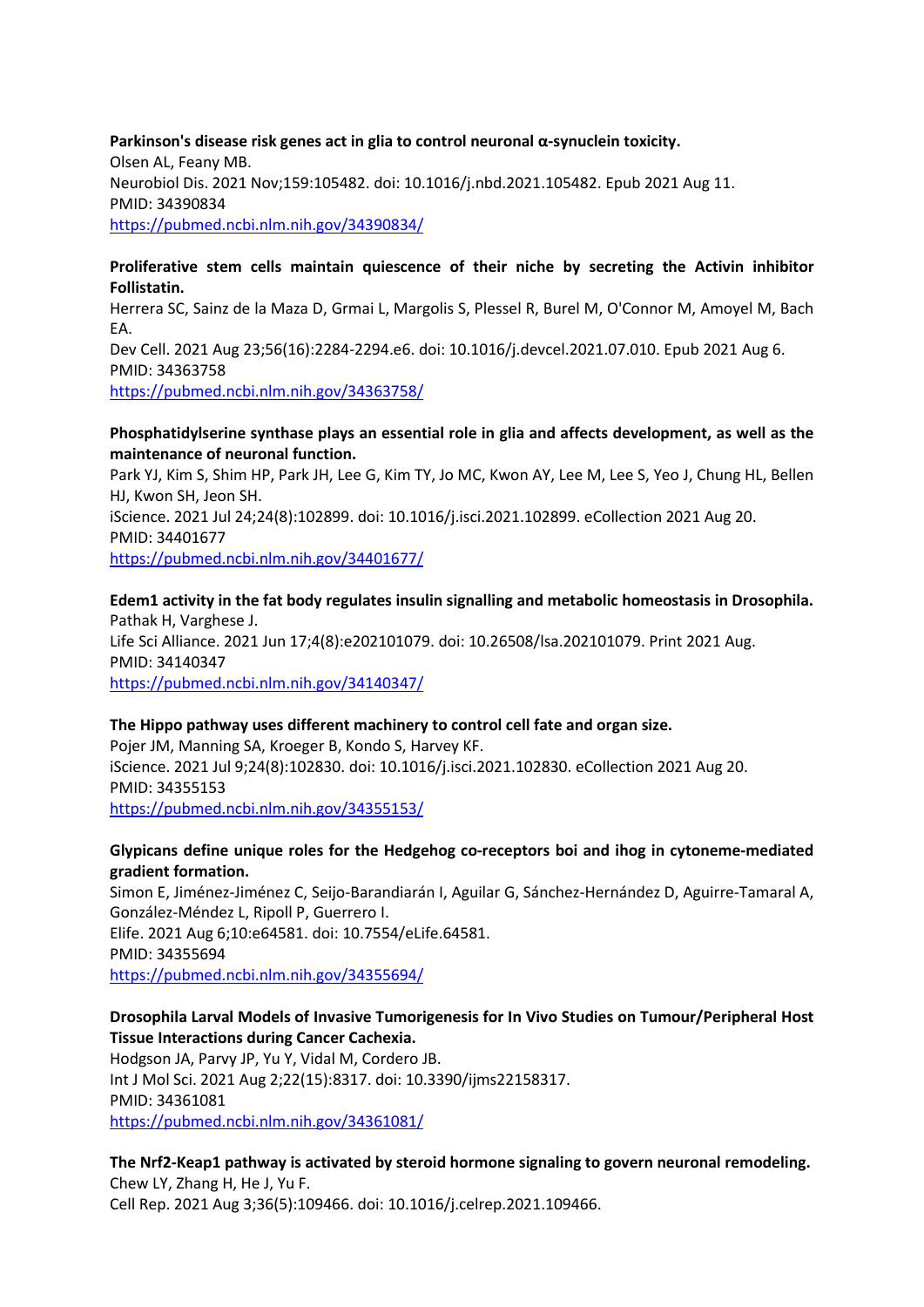PMID: 34348164 <https://pubmed.ncbi.nlm.nih.gov/34348164/>

#### **Fat body Ire1 regulates lipid homeostasis through the Xbp1s-FoxO axis in Drosophila.**

Zhao P, Huang P, Xu T, Xiang X, Sun Y, Liu J, Yan C, Wang L, Gao J, Cui S, Wang X, Zhan L, Song H, Liu J, Song W, Liu Y. iScience. 2021 Jul 7;24(8):102819. doi: 10.1016/j.isci.2021.102819. eCollection 2021 Aug 20. PMID: 34381963 <https://pubmed.ncbi.nlm.nih.gov/34381963/>

## **A screen for sleep and starvation resistance identifies a wake-promoting role for the auxiliary channel unc79.**

Murakami K, Palermo J, Stanhope BA, Gibbs AG, Keene AC. G3 (Bethesda). 2021 Aug 7;11(8):jkab199. doi: 10.1093/g3journal/jkab199. PMID: 34849820 <https://pubmed.ncbi.nlm.nih.gov/34849820/>

## **A systematic analysis of microtubule-destabilizing factors during dendrite pruning in Drosophila.** Bu S, Yong WL, Lim BJW, Kondo S, Yu F. EMBO Rep. 2021 Oct 5;22(10):e52679. doi: 10.15252/embr.202152679. Epub 2021 Aug 2. PMID: 34338441

<https://pubmed.ncbi.nlm.nih.gov/34338441/>

#### **CtBP modulates Snail-mediated tumor invasion in Drosophila.**

Wu C, Ding X, Li Z, Huang Y, Xu Q, Zou R, Zhao M, Chang H, Jiang C, La X, Lin G, Li W, Xue L. Cell Death Discov. 2021 Aug 4;7(1):202. doi: 10.1038/s41420-021-00516-x. PMID: 34349099 <https://pubmed.ncbi.nlm.nih.gov/34349099/>

## **The conserved C2 phospholipid-binding domain in Delta contributes to robust Notch signalling.** Martins T, Meng Y, Korona B, Suckling R, Johnson S, Handford PA, Lea SM, Bray SJ. EMBO Rep. 2021 Oct 5;22(10):e52729. doi: 10.15252/embr.202152729. Epub 2021 Aug 4. PMID: 34347930 <https://pubmed.ncbi.nlm.nih.gov/34347930/>

#### **Genome-wide in vitro and in vivo RNAi screens reveal Fer3 to be an important regulator of kkv transcription in Drosophila.**

Yue X, Liang Y, Wei Z, Lv J, Cai Y, Fan X, Zhang W, Chen J. Insect Sci. 2021 Aug 5. doi: 10.1111/1744-7917.12954. Online ahead of print. PMID: 34351065 <https://pubmed.ncbi.nlm.nih.gov/34351065/>

## **Ubx-Collier signaling cascade maintains blood progenitors in the posterior lobes of the Drosophila larval lymph gland.**

Kanwal A, Joshi PV, Mandal S, Mandal L. PLoS Genet. 2021 Aug 9;17(8):e1009709. doi: 10.1371/journal.pgen.1009709. eCollection 2021 Aug. PMID: 34370733 <https://pubmed.ncbi.nlm.nih.gov/34370733/>

## **A secreted factor NimrodB4 promotes the elimination of apoptotic corpses by phagocytes in Drosophila.**

Petrignani B, Rommelaere S, Hakim-Mishnaevski K, Masson F, Ramond E, Hilu-Dadia R, Poidevin M, Kondo S, Kurant E, Lemaitre B.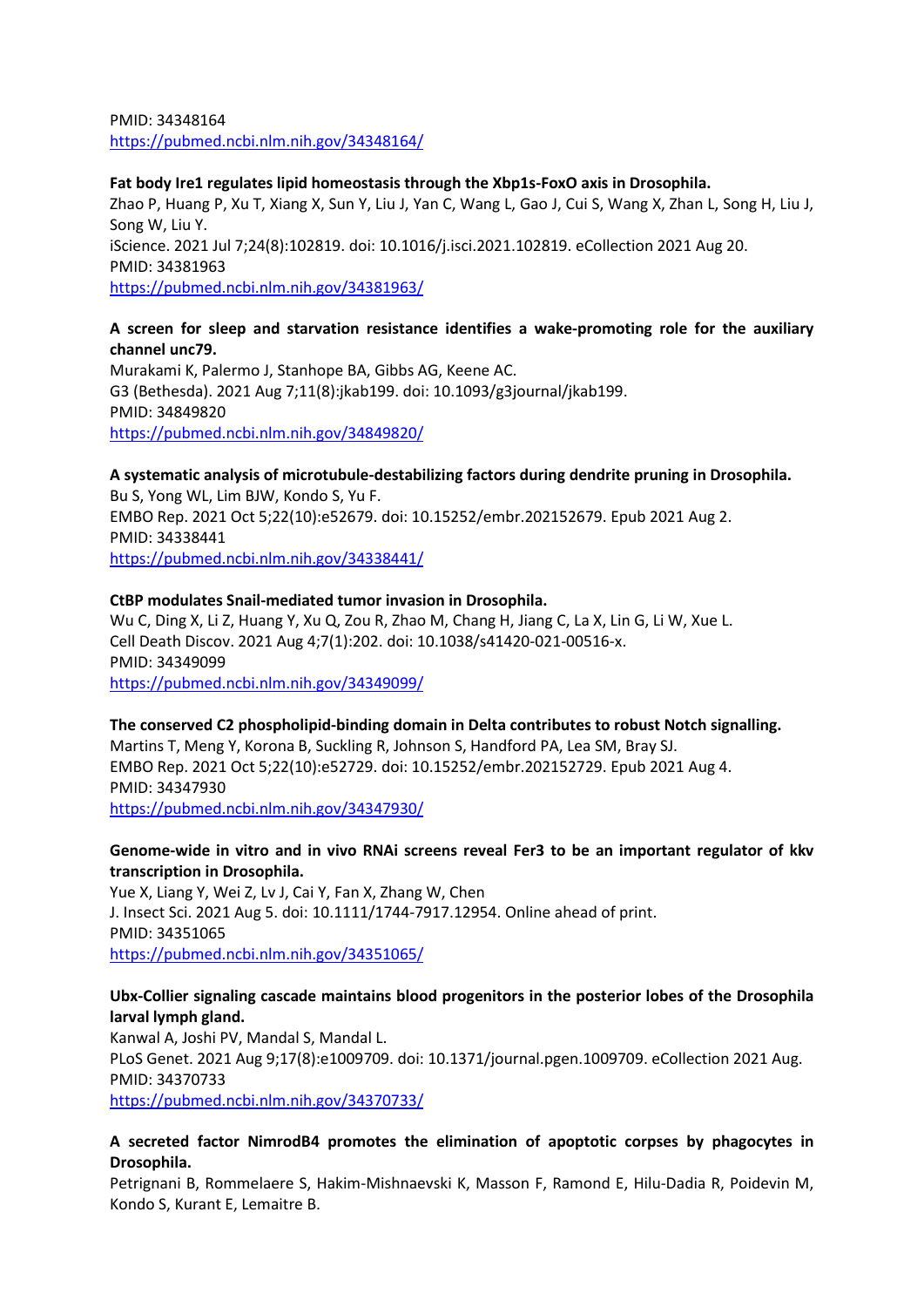EMBO Rep. 2021 Sep 6;22(9):e52262. doi: 10.15252/embr.202052262. Epub 2021 Aug 9. PMID: 34370384 <https://pubmed.ncbi.nlm.nih.gov/34370384/>

#### **SRSF1-dependent inhibition of C9ORF72-repeat RNA nuclear export: genome-wide mechanisms for neuroprotection in amyotrophic lateral sclerosis.**

Castelli LM, Cutillo L, Souza CDS, Sanchez-Martinez A, Granata I, Lin YH, Myszczynska MA, Heath PR, Livesey MR, Ning K, Azzouz M, Shaw PJ, Guarracino MR, Whitworth AJ, Ferraiuolo L, Milo M, Hautbergue GM. Mol Neurodegener. 2021 Aug 10;16(1):53. doi: 10.1186/s13024-021-00475-y. PMID: 34376242

<https://pubmed.ncbi.nlm.nih.gov/34376242/>

## **Microbiota-derived acetate activates intestinal innate immunity via the Tip60 histone acetyltransferase complex.**

Jugder BE, Kamareddine L, Watnick PI. Immunity. 2021 Aug 10;54(8):1683-1697.e3. doi: 10.1016/j.immuni.2021.05.017. Epub 2021 Jun 8. PMID: 34107298 <https://pubmed.ncbi.nlm.nih.gov/34107298/>

## **Disparate regulation of IMD signaling drives sex differences in infection pathology in Drosophila melanogaster.**

Vincent CM, Dionne MS. Proc Natl Acad Sci U S A. 2021 Aug 10;118(32):e2026554118. doi: 10.1073/pnas.2026554118. PMID: 34341118 <https://pubmed.ncbi.nlm.nih.gov/34341118/>

## **The sugar-responsive enteroendocrine neuropeptide F regulates lipid metabolism through glucagon-like and insulin-like hormones in Drosophila melanogaster.**

Yoshinari Y, Kosakamoto H, Kamiyama T, Hoshino R, Matsuoka R, Kondo S, Tanimoto H, Nakamura A, Obata F, Niwa R.

Nat Commun. 2021 Aug 10;12(1):4818. doi: 10.1038/s41467-021-25146-w.

PMID: 34376687

<https://pubmed.ncbi.nlm.nih.gov/34376687/>

## **A genetic screen in Drosophila uncovers the multifaceted properties of the NUP98-HOXA9 oncogene.**

Gavory G, Baril C, Laberge G, Bidla G, Koonpaew S, Sonea T, Sauvageau G, Therrien M. PLoS Genet. 2021 Aug 12;17(8):e1009730. doi: 10.1371/journal.pgen.1009730. eCollection 2021 Aug. PMID: 34383740 <https://pubmed.ncbi.nlm.nih.gov/34383740/>

# **Formin 3 directs dendritic architecture via microtubule regulation and is required for**

**somatosensory nociceptive behavior.**

Das R, Bhattacharjee S, Letcher JM, Harris JM, Nanda S, Foldi I, Lottes EN, Bobo HM, Grantier BD, Mihály J, Ascoli GA, Cox DN.

Development. 2021 Aug 15;148(16):dev187609. doi: 10.1242/dev.187609. Epub 2021 Aug 13. PMID: 34322714

<https://pubmed.ncbi.nlm.nih.gov/34322714/>

## **Heparan sulfate proteoglycan molecules, syndecan and perlecan, have distinct roles in the maintenance of Drosophila germline stem cells.**

Hayashi Y, Shibata A, Kamimura K, Kobayashi S.

Dev Growth Differ. 2021 Aug;63(6):295-305. doi: 10.1111/dgd.12741. Epub 2021 Aug 15.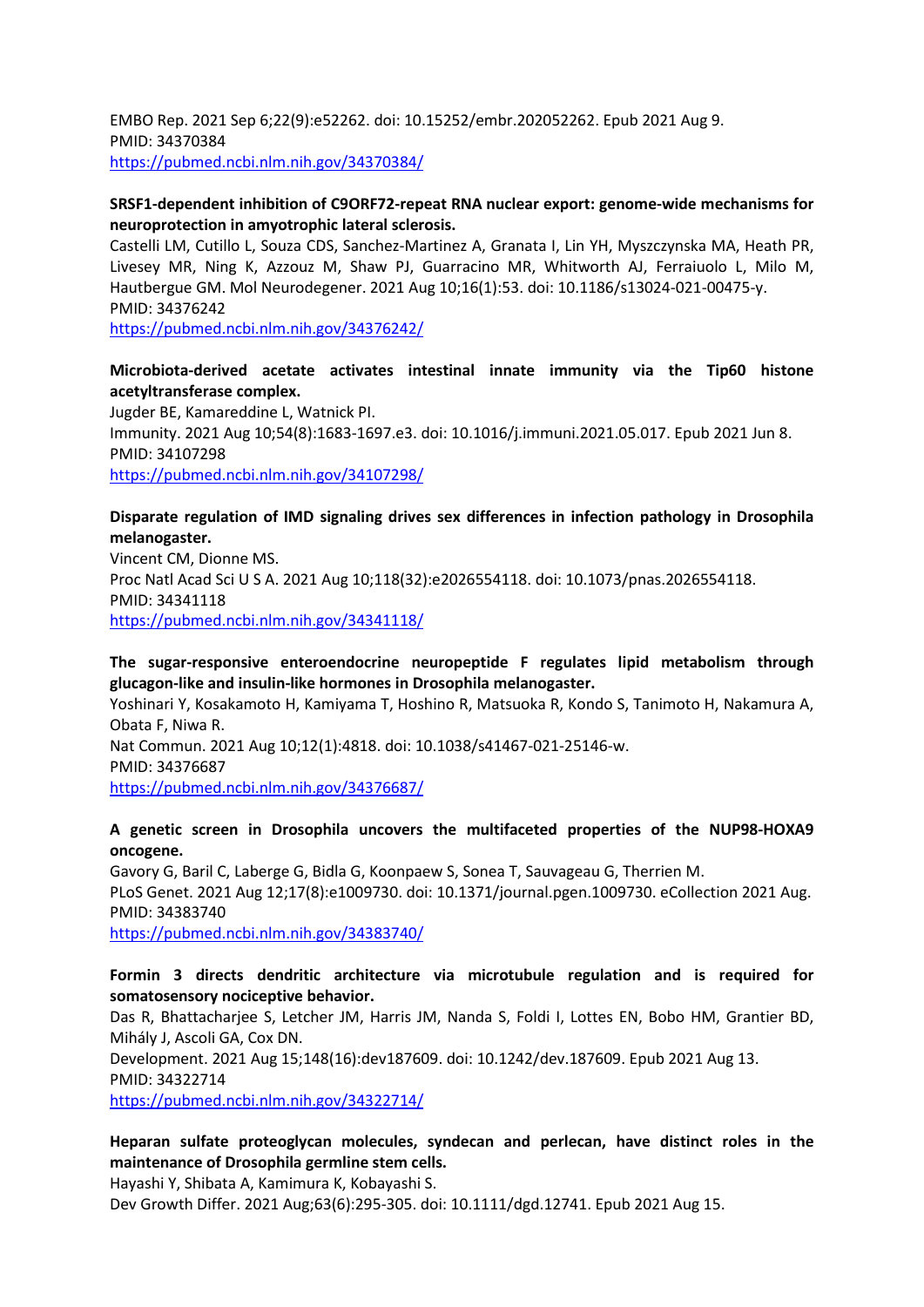PMID: 34324711 <https://pubmed.ncbi.nlm.nih.gov/34324711/>

## **Modeling Notch-Induced Tumor Cell Survival in the Drosophila Ovary Identifies Cellular and Transcriptional Response to Nuclear NICD Accumulation.**

Jevitt A, Huang YC, Zhang SM, Chatterjee D, Wang XF, Xie GQ, Deng WM. Cells. 2021 Aug 27;10(9):2222. doi: 10.3390/cells10092222. PMID: 34571871 <https://pubmed.ncbi.nlm.nih.gov/34571871/>

#### **Topoisomerase II is regulated by translationally controlled tumor protein for cell survival during organ growth in Drosophila.**

Yang DW, Mok JW, Telerman SB, Amson R, Telerman A, Choi KW. Cell Death Dis. 2021 Aug 27;12(9):811. doi: 10.1038/s41419-021-04091-y. PMID: 34453033 <https://pubmed.ncbi.nlm.nih.gov/34453033/>

## **Increased expression of fragmented tRNA promoted neuronal necrosis.**

Cao Y, Liu K, Xiong Y, Zhao C, Liu L. Cell Death Dis. 2021 Aug 30;12(9):823. doi: 10.1038/s41419-021-04108-6. PMID: 34462418 <https://pubmed.ncbi.nlm.nih.gov/34462418/>

#### **A nutrient-responsive hormonal circuit mediates an inter-tissue program regulating metabolic homeostasis in adult Drosophila.**

Koyama T, Terhzaz S, Naseem MT, Nagy S, Rewitz K, Dow JAT, Davies SA, Halberg KV. Nat Commun. 2021 Aug 30;12(1):5178. doi: 10.1038/s41467-021-25445-2. PMID: 34462441 <https://pubmed.ncbi.nlm.nih.gov/34462441/>

## **Coordination among multiple receptor tyrosine kinase signals controls Drosophila developmental timing and body size.**

Pan X, O'Connor MB. Cell Rep. 2021 Aug 31;36(9):109644. doi: 10.1016/j.celrep.2021.109644. PMID: 34469735 <https://pubmed.ncbi.nlm.nih.gov/34469735/>

## **Histone H3K27 methylation-mediated repression of Hairy regulates insect developmental transition by modulating ecdysone biosynthesis.**

Yang Y, Zhao T, Li Z, Qian W, Peng J, Wei L, Yuan D, Li Y, Xia Q, Cheng D. Proc Natl Acad Sci U S A. 2021 Aug 31;118(35):e2101442118. doi: 10.1073/pnas.2101442118. PMID: 34429358 <https://pubmed.ncbi.nlm.nih.gov/34429358/>

#### **Lipophorin receptor 1 (LpR1) in Drosophila muscle influences life span by regulating mitochondrial aging.**

Kim AK, Kwon DW, Yeom E, Lee KP, Kwon KS, Yu K, Lee KS. Biochem Biophys Res Commun. 2021 Sep 3;568:95-102. doi: 10.1016/j.bbrc.2021.06.080. Epub 2021 Jun 30. PMID: 34217014

<https://pubmed.ncbi.nlm.nih.gov/34217014/>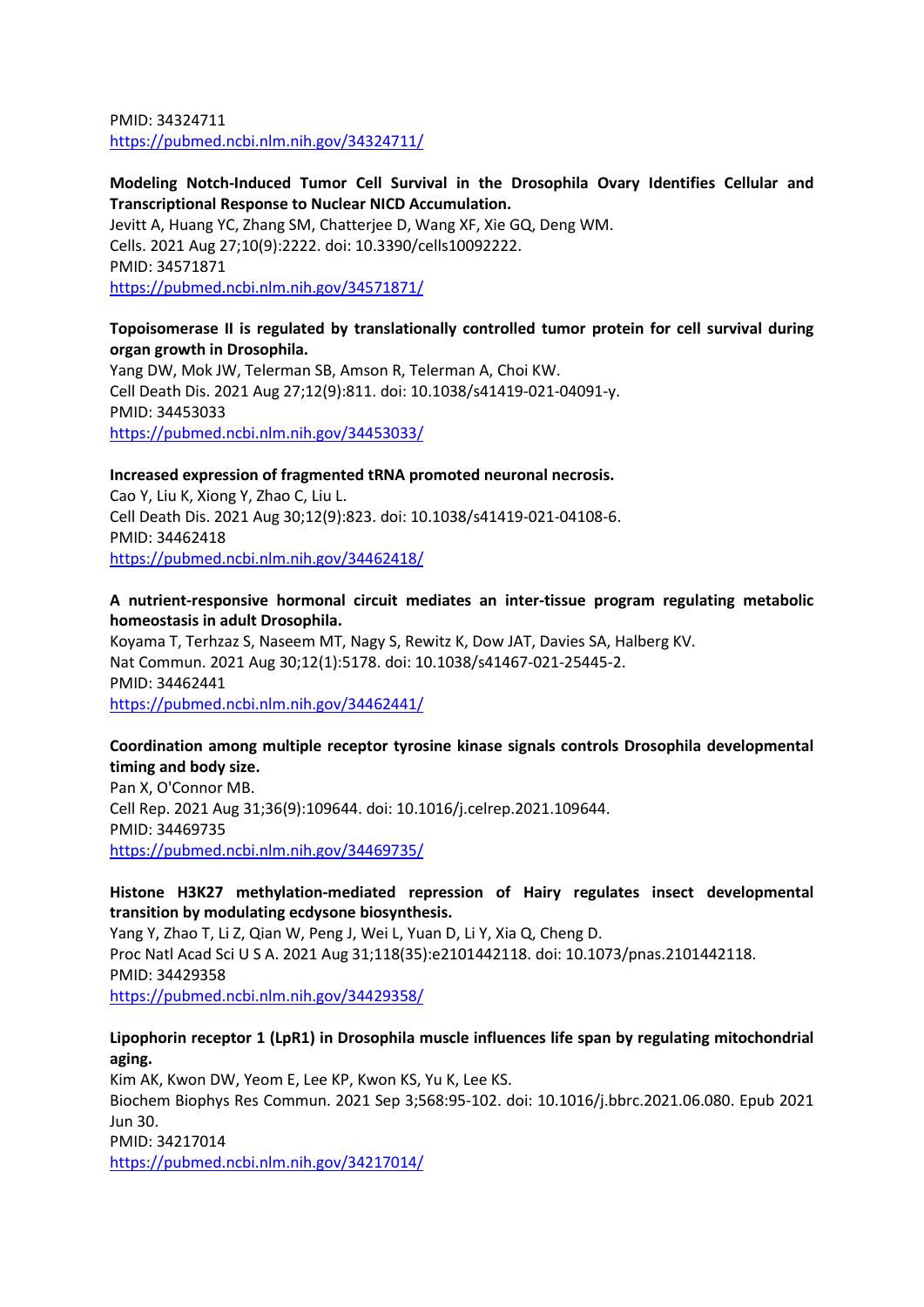#### **A putative de novo evolved gene required for spermatid chromatin condensation in Drosophila melanogaster.**

Rivard EL, Ludwig AG, Patel PH, Grandchamp A, Arnold SE, Berger A, Scott EM, Kelly BJ, Mascha GC, Bornberg-Bauer E, Findlay GD. PLoS Genet. 2021 Sep 3;17(9):e1009787. doi: 10.1371/journal.pgen.1009787. eCollection 2021 Sep. PMID: 34478447 <https://pubmed.ncbi.nlm.nih.gov/34478447/>

## **RDC complex executes a dynamic piRNA program during Drosophila spermatogenesis to safeguard male fertility.**

Chen P, Luo Y, Aravin AA. PLoS Genet. 2021 Sep 2;17(9):e1009591. doi: 10.1371/journal.pgen.1009591. eCollection 2021 Sep. PMID: 34473737 <https://pubmed.ncbi.nlm.nih.gov/34473737/>

#### **dCubilin- or dAMN-mediated protein reabsorption in Drosophila nephrocytes modulates longevity.** Feng X, Hong X, Fan Q, Chen L, Li J, Deng J, Gong S, Hou FF, Zhang F.

Dis Model Mech. 2021 Sep 1;14(9):dmm047464. doi: 10.1242/dmm.047464. Epub 2021 Sep 21. PMID: 34437681 <https://pubmed.ncbi.nlm.nih.gov/34437681/>

## **Identification of GOLPH3 Partners in Drosophila Unveils Potential Novel Roles in Tumorigenesis and Neural Disorders.**

Sechi S, Karimpour-Ghahnavieh A, Frappaolo A, Di Francesco L, Piergentili R, Schininà E, D'Avino PP, Giansanti MG. Cells. 2021 Sep 6;10(9):2336. doi: 10.3390/cells10092336. PMID: 34571985 <https://pubmed.ncbi.nlm.nih.gov/34571985/>

## **Integrative Role of 14-3-3ε in Sleep Regulation.**

Wei Y, Du J, Zhao Z. Int J Mol Sci. 2021 Sep 9;22(18):9748. doi: 10.3390/ijms22189748. PMID: 34575915 <https://pubmed.ncbi.nlm.nih.gov/34575915/>

#### **A mitochondrial membrane-bridging machinery mediates signal transduction of intramitochondrial oxidation.**

Li L, Conradson DM, Bharat V, Kim MJ, Hsieh CH, Minhas PS, Papakyrikos AM, Durairaj AS, Ludlam A, Andreasson KI, Partridge L, Cianfrocco MA, Wang X. Nat Metab. 2021 Sep;3(9):1242-1258. doi: 10.1038/s42255-021-00443-2. Epub 2021 Sep 9. PMID: 34504353 <https://pubmed.ncbi.nlm.nih.gov/34504353/>

#### **Atypical laminin spots and pull-generated microtubule-actin projections mediate Drosophila wing adhesion.**

Sun T, Song Y, Teng D, Chen Y, Dai J, Ma M, Zhang W, Pastor-Pareja JC. Cell Rep. 2021 Sep 7;36(10):109667. doi: 10.1016/j.celrep.2021.109667. PMID: 34496252 <https://pubmed.ncbi.nlm.nih.gov/34496252/>

**The prolyl-isomerase PIN1 is essential for nuclear Lamin-B structure and function and protects heterochromatin under mechanical stress.**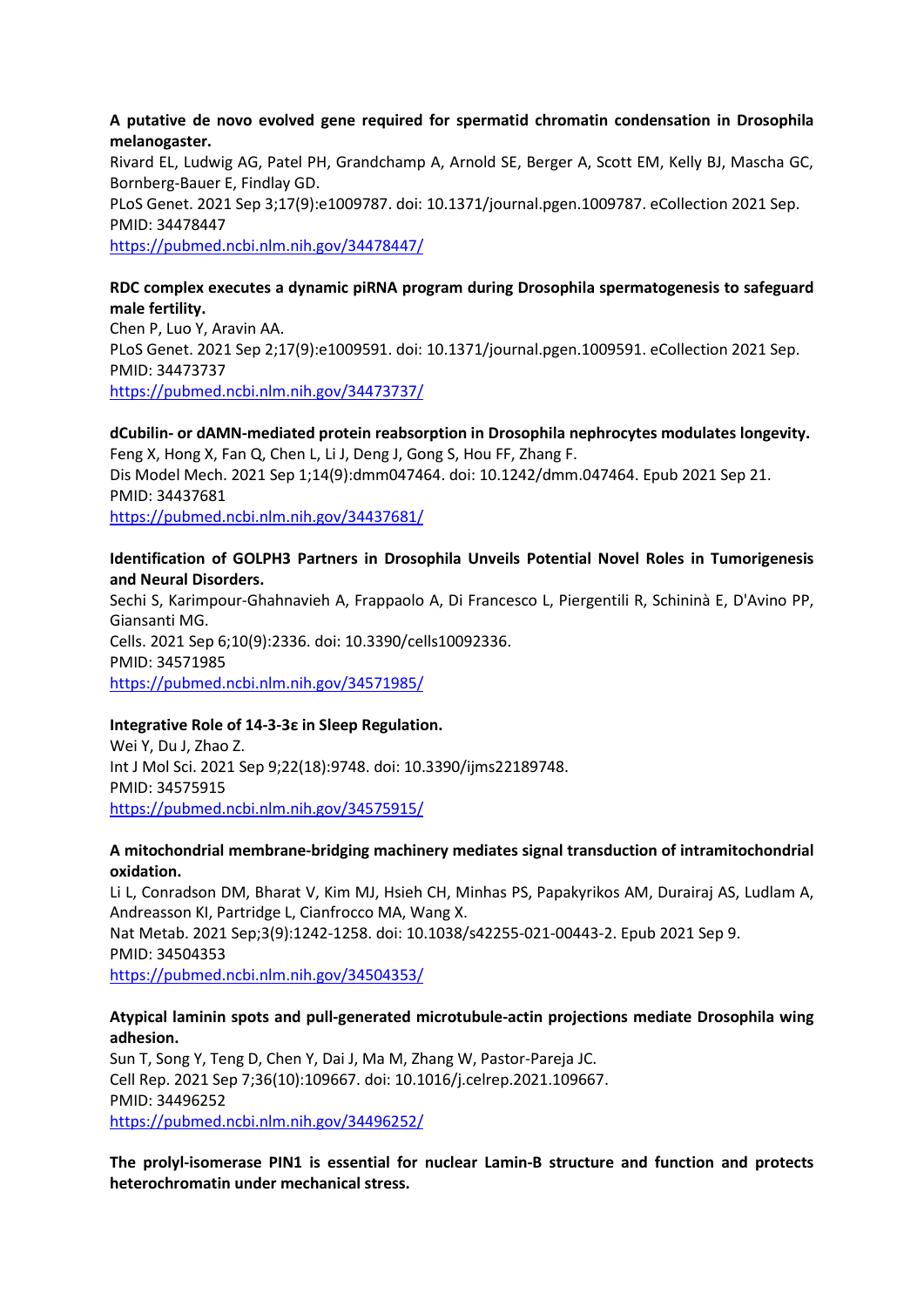Napoletano F, Ferrari Bravo G, Voto IAP, Santin A, Celora L, Campaner E, Dezi C, Bertossi A, Valentino E, Santorsola M, Rustighi A, Fajner V, Maspero E, Ansaloni F, Cancila V, Valenti CF, Santo M, Artimagnella OB, Finaurini S, Gioia U, Polo S, Sanges R, Tripodo C, Mallamaci A, Gustincich S, d'Adda di Fagagna F, Mantovani F, Specchia V, Del Sal G.

Cell Rep. 2021 Sep 14;36(11):109694. doi: 10.1016/j.celrep.2021.109694.

PMID: 34525372

<https://pubmed.ncbi.nlm.nih.gov/34525372/>

## **ER exit sites in Drosophila display abundant ER-Golgi vesicles and pearled tubes but no megacarriers.**

Yang K, Liu M, Feng Z, Rojas M, Zhou L, Ke H, Pastor-Pareja JC. Cell Rep. 2021 Sep 14;36(11):109707. doi: 10.1016/j.celrep.2021.109707. PMID: 34525362 <https://pubmed.ncbi.nlm.nih.gov/34525362/>

#### **Live imaging of the Drosophila ovarian niche shows spectrosome and centrosome dynamics during asymmetric germline stem cell division.**

Villa-Fombuena G, Lobo-Pecellín M, Marín-Menguiano M, Rojas-Ríos P, González-Reyes A. Development. 2021 Sep 15;148(18):dev199716. doi: 10.1242/dev.199716. Epub 2021 Sep 17. PMID: 34370012

<https://pubmed.ncbi.nlm.nih.gov/34370012/>

#### **Loss of Stearoyl-CoA desaturase 1 leads to cardiac dysfunction and lipotoxicity.**

Tuthill Ii BF, Quaglia CJ, O'Hara E, Musselman LP. J Exp Biol. 2021 Sep 15;224(18):jeb240432. doi: 10.1242/jeb.240432. Epub 2021 Oct 1. PMID: 34423827 <https://pubmed.ncbi.nlm.nih.gov/34423827/>

#### **Generation and live imaging of tumors with specific genotypes in the living fly pupa.**

Canales Coutiño B, Szamek E, Markus Z, Georgiou M. STAR Protoc. 2021 Jul 19;2(3):100672. doi: 10.1016/j.xpro.2021.100672. eCollection 2021 Sep 17. PMID: 34355201 <https://pubmed.ncbi.nlm.nih.gov/34355201/>

## **Exercise and Sestrin Mediate Speed and Lysosomal Activity in Drosophila by Partially Overlapping Mechanisms.**

Sujkowski A, Wessells R. Cells. 2021 Sep 19;10(9):2479. doi: 10.3390/cells10092479. PMID: 34572128 <https://pubmed.ncbi.nlm.nih.gov/34572128/>

#### **UQCRC1 engages cytochrome c for neuronal apoptotic cell death.**

Hung YC, Huang KL, Chen PL, Li JL, Lu SH, Chang JC, Lin HY, Lo WC, Huang SY, Lee TT, Lin TY, Imai Y, Hattori N, Liu CS, Tsai SY, Chen CH, Lin CH, Chan CC. Cell Rep. 2021 Sep 21;36(12):109729. doi: 10.1016/j.celrep.2021.109729. PMID: 34551295

<https://pubmed.ncbi.nlm.nih.gov/34551295/>

#### **Brain adiponectin signaling controls peripheral insulin response in Drosophila.** Arquier N, Bjordal M, Hammann P, Kuhn L, Léopold P. Nat Commun. 2021 Sep 24;12(1):5633. doi: 10.1038/s41467-021-25940-6. PMID: 34561451 <https://pubmed.ncbi.nlm.nih.gov/34561451/>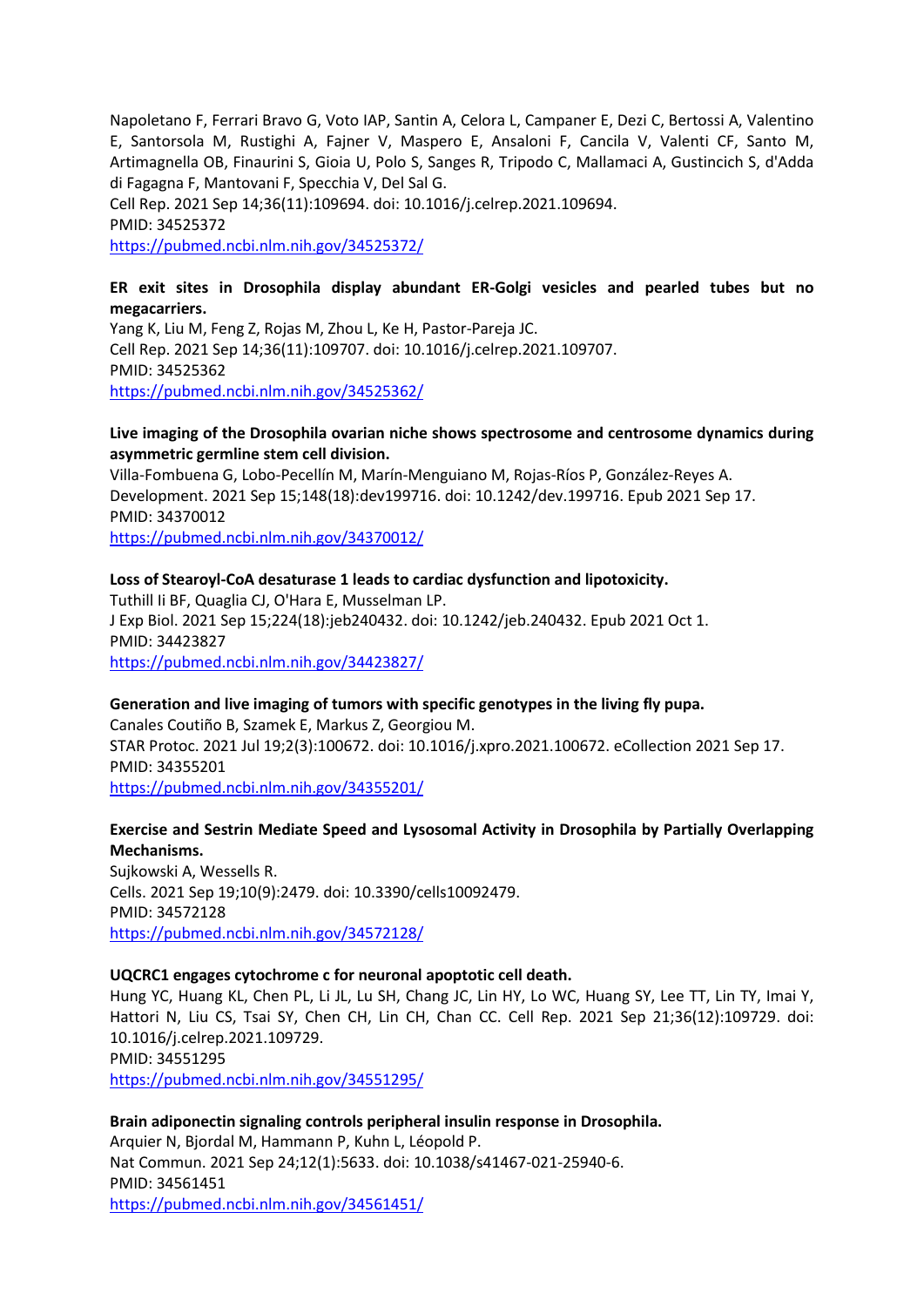## **piRNA-independent transposon silencing by the Drosophila THO complex.** Zhang G, Yu T, Parhad SS, Ho S, Weng Z, Theurkauf WE. Dev Cell. 2021 Sep 27;56(18):2623-2635.e5. doi: 10.1016/j.devcel.2021.08.021. Epub 2021 Sep 20. PMID: 34547226 <https://pubmed.ncbi.nlm.nih.gov/34547226/>

#### **S3QELs protect against diet-induced intestinal barrier dysfunction.**

Watson MA, Pattavina B, Hilsabeck TAU, Lopez-Dominguez J, Kapahi P, Brand MD. Aging Cell. 2021 Oct;20(10):e13476. doi: 10.1111/acel.13476. Epub 2021 Sep 14. PMID: 34521156 <https://pubmed.ncbi.nlm.nih.gov/34521156/>

## **Par3 cooperates with Sanpodo for the assembly of Notch clusters following asymmetric division of Drosophila sensory organ precursor cells.**

Houssin E, Pinot M, Bellec K, Le Borgne R. Elife. 2021 Oct 1;10:e66659. doi: 10.7554/eLife.66659. PMID: 34596529 <https://pubmed.ncbi.nlm.nih.gov/34596529/>

#### **Dynein Heavy Chain 64C Differentially Regulates Cell Survival and Proliferation of Wingless-Producing Cells in Drosophila melanogaster.**

Kim JY, Tsogtbaatar O, Cho KO. J Dev Biol. 2021 Oct 9;9(4):43. doi: 10.3390/jdb9040043. PMID: 34698231 <https://pubmed.ncbi.nlm.nih.gov/34698231/>

#### **Metabolic flux from the Krebs cycle to glutamate transmission tunes a neural brake on seizure onset.**

Jeong J, Lee J, Kim JH, Lim C. PLoS Genet. 2021 Oct 29;17(10):e1009871. doi: 10.1371/journal.pgen.1009871. eCollection 2021 Oct. PMID: 34714823 <https://pubmed.ncbi.nlm.nih.gov/34714823/>

**Msps governs acentrosomal microtubule assembly and reactivation of quiescent neural stem cells.** Deng Q, Tan YS, Chew LY, Wang H. EMBO J. 2021 Oct 1;40(19):e104549. doi: 10.15252/embj.2020104549. Epub 2021 Aug 9. PMID: 34368973 <https://pubmed.ncbi.nlm.nih.gov/34368973/>

#### **Aspirin Positively Contributes to Drosophila Intestinal Homeostasis and Delays Aging through Targeting Imd.**

Zhu Y, Cai Q, Zheng X, Liu L, Hua Y, Du B, Zhao G, Yu J, Zhuo Z, Xie Z, Ji S. Aging Dis. 2021 Oct 1;12(7):1821-1834. doi: 10.14336/AD.2020.1008. eCollection 2021 Oct. PMID: 34631223 <https://pubmed.ncbi.nlm.nih.gov/34631223/>

**Decapentaplegic Acutely Defines the Connectivity of Central Pacemaker Neurons in Drosophila.** Polcowñuk S, Yoshii T, Ceriani MF. J Neurosci. 2021 Oct 6;41(40):8338-8350. doi: 10.1523/JNEUROSCI.0397-21.2021. Epub 2021 Aug 24. PMID: 34429376 <https://pubmed.ncbi.nlm.nih.gov/34429376/>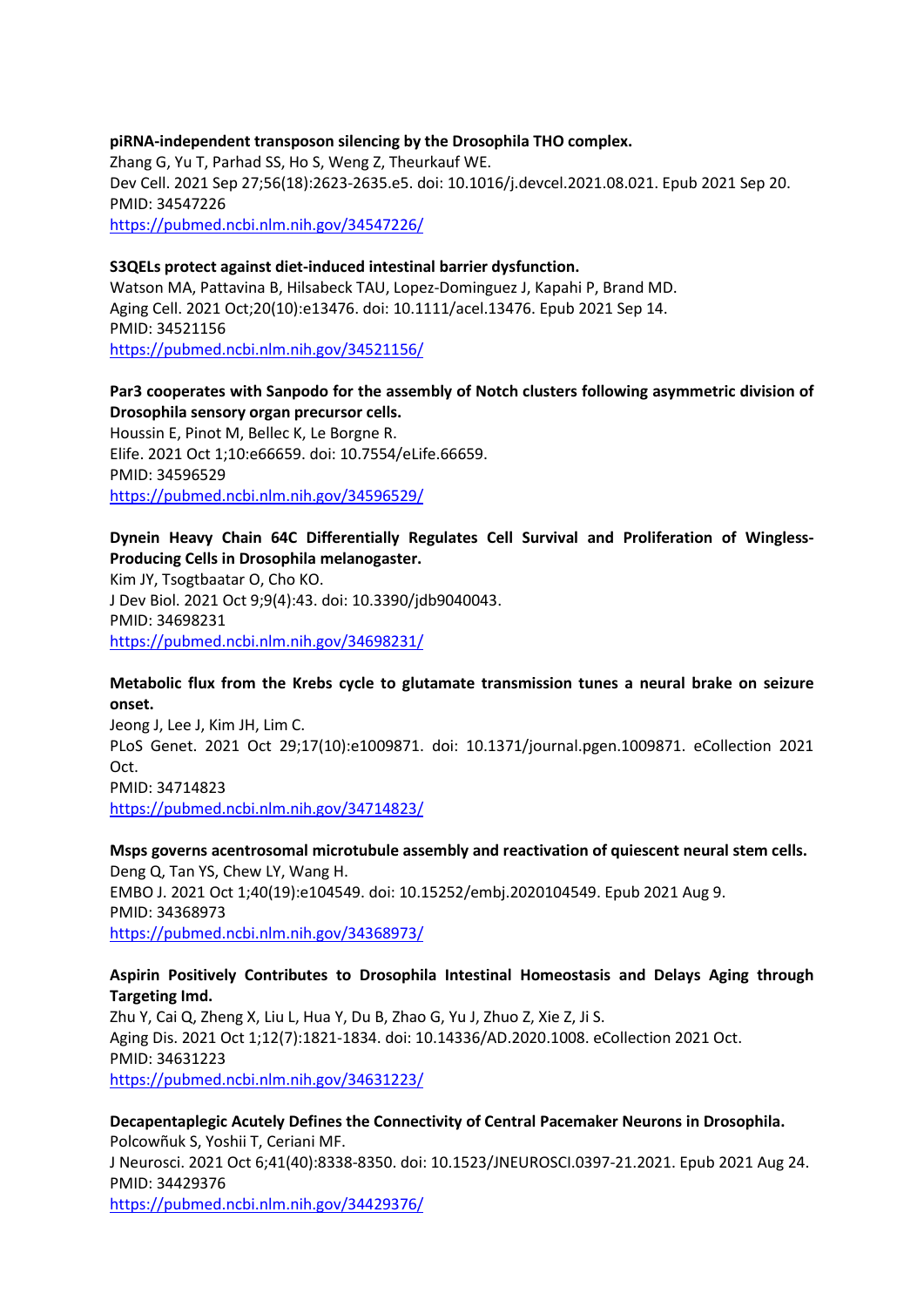**Neurofibromin 1 in mushroom body neurons mediates circadian wake drive through activating cAMP-PKA signaling.**

Machado Almeida P, Lago Solis B, Stickley L, Feidler A, Nagoshi E. Nat Commun. 2021 Oct 1;12(1):5758. doi: 10.1038/s41467-021-26031-2. PMID: 34599173 <https://pubmed.ncbi.nlm.nih.gov/34599173/>

#### **dRTEL1 is essential for the maintenance of Drosophila male germline stem cells.**

Yang Y, Kong R, Goh FG, Somers WG, Hime GR, Li Z, Cai Y. PLoS Genet. 2021 Oct 13;17(10):e1009834. doi: 10.1371/journal.pgen.1009834. eCollection 2021 Oct. PMID: 34644293 <https://pubmed.ncbi.nlm.nih.gov/34644293/>

## **Anchor maintains gut homeostasis by restricting the JNK and Notch pathways in Drosophila.** Wang J, Liu Q, Gong Y, Jin LH.

J Insect Physiol. 2021 Oct;134:104309. doi: 10.1016/j.jinsphys.2021.104309. Epub 2021 Sep 5. PMID: 34496279 <https://pubmed.ncbi.nlm.nih.gov/34496279/>

#### **Melatonin Increases Life Span, Restores the Locomotor Activity, and Reduces Lipid Peroxidation (LPO) in Transgenic Knockdown Parkin Drosophila melanogaster Exposed to Paraquat or Paraquat/Iron.**

Ortega-Arellano HF, Jimenez-Del-Rio M, Velez-Pardo C. Neurotox Res. 2021 Oct;39(5):1551-1563. doi: 10.1007/s12640-021-00397-z. Epub 2021 Aug 2. PMID: 34339012 <https://pubmed.ncbi.nlm.nih.gov/34339012/>

#### **Duox-generated reactive oxygen species activate ATR/Chk1 to induce G2 arrest in Drosophila tracheoblasts.**

Kizhedathu A, Chhajed P, Yeramala L, Sain Basu D, Mukherjee T, Vinothkumar KR, Guha A. Elife. 2021 Oct 8;10:e68636. doi: 10.7554/eLife.68636. PMID: 34622778 <https://pubmed.ncbi.nlm.nih.gov/34622778/>

#### **Tumor-induced disruption of the blood-brain barrier promotes host death.**

Kim J, Chuang HC, Wolf NK, Nicolai CJ, Raulet DH, Saijo K, Bilder D. Dev Cell. 2021 Oct 11;56(19):2712-2721.e4. doi: 10.1016/j.devcel.2021.08.010. Epub 2021 Sep 7. PMID: 34496290 <https://pubmed.ncbi.nlm.nih.gov/34496290/>

**An Oatp transporter-mediated steroid sink promotes tumor-induced cachexia in Drosophila.** Santabárbara-Ruiz P, Léopold P. Dev Cell. 2021 Oct 11;56(19):2741-2751.e7. doi: 10.1016/j.devcel.2021.09.009. Epub 2021 Oct 4. PMID: 34610327 <https://pubmed.ncbi.nlm.nih.gov/34610327/>

## **The endocycle restores tissue tension in the Drosophila abdomen post wound repair.** Losick VP, Duhaime LG. Cell Rep. 2021 Oct 12;37(2):109827. doi: 10.1016/j.celrep.2021.109827. PMID: 34644579 <https://pubmed.ncbi.nlm.nih.gov/34644579/>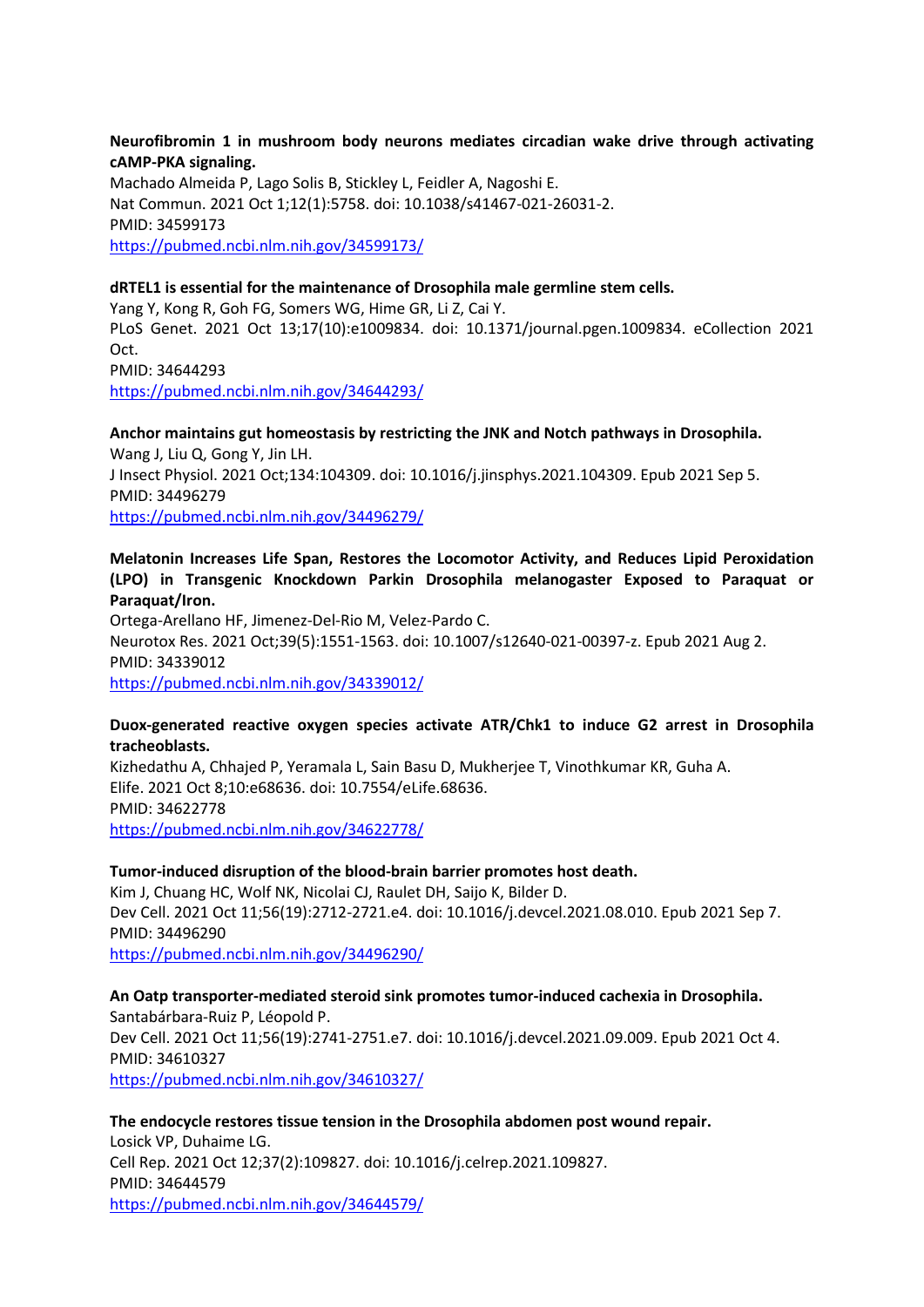**Mask, the Drosophila ankyrin repeat and KH domain-containing protein, affects microtubule stability.**

Martinez D, Zhu M, Guidry JJ, Majeste N, Mao H, Yanofsky ST, Tian X, Wu C. J Cell Sci. 2021 Oct 15;134(20):jcs258512. doi: 10.1242/jcs.258512. Epub 2021 Oct 22. PMID: 34553767 <https://pubmed.ncbi.nlm.nih.gov/34553767/>

## **Effects of an electric field on sleep quality and life span mediated by ultraviolet (UV)-A/blue light photoreceptor CRYPTOCHROME in Drosophila.**

Kawasaki H, Okano H, Nedachi T, Nakagawa-Yagi Y, Hara A, Ishida N. Sci Rep. 2021 Oct 15;11(1):20543. doi: 10.1038/s41598-021-99753-4. PMID: 34654874 <https://pubmed.ncbi.nlm.nih.gov/34654874/>

#### **The Drosophila orthologue of the primary ciliary dyskinesia-associated gene, DNAAF3, is required for axonemal dynein assembly.**

Zur Lage P, Xi Z, Lennon J, Hunter I, Chan WK, Bolado Carrancio A, von Kriegsheim A, Jarman AP. Biol Open. 2021 Oct 15;10(10):bio058812. doi: 10.1242/bio.058812. Epub 2021 Oct 28. PMID: 34553759

<https://pubmed.ncbi.nlm.nih.gov/34553759/>

#### **A pair of dopamine neurons mediate chronic stress signals to induce learning deficit in Drosophila melanogaster.**

Jia J, He L, Yang J, Shuai Y, Yang J, Wu Y, Liu X, Chen T, Wang G, Wang X, Song X, Ding Z, Zhu Y, Zhang L, Chen P, Qin H. Proc Natl Acad Sci U S A. 2021 Oct 19;118(42):e2023674118. doi: 10.1073/pnas.2023674118. PMID: 34654742 <https://pubmed.ncbi.nlm.nih.gov/34654742/>

# **Low-density-lipoprotein-receptor-related protein 1 mediates Notch pathway activation.**

Bian W, Tang M, Jiang H, Xu W, Hao W, Sui Y, Hou Y, Nie L, Zhang H, Wang C, Li N, Wang J, Qin J, Wu L, Ma X, Chen J, Wang W, Li X. Dev Cell. 2021 Oct 25;56(20):2902-2919.e8. doi: 10.1016/j.devcel.2021.09.015. Epub 2021 Oct 8. PMID: 34626540 <https://pubmed.ncbi.nlm.nih.gov/34626540/>

#### **Ceramide accumulation induces mitophagy and impairs β-oxidation in PINK1 deficiency.**

Vos M, Dulovic-Mahlow M, Mandik F, Frese L, Kanana Y, Haissatou Diaw S, Depperschmidt J, Böhm C, Rohr J, Lohnau T, König IR, Klein C. Proc Natl Acad Sci U S A. 2021 Oct 26;118(43):e2025347118. doi: 10.1073/pnas.2025347118.

PMID: 34686591

<https://pubmed.ncbi.nlm.nih.gov/34686591/>

**Repression precedes independent evolutionary gains of a highly specific gene expression pattern.** Pu J, Wang Z, Cong H, Chin JSR, Justen J, Finet C, Yew JY, Chung H. Cell Rep. 2021 Oct 26;37(4):109896. doi: 10.1016/j.celrep.2021.109896. PMID: 34706247 <https://pubmed.ncbi.nlm.nih.gov/34706247/>

**Peripheral astral microtubules ensure asymmetric furrow positioning in neural stem cells.** Thomas A, Gallaud E, Pascal A, Serre L, Arnal I, Richard-Parpaillon L, Savoian MS, Giet R. Cell Rep. 2021 Oct 26;37(4):109895. doi: 10.1016/j.celrep.2021.109895.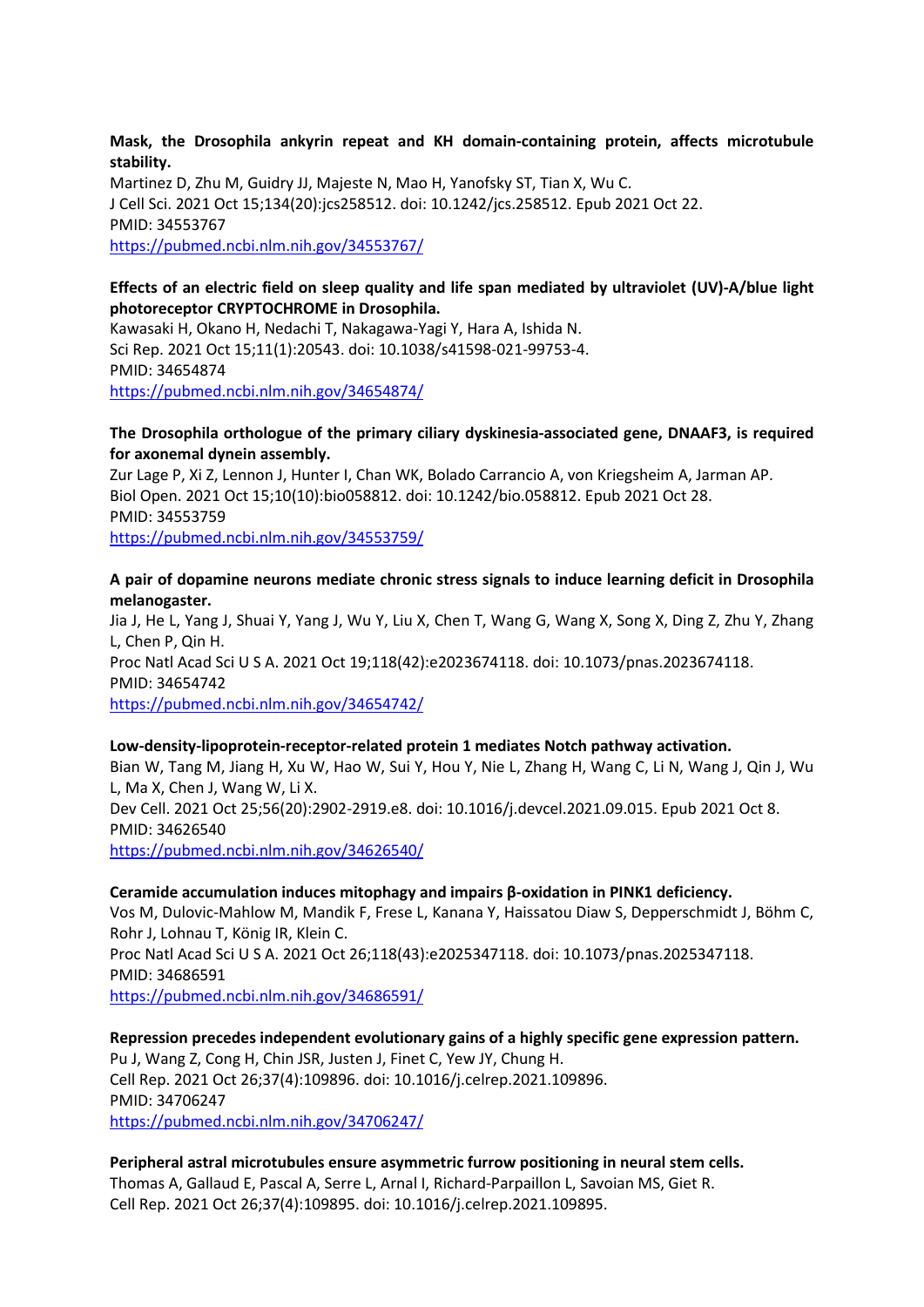PMID: 34706235 <https://pubmed.ncbi.nlm.nih.gov/34706235/>

**The function of Scox in glial cells is essential for locomotive ability in Drosophila.** Kowada R, Kodani A, Ida H, Yamaguchi M, Lee IS, Okada Y, Yoshida H. Sci Rep. 2021 Oct 27;11(1):21207. doi: 10.1038/s41598-021-00663-2. PMID: 34707123 <https://pubmed.ncbi.nlm.nih.gov/34707123/>

#### **Sexual Antagonism, Temporally Fluctuating Selection, and Variable Dominance Affect a Regulatory Polymorphism in Drosophila melanogaster.**

Glaser-Schmitt A, Wittmann MJ, Ramnarine TJS, Parsch J. Mol Biol Evol. 2021 Oct 27;38(11):4891-4907. doi: 10.1093/molbev/msab215. PMID: 34289067 <https://pubmed.ncbi.nlm.nih.gov/34289067/>

#### **Paths and pathways that generate cell-type heterogeneity and developmental progression in hematopoiesis.**

Girard JR, Goins LM, Vuu DM, Sharpley MS, Spratford CM, Mantri SR, Banerjee U. Elife. 2021 Oct 29;10:e67516. doi: 10.7554/eLife.67516. PMID: 34713801 <https://pubmed.ncbi.nlm.nih.gov/34713801/>

#### **Regulation of male fertility and accessory gland gene expression by the Drosophila HR39 nuclear receptor.**

Praggastis SA, Nam HJ, Lam G, Child Vi MB, Castillo DM, Thummel CS. Dev Biol. 2021 Nov;479:51-60. doi: 10.1016/j.ydbio.2021.07.011. Epub 2021 Jul 29. PMID: 34331899 <https://pubmed.ncbi.nlm.nih.gov/34331899/>

#### **Drosophila p38 MAPK interacts with BAG-3/starvin to regulate age-dependent protein homeostasis.**

Ryan SM, Almassey M, Burch AM, Ngo G, Martin JM, Myers D, Compton D, Archie S, Cross M, Naeger L, Salzman A, Virola-Iarussi A, Barbee SA, Mortimer NT, Sanyal S, Vrailas-Mortimer AD. Aging Cell. 2021 Nov;20(11):e13481. doi: 10.1111/acel.13481. Epub 2021 Oct 21. PMID: 34674371 <https://pubmed.ncbi.nlm.nih.gov/34674371/>

#### **Drosophila Nesprin-1 Isoforms Differentially Contribute to Muscle Function.**

Rey A, Schaeffer L, Durand B, Morel V. Cells. 2021 Nov 6;10(11):3061. doi: 10.3390/cells10113061. PMID: 34831284 <https://pubmed.ncbi.nlm.nih.gov/34831284/>

## **Functional analysis of enhancer elements regulating the expression of the Drosophila homeodomain transcription factor DRx by gene targeting.**

Klöppel C, Hildebrandt K, Kolb D, Fürst N, Bley I, Karlowatz RJ, Walldorf U. Hereditas. 2021 Nov 5;158(1):42. doi: 10.1186/s41065-021-00210-z. PMID: 34736520 <https://pubmed.ncbi.nlm.nih.gov/34736520/>

**ZNF598 co-translationally titrates poly(GR) protein implicated in the pathogenesis of C9ORF72 associated ALS/FTD.**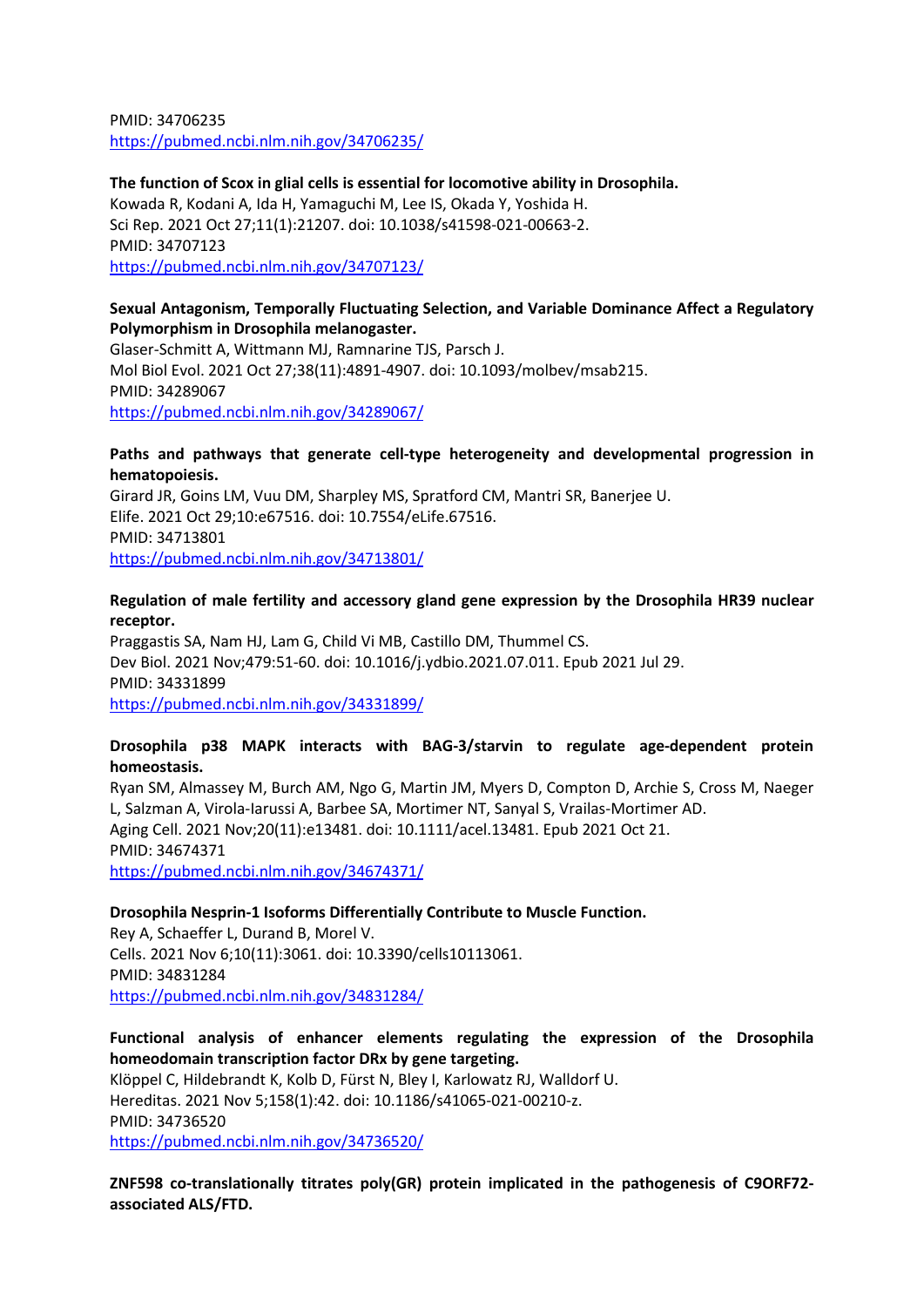Park J, Lee J, Kim JH, Lee J, Park H, Lim C. Nucleic Acids Res. 2021 Nov 8;49(19):11294-11311. doi: 10.1093/nar/gkab834. PMID: 34551427 <https://pubmed.ncbi.nlm.nih.gov/34551427/>

## **The ZO-1 protein Polychaetoid as an upstream regulator of the Hippo pathway in Drosophila.** Sang Q, Wang G, Morton DB, Wu H, Xie B. PLoS Genet. 2021 Nov 8;17(11):e1009894. doi: 10.1371/journal.pgen.1009894. eCollection 2021 Nov. PMID: 34748546 <https://pubmed.ncbi.nlm.nih.gov/34748546/>

## **Expression of Human Mutant Preproinsulins Induced Unfolded Protein Response, Gadd45 Expression, JAK-STAT Activation, and Growth Inhibition in Drosophila.**

Yamazoe T, Nakahara Y, Katsube H, Inoue YH. Int J Mol Sci. 2021 Nov 7;22(21):12038. doi: 10.3390/ijms222112038. PMID: 34769468 <https://pubmed.ncbi.nlm.nih.gov/34769468/>

## **Abnormal accumulation of lipid droplets in neurons induces the conversion of alpha-Synuclein to proteolytic resistant forms in a Drosophila model of Parkinson's disease.**

Girard V, Jollivet F, Knittelfelder O, Celle M, Arsac JN, Chatelain G, Van den Brink DM, Baron T, Shevchenko A, Kühnlein RP, Davoust N, Mollereau B.

PLoS Genet. 2021 Nov 17;17(11):e1009921. doi: 10.1371/journal.pgen.1009921. eCollection 2021 Nov.

PMID: 34788284

<https://pubmed.ncbi.nlm.nih.gov/34788284/>

## **Co-option of immune effectors by the hormonal signalling system triggering metamorphosis in Drosophila melanogaster.**

Nunes C, Koyama T, Sucena É. PLoS Genet. 2021 Nov 29;17(11):e1009916. doi: 10.1371/journal.pgen.1009916. eCollection 2021 Nov. PMID: 34843450

<https://pubmed.ncbi.nlm.nih.gov/34843450/>

## **Three-Dimensional Tracking of Multiple Small Insects by a Single Camera.**

Chen CH, Chiang AS, Tsai HY. J Insect Sci. 2021 Nov 1;21(6):14. doi: 10.1093/jisesa/ieab079. PMID: 34850033 <https://pubmed.ncbi.nlm.nih.gov/34850033/>

#### **Vps13D functions in a Pink1-dependent and Parkin-independent mitophagy pathway.**

Shen JL, Fortier TM, Wang R, Baehrecke EH. J Cell Biol. 2021 Nov 1;220(11):e202104073. doi: 10.1083/jcb.202104073. Epub 2021 Aug 30. PMID: 34459871 <https://pubmed.ncbi.nlm.nih.gov/34459871/>

## **A gap-junction-mediated, calcium-signaling network controls blood progenitor fate decisions in hematopoiesis.**

Ho KYL, Khadilkar RJ, Carr RL, Tanentzapf G. Curr Biol. 2021 Nov 8;31(21):4697-4712.e6. doi: 10.1016/j.cub.2021.08.027. Epub 2021 Sep 3. PMID: 34480855 <https://pubmed.ncbi.nlm.nih.gov/34480855/>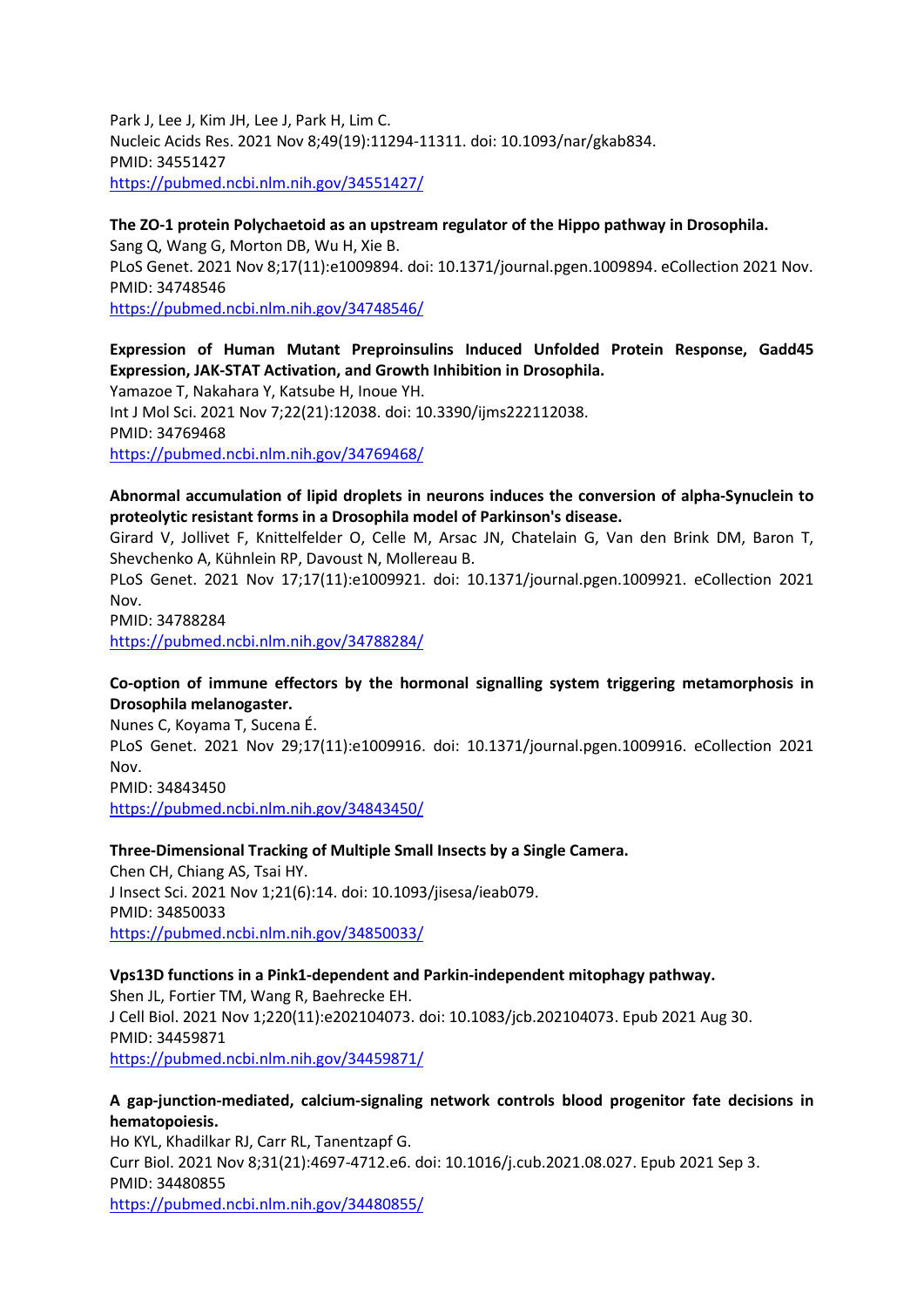**Integration of proteomic and genetic approaches to assess developmental muscle atrophy.** Brooks DS, Vishal K, Bawa S, Alder A, Geisbrecht ER. J Exp Biol. 2021 Nov 1;224(21):jeb242698. doi: 10.1242/jeb.242698. Epub 2021 Nov 5. PMID: 34647571 <https://pubmed.ncbi.nlm.nih.gov/34647571/>

#### **Zinc antagonizes iron-regulation of tyrosine hydroxylase activity and dopamine production in Drosophila melanogaster.**

Xiao G, Zhao M, Liu Z, Du F, Zhou B. BMC Biol. 2021 Nov 3;19(1):236. doi: 10.1186/s12915-021-01168-0. PMID: 34732185 <https://pubmed.ncbi.nlm.nih.gov/34732185/>

#### **JNK and Yorkie drive tumor malignancy by inducing L-amino acid transporter 1 in Drosophila.**

Cong B, Nakamura M, Sando Y, Kondo T, Ohsawa S, Igaki T. PLoS Genet. 2021 Nov 15;17(11):e1009893. doi: 10.1371/journal.pgen.1009893. eCollection 2021 Nov. PMID: 34780467 <https://pubmed.ncbi.nlm.nih.gov/34780467/>

#### **The rates of stem cell division determine the cell cycle lengths of its lineage.**

Gadre P, Nitsure N, Mazumdar D, Gupta S, Ray K. iScience. 2021 Oct 6;24(11):103232. doi: 10.1016/j.isci.2021.103232. eCollection 2021 Nov 19. PMID: 34746698 <https://pubmed.ncbi.nlm.nih.gov/34746698/>

## **The Fly Homologue of MFSD11 Is Possibly Linked to Nutrient Homeostasis and Has a Potential Role in Locomotion: A First Characterization of the Atypical Solute Carrier CG18549 in Drosophila Melanogaster.**

Ceder MM, Lindberg FA, Perland E, Williams MJ, Fredriksson R. Insects. 2021 Nov 13;12(11):1024. doi: 10.3390/insects12111024. PMID: 34821824 <https://pubmed.ncbi.nlm.nih.gov/34821824/>

#### **Endocytosis mediated by an atypical CUBAM complex modulates slit diaphragm dynamics in nephrocytes.**

Atienza-Manuel A, Castillo-Mancho V, De Renzis S, Culi J, Ruiz-Gómez M. Development. 2021 Nov 15;148(22):dev199894. doi: 10.1242/dev.199894. Epub 2021 Nov 29. PMID: 34738617 <https://pubmed.ncbi.nlm.nih.gov/34738617/>

## **Heterogeneity in the Response of Different Subtypes of Drosophila melanogaster Midgut Cells to Viral Infections.**

Silva JMF, Nagata T, Melo FL, Elena SF. Viruses. 2021 Nov 15;13(11):2284. doi: 10.3390/v13112284. PMID: 34835089 <https://pubmed.ncbi.nlm.nih.gov/34835089/>

## **Distinct roles of Bendless in regulating FSC niche competition and daughter cell differentiation.** Tatapudy S, Peralta J, Nystul T.

Development. 2021 Nov 15;148(22):dev199630. doi: 10.1242/dev.199630. Epub 2021 Nov 22. PMID: 35020878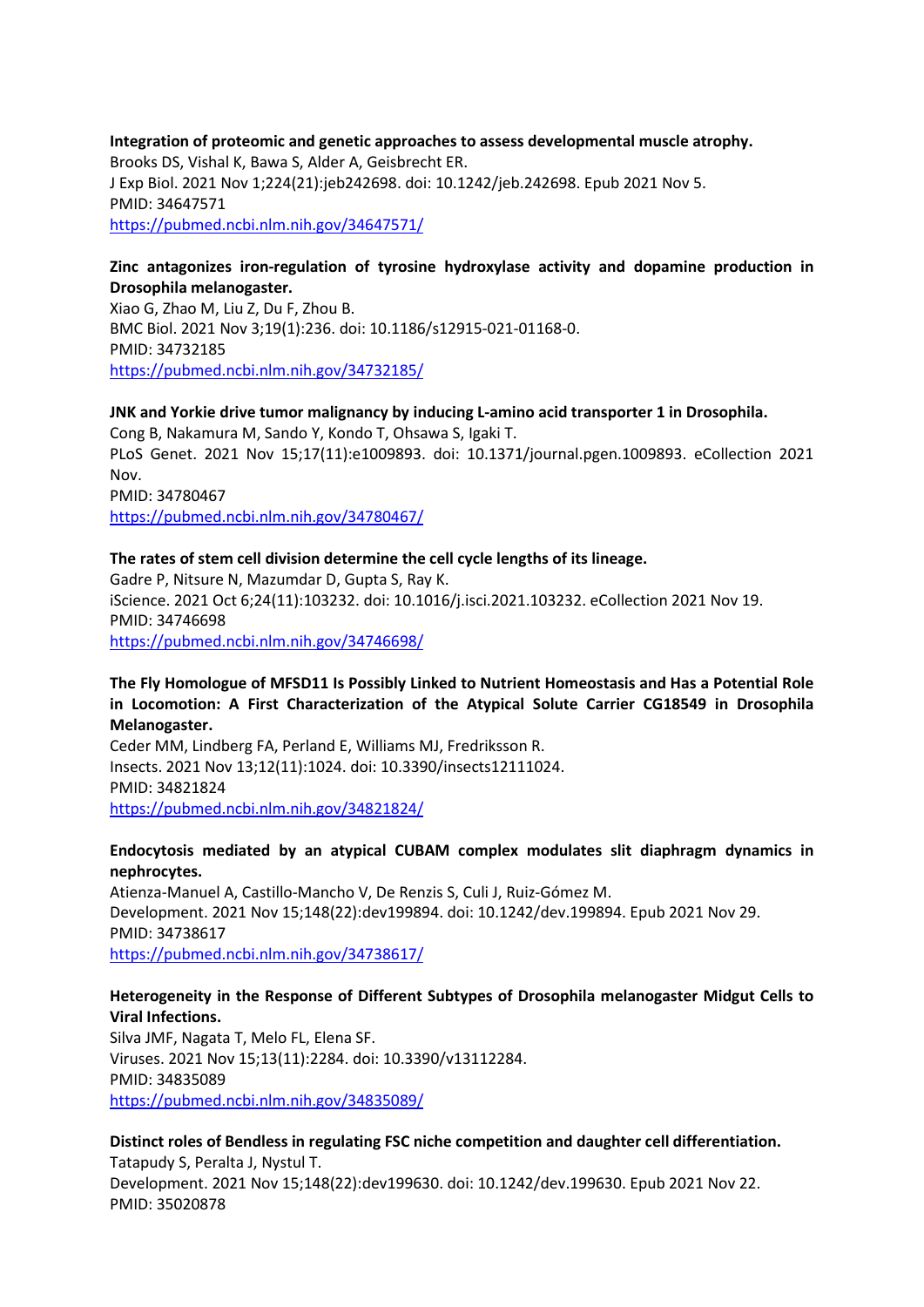#### <https://pubmed.ncbi.nlm.nih.gov/35020878/>

## **Identification of a new allele of O-fucosyltransferase 1 involved in Drosophila intestinal stem cell regulation.**

Shi L, Kong R, Li Z, Zhao H, Ma R, Bai G, Li J, Li Z. Biol Open. 2021 Nov 15;10(11):bio058910. doi: 10.1242/bio.058910. Epub 2021 Nov 3. PMID: 34731235 <https://pubmed.ncbi.nlm.nih.gov/34731235/>

#### **AMPK adapts metabolism to developmental energy requirement during dendrite pruning in Drosophila.**

Marzano M, Herzmann S, Elsbroek L, Sanal N, Tarbashevich K, Raz E, Krahn MP, Rumpf S. Cell Rep. 2021 Nov 16;37(7):110024. doi: 10.1016/j.celrep.2021.110024. PMID: 34788610 <https://pubmed.ncbi.nlm.nih.gov/34788610/>

#### **Drosophila Solute Carrier 5A5 Regulates Systemic Glucose Homeostasis by Mediating Glucose Absorption in the Midgut.**

Li Y, Wang W, Lim HY. Int J Mol Sci. 2021 Nov 17;22(22):12424. doi: 10.3390/ijms222212424. PMID: 34830305 <https://pubmed.ncbi.nlm.nih.gov/34830305/>

#### **Adaptation to hypoxia in Drosophila melanogaster requires autophagy.**

Valko A, Perez-Pandolfo S, Sorianello E, Brech A, Wappner P, Melani M. Autophagy. 2021 Nov 18:1-12. doi: 10.1080/15548627.2021.1991191. Online ahead of print. PMID: 34793268 <https://pubmed.ncbi.nlm.nih.gov/34793268/>

#### **Modeling Drosophila gut microbe interactions reveals metabolic interconnectivity.**

Schönborn JW, Stewart FA, Enriquez KM, Akhtar I, Droste A, Waschina S, Beller M. iScience. 2021 Oct 6;24(11):103216. doi: 10.1016/j.isci.2021.103216. eCollection 2021 Nov 19. PMID: 34712918

<https://pubmed.ncbi.nlm.nih.gov/34712918/>

#### **Depletion of cardiac cardiolipin synthase alters systolic and diastolic function.**

Smeir E, Leberer S, Blumrich A, Vogler G, Vasiliades A, Dresen S, Jaeger C, Gloaguen Y, Klose C, Beule D, Schulze PC, Bodmer R, Foryst-Ludwig A, Kintscher U. iScience. 2021 Oct 19;24(11):103314. doi: 10.1016/j.isci.2021.103314. eCollection 2021 Nov 19. PMID: 34805785 <https://pubmed.ncbi.nlm.nih.gov/34805785/>

#### **Expression of Hey marks a subset of enteroendocrine cells in the Drosophila embryonic and larval midgut.**

Skafida E, Delidakis C, Monastirioti M. Int J Dev Biol. 2021 Nov 22. doi: 10.1387/ijdb.210203mm. Online ahead of print. PMID: 34881798 <https://pubmed.ncbi.nlm.nih.gov/34881798/>

#### **DAAM mediates the assembly of long-lived, treadmilling stress fibers in collectively migrating epithelial cells in Drosophila.**

Sherrard KM, Cetera M, Horne-Badovinac S. Elife. 2021 Nov 23;10:e72881. doi: 10.7554/eLife.72881.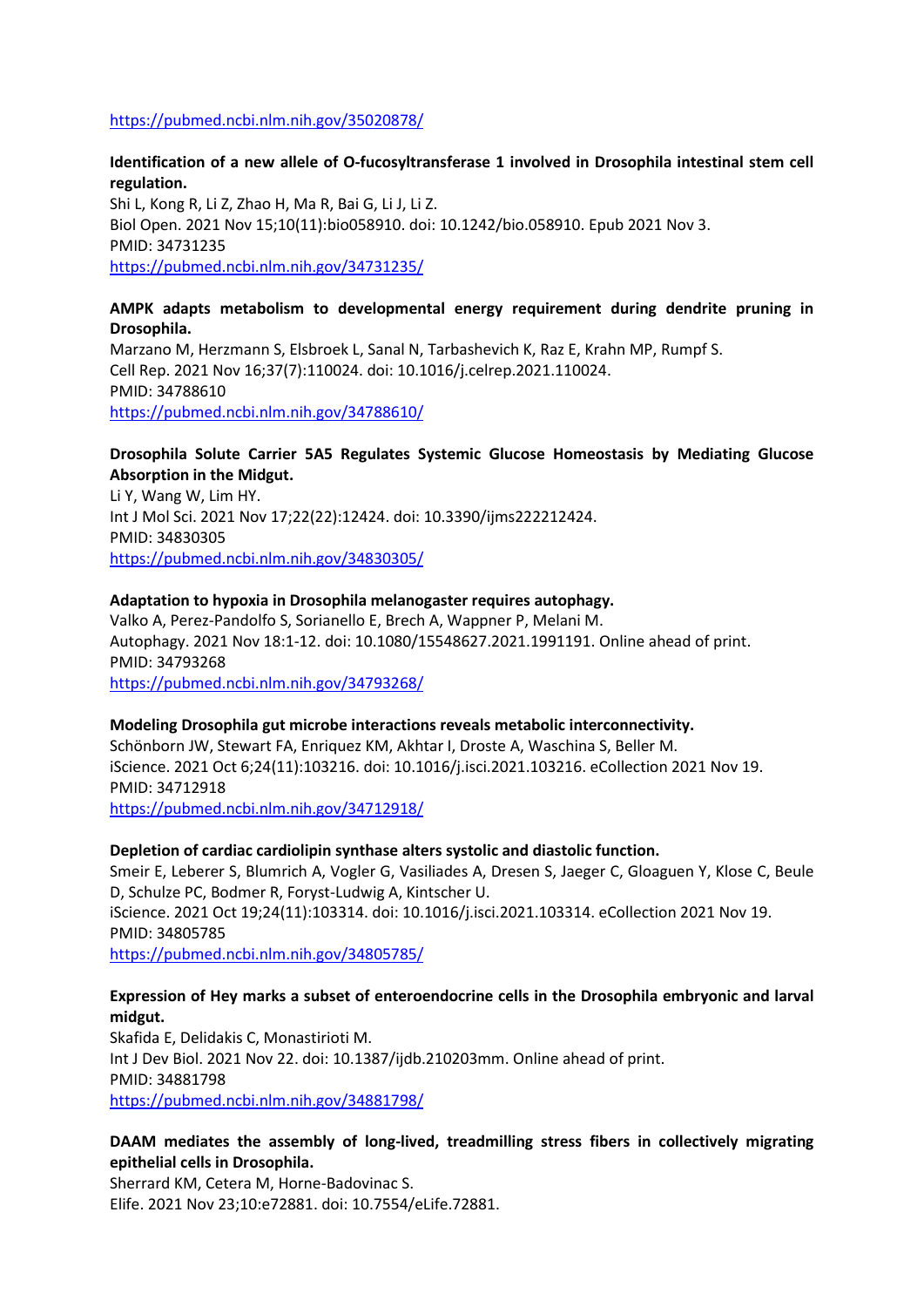PMID: 34812144 <https://pubmed.ncbi.nlm.nih.gov/34812144/>

**Modulation of muscle redox and protein aggregation rescues lethality caused by mutant lamins.** Coombs GS, Rios-Monterrosa JL, Lai S, Dai Q, Goll AC, Ketterer MR, Valdes MF, Uche N, Benjamin IJ, Wallrath LL.

Redox Biol. 2021 Nov 25;48:102196. doi: 10.1016/j.redox.2021.102196. Online ahead of print. PMID: 34872044

<https://pubmed.ncbi.nlm.nih.gov/34872044/>

## **PTP61F Mediates Cell Competition and Mitigates Tumorigenesis.**

La Marca JE, Willoughby LF, Allan K, Portela M, Goh PK, Tiganis T, Richardson HE. Int J Mol Sci. 2021 Nov 25;22(23):12732. doi: 10.3390/ijms222312732. PMID: 34884538 <https://pubmed.ncbi.nlm.nih.gov/34884538/>

#### **Coordination between cell proliferation and apoptosis after DNA damage in Drosophila.**

Ruiz-Losada M, González R, Peropadre A, Gil-Gálvez A, Tena JJ, Baonza A, Estella C. Cell Death Differ. 2021 Nov 25. doi: 10.1038/s41418-021-00898-6. Online ahead of print. PMID: 34824391

<https://pubmed.ncbi.nlm.nih.gov/34824391/>

**HP1a-mediated heterochromatin formation inhibits high dietary sugar-induced tumor progression.** Chang CW, Shen YC, Yan SJ. Cell Death Dis. 2021 Dec 6;12(12):1130. doi: 10.1038/s41419-021-04414-z. PMID: 34866135 <https://pubmed.ncbi.nlm.nih.gov/34866135/>

## **Cell competition is driven by Xrp1-mediated phosphorylation of eukaryotic initiation factor 2α.**

Ochi N, Nakamura M, Nagata R, Wakasa N, Nakano R, Igaki T. PLoS Genet. 2021 Dec 6;17(12):e1009958. doi: 10.1371/journal.pgen.1009958. eCollection 2021 Dec. PMID: 34871307 <https://pubmed.ncbi.nlm.nih.gov/34871307/>

## **Microvilli-derived extracellular vesicles carry Hedgehog morphogenic signals for Drosophila wing imaginal disc development.**

Hurbain I, Macé AS, Romao M, Prince E, Sengmanivong L, Ruel L, Basto R, Thérond PP, Raposo G, D'Angelo G. Curr Biol. 2022 Jan 24;32(2):361-373.e6. doi: 10.1016/j.cub.2021.11.023. Epub 2021 Dec 9. PMID: 34890558 <https://pubmed.ncbi.nlm.nih.gov/34890558/>

## **Histone H3.3 K27M and K36M mutations de-repress transposable elements through perturbation of antagonistic chromatin marks.**

Chaouch A, Berlandi J, Chen CCL, Frey F, Badini S, Harutyunyan AS, Chen X, Krug B, Hébert S, Jeibmann A, Lu C, Kleinman CL, Hasselblatt M, Lasko P, Shirinian M, Jabado N. Mol Cell. 2021 Dec 2;81(23):4876-4890.e7. doi: 10.1016/j.molcel.2021.10.008. Epub 2021 Nov 4. PMID: 34739871

<https://pubmed.ncbi.nlm.nih.gov/34739871/>

**Control of hormone-driven organ disassembly by ECM remodeling and Yorkie-dependent apoptosis.**

Fraire-Zamora JJ, Tosi S, Solon J, Casanova J.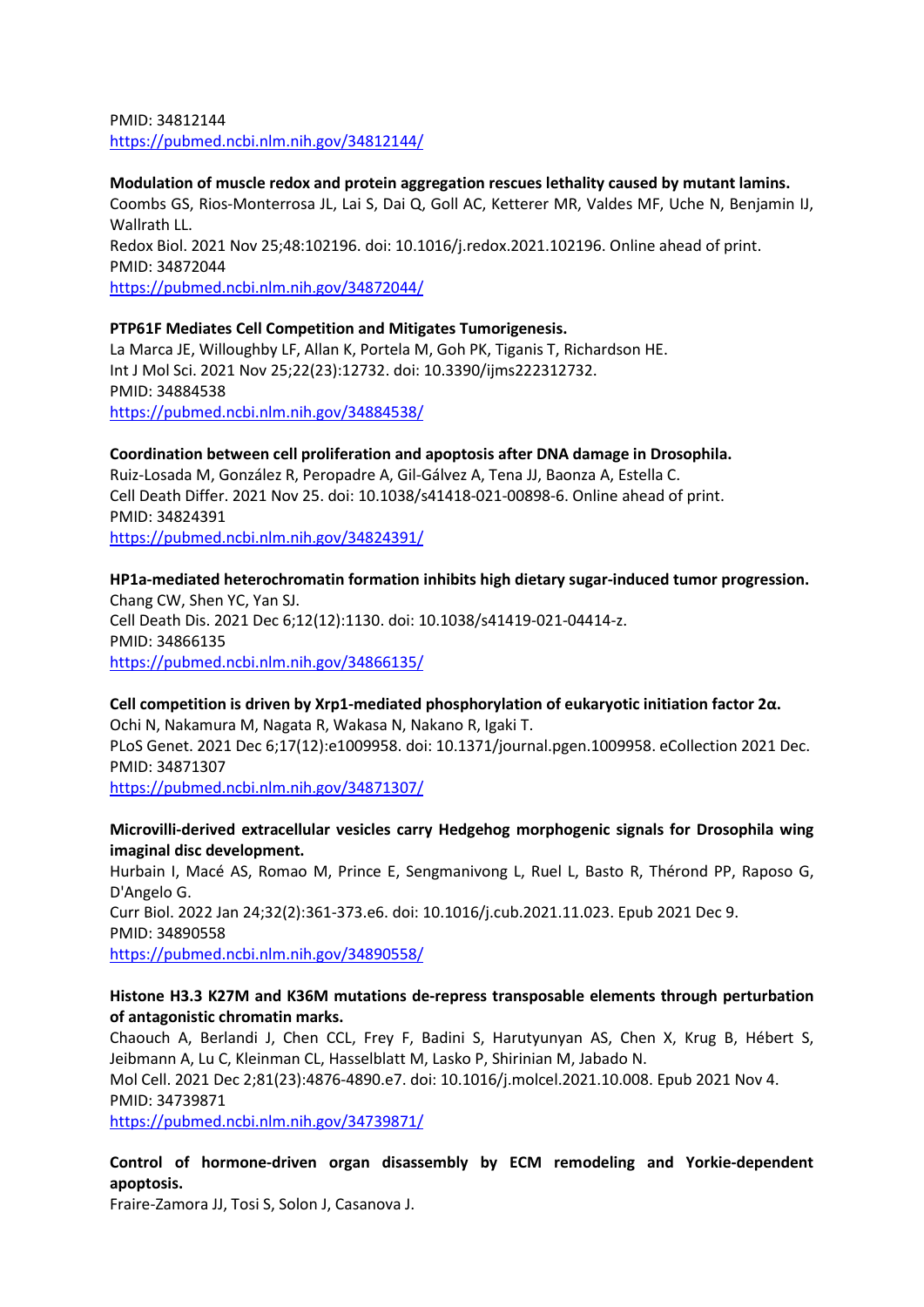Curr Biol. 2021 Dec 6;31(23):5261-5273.e4. doi: 10.1016/j.cub.2021.09.057. Epub 2021 Oct 18. PMID: 34666006 <https://pubmed.ncbi.nlm.nih.gov/34666006/>

#### **Hippo signaling suppresses tumor cell metastasis via a Yki-Src42A positive feedback loop.**

Ding Y, Wang G, Zhan M, Sun X, Deng Y, Zhao Y, Liu B, Liu Q, Wu S, Zhou Z. Cell Death Dis. 2021 Dec 3;12(12):1126. doi: 10.1038/s41419-021-04423-y. PMID: 34862372 <https://pubmed.ncbi.nlm.nih.gov/34862372/>

## **Functional requirements of protein kinases and phosphatases in the development of the Drosophila melanogaster wing.**

Ostalé CM, Esteban N, López-Varea A, de Celis JF. G3 (Bethesda). 2021 Dec 8;11(12):jkab348. doi: 10.1093/g3journal/jkab348. PMID: 34599799 <https://pubmed.ncbi.nlm.nih.gov/34599799/>

**CK1α protects WAVE from degradation to regulate cell shape and motility in the immune response.** Hirschhäuser A, van Cann M, Bogdan S. J Cell Sci. 2021 Dec 1;134(23):jcs258891. doi: 10.1242/jcs.258891. Epub 2021 Dec 9. PMID: 34730182 <https://pubmed.ncbi.nlm.nih.gov/34730182/>

**Glutamate metabolism directs energetic trade-offs to shape host-pathogen susceptibility in Drosophila.** Zhao X, Karpac J. Cell Metab. 2021 Dec 7;33(12):2428-2444.e8. doi: 10.1016/j.cmet.2021.10.003. Epub 2021 Oct 27.

PMID: 34710355 <https://pubmed.ncbi.nlm.nih.gov/34710355/>

#### **Orcokinin neuropeptides regulate reproduction in the fruit fly, Drosophila melanogaster.** Silva V, Palacios-Muñoz A, Volonté M, Frenkel L, Ewer J, Ons S. Insect Biochem Mol Biol. 2021 Dec;139:103676. doi: 10.1016/j.ibmb.2021.103676. Epub 2021 Nov 3. PMID: 34742859 <https://pubmed.ncbi.nlm.nih.gov/34742859/>

**A neural circuit linking two sugar sensors regulates satiety-dependent fructose drive in Drosophila.** Musso PY, Junca P, Gordon MD. Sci Adv. 2021 Dec 3;7(49):eabj0186. doi: 10.1126/sciadv.abj0186. Epub 2021 Dec 1. PMID: 34851668 <https://pubmed.ncbi.nlm.nih.gov/34851668/>

## **Persistent DNA damage signaling and DNA polymerase theta promote broken chromosome segregation.**

Clay DE, Bretscher HS, Jezuit EA, Bush KB, Fox DT. J Cell Biol. 2021 Dec 6;220(12):e202106116. doi: 10.1083/jcb.202106116. Epub 2021 Oct 6. PMID: 34613334 <https://pubmed.ncbi.nlm.nih.gov/34613334/>

**Choline Transporter regulates olfactory habituation via a neuronal triad of excitatory, inhibitory and mushroom body neurons.**

Hamid R, Sant HS, Kulkarni MN.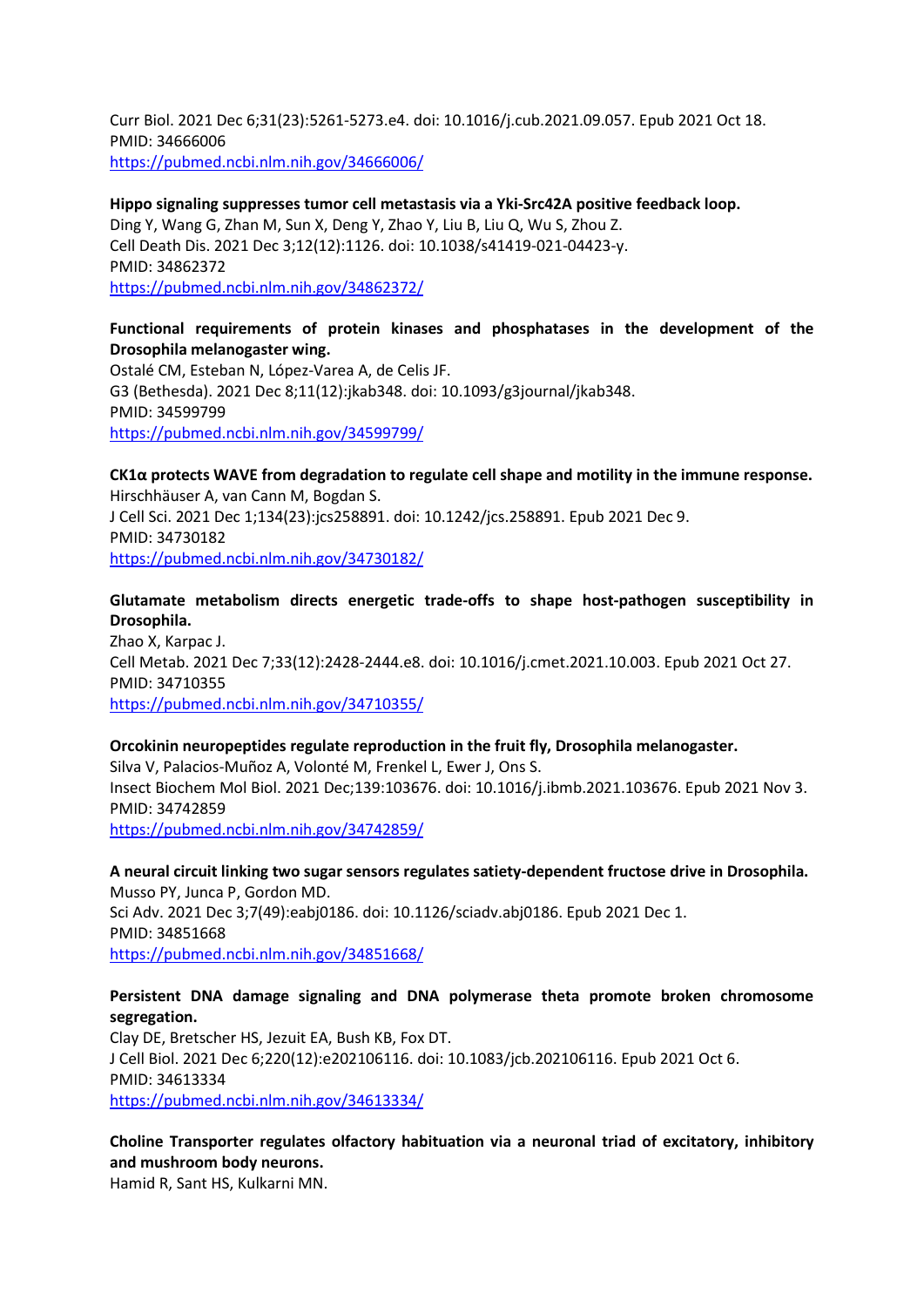PLoS Genet. 2021 Dec 16;17(12):e1009938. doi: 10.1371/journal.pgen.1009938. eCollection 2021 Dec. PMID: 34914708 <https://pubmed.ncbi.nlm.nih.gov/34914708/>

#### **The Pathophysiologic Role of Gelsolin in Chronic Kidney Disease: Focus on Podocytes.**

Yu CJ, Damaiyanti DW, Yan SJ, Wu CH, Tang MJ, Shieh DB, Liu PP, Liu PY. Int J Mol Sci. 2021 Dec 10;22(24):13281. doi: 10.3390/ijms222413281. PMID: 34948078 <https://pubmed.ncbi.nlm.nih.gov/34948078/>

#### **Dysregulated mitochondrial and cytosolic tRNA m1A methylation in Alzheimer's disease.**

Shafik AM, Zhou H, Lim J, Dickinson B, Jin P. Hum Mol Genet. 2021 Dec 13:ddab357. doi: 10.1093/hmg/ddab357. Online ahead of print. PMID: 34897434 <https://pubmed.ncbi.nlm.nih.gov/34897434/>

## **Complex Genetic Interactions between Piwi and HP1a in the Repression of Transposable Elements and Tissue-Specific Genes in the Ovarian Germline.**

Ilyin AA, Stolyarenko AD, Zenkin N, Klenov MS. Int J Mol Sci. 2021 Dec 14;22(24):13430. doi: 10.3390/ijms222413430. PMID: 34948223 <https://pubmed.ncbi.nlm.nih.gov/34948223/>

## **A cis-regulatory-directed pipeline for the identification of genes involved in cardiac development and disease.**

Nim HT, Dang L, Thiyagarajah H, Bakopoulos D, See M, Charitakis N, Sibbritt T, Eichenlaub MP, Archer SK, Fossat N, Burke RE, Tam PPL, Warr CG, Johnson TK, Ramialison M. Genome Biol. 2021 Dec 15;22(1):335. doi: 10.1186/s13059-021-02539-0. PMID: 34906219 <https://pubmed.ncbi.nlm.nih.gov/34906219/>

#### **Intermediate progenitor cells provide a transition between hematopoietic progenitors and their differentiated descendants.**

Spratford CM, Goins LM, Chi F, Girard JR, Macias SN, Ho VW, Banerjee U. Development. 2021 Dec 15;148(24):dev200216. doi: 10.1242/dev.200216. Epub 2021 Dec 17. PMID: 34918741 <https://pubmed.ncbi.nlm.nih.gov/34918741/>

#### **FARS2 deficiency in Drosophila reveals the developmental delay and seizure manifested by aberrant mitochondrial tRNA metabolism.**

Fan W, Jin X, Xu M, Xi Y, Lu W, Yang X, Guan MX, Ge W. Nucleic Acids Res. 2021 Dec 16;49(22):13108-13121. doi: 10.1093/nar/gkab1187. PMID: 34878141 <https://pubmed.ncbi.nlm.nih.gov/34878141/>

#### **The Drosophila Neprilysin 4 gene is essential for sperm function following sperm transfer to females.**

Ohsako T, Shirakami M, Oiwa K, Ibaraki K, Karr TL, Tomaru M, Sanuki R, Takano-Shimizu-Kouno T. Genes Genet Syst. 2021 Dec 16;96(4):177-186. doi: 10.1266/ggs.21-00024. Epub 2021 Sep 24. PMID: 34556622

<https://pubmed.ncbi.nlm.nih.gov/34556622/>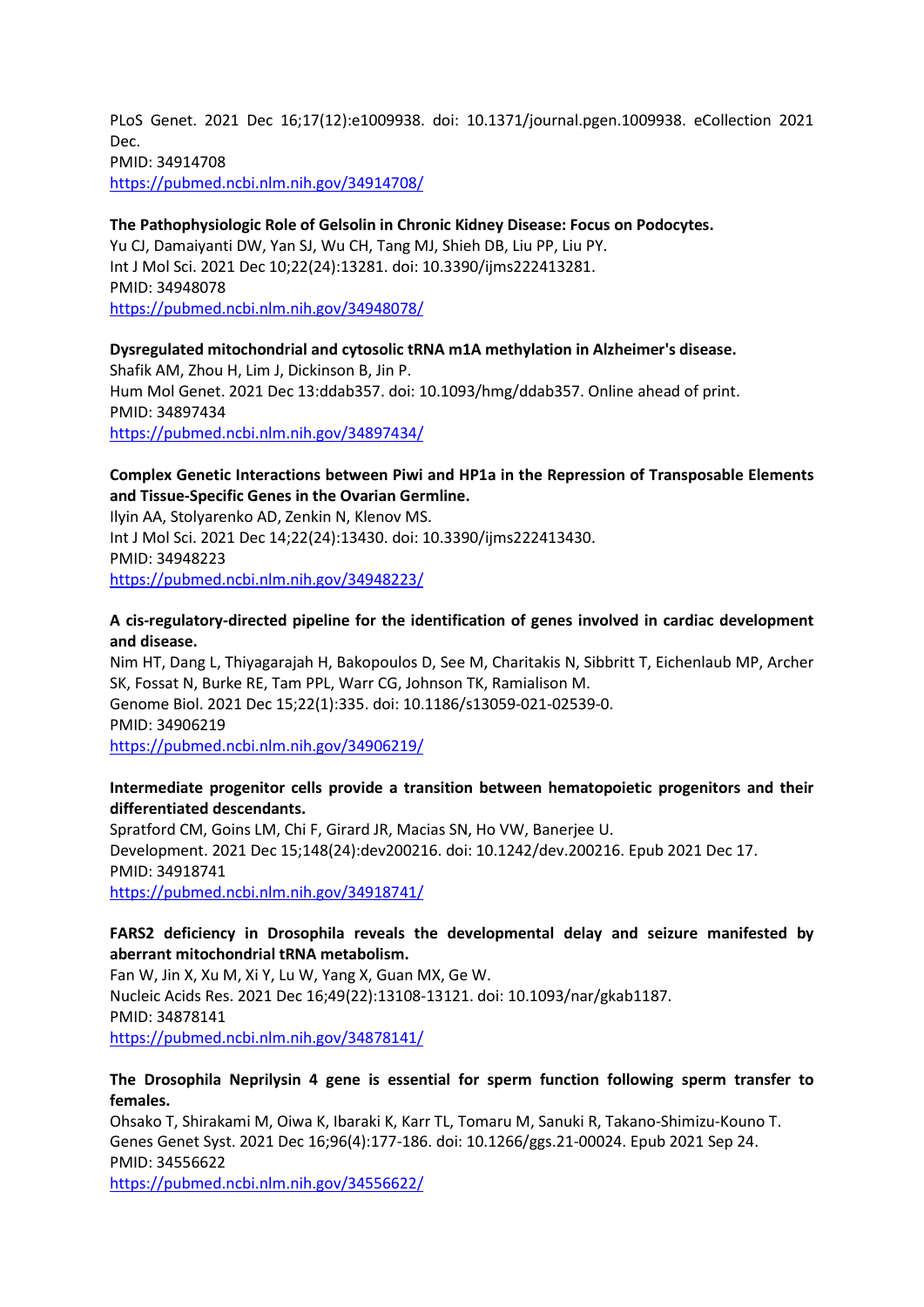#### **Sima, a Drosophila homolog of HIF-1α, in fat body tissue inhibits larval body growth by inducing Tribbles gene expression.**

Noguchi K, Yokozeki K, Tanaka Y, Suzuki Y, Nakajima K, Nishimura T, Goda N. Genes Cells. 2021 Dec 16. doi: 10.1111/gtc.12913. Online ahead of print. PMID: 34918430 <https://pubmed.ncbi.nlm.nih.gov/34918430/>

#### **Analyzing the integrity of oxidative phosphorylation complexes in Drosophila flight muscles.**

Murari A, Owusu-Ansah E. STAR Protoc. 2021 Dec 13;2(4):101021. doi: 10.1016/j.xpro.2021.101021. eCollection 2021 Dec 17. PMID: 34977670 <https://pubmed.ncbi.nlm.nih.gov/34977670/>

#### **cGMP signaling pathway that modulates NF-κB activation in innate immune responses.**

Kanoh H, Iwashita S, Kuraishi T, Goto A, Fuse N, Ueno H, Nimura M, Oyama T, Tang C, Watanabe R, Hori A, Momiuchi Y, Ishikawa H, Suzuki H, Nabe K, Takagaki T, Fukuzaki M, Tong LL, Yamada S, Oshima Y, Aigaki T, Dow JAT, Davies SA, Kurata S.

iScience. 2021 Nov 18;24(12):103473. doi: 10.1016/j.isci.2021.103473. eCollection 2021 Dec 17. PMID: 34988396

<https://pubmed.ncbi.nlm.nih.gov/34988396/>

#### **Neuropeptide F inhibits dopamine neuron interference of long-term memory consolidation in Drosophila.**

Feng KL, Weng JY, Chen CC, Abubaker MB, Lin HW, Charng CC, Lo CC, de Belle JS, Tully T, Lien CC, Chiang AS. iScience. 2021 Nov 25;24(12):103506. doi: 10.1016/j.isci.2021.103506. eCollection 2021 Dec 17. PMID: 34934925 <https://pubmed.ncbi.nlm.nih.gov/34934925/>

#### **Rapid and robust optogenetic control of gene expression in Drosophila.**

di Pietro F, Herszterg S, Huang A, Bosveld F, Alexandre C, Sancéré L, Pelletier S, Joudat A, Kapoor V, Vincent JP, Bellaïche Y. Dev Cell. 2021 Dec 20;56(24):3393-3404.e7. doi: 10.1016/j.devcel.2021.11.016. Epub 2021 Dec 7. PMID: 34879263 <https://pubmed.ncbi.nlm.nih.gov/34879263/>

#### **ClC-c regulates the proliferation of intestinal stem cells via the EGFR signalling pathway in Drosophila.**

Huang J, Sheng X, Zhuo Z, Xiao D, Wu K, Wan G, Chen H. Cell Prolif. 2022 Jan;55(1):e13173. doi: 10.1111/cpr.13173. Epub 2021 Dec 24. PMID: 34952996 <https://pubmed.ncbi.nlm.nih.gov/34952996/>

## **NAD kinase sustains lipogenesis and mitochondrial metabolismthrough fatty acid synthesis.** Xu M, Ding L, Liang J, Yang X, Liu Y, Wang Y, Ding M, Huang X. Cell Rep. 2021 Dec 28;37(13):110157. doi: 10.1016/j.celrep.2021.110157. PMID: 34965438 <https://pubmed.ncbi.nlm.nih.gov/34965438/>

#### **Orally acquired cyclic dinucleotides drive dSTING-dependent antiviral immunity in enterocytes.** Segrist E, Dittmar M, Gold B, Cherry S.

Cell Rep. 2021 Dec 28;37(13):110150. doi: 10.1016/j.celrep.2021.110150. PMID: 34965418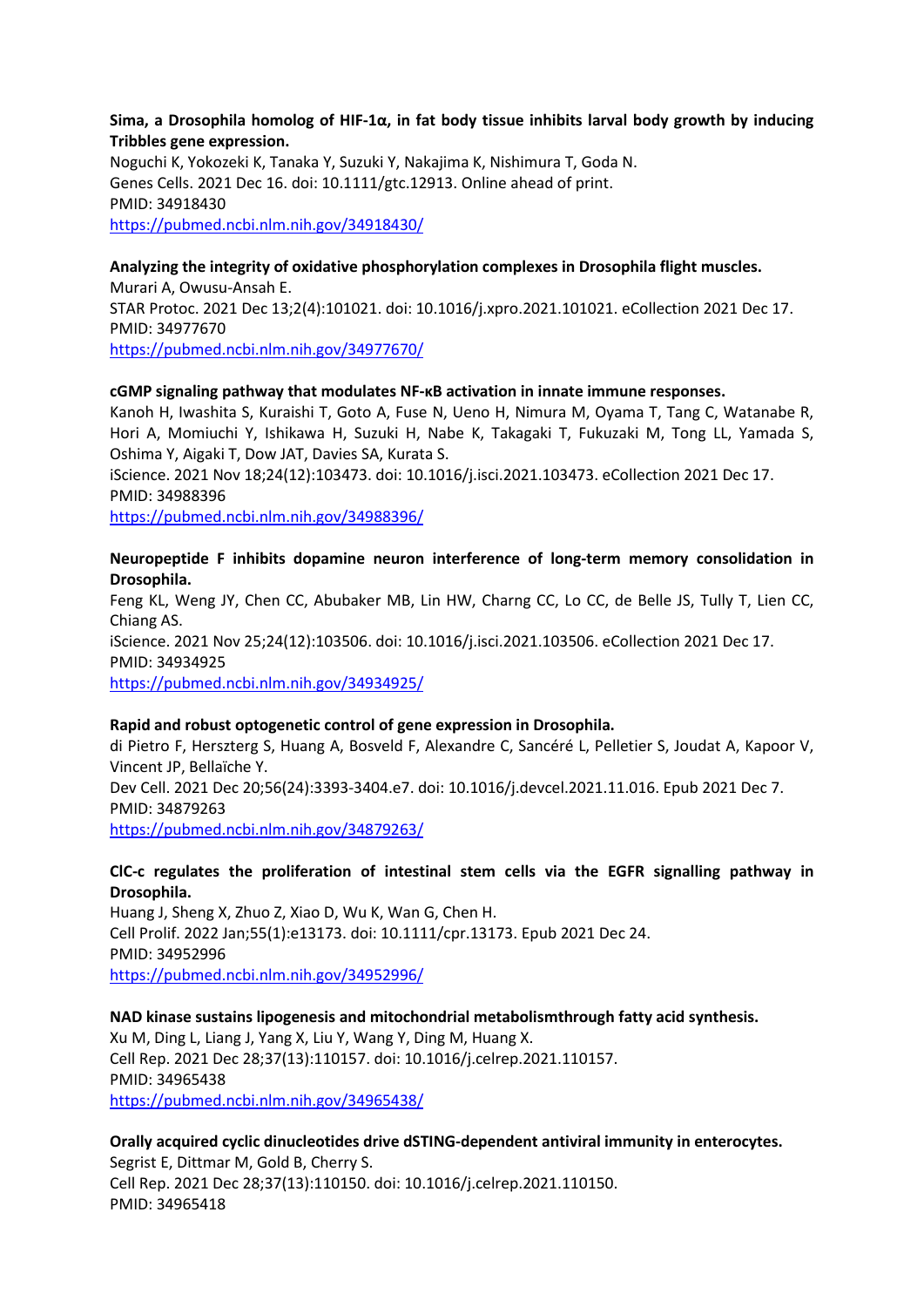#### <https://pubmed.ncbi.nlm.nih.gov/34965418/>

**Delilah, prospero, and D-Pax2 constitute a gene regulatory network essential for the development of functional proprioceptors.** Avetisyan A, Glatt Y, Cohen M, Timerman Y, Aspis N, Nachman A, Halachmi N, Preger-Ben Noon E, Salzberg A. Elife. 2021 Dec 29;10:e70833. doi: 10.7554/eLife.70833. PMID: 34964712 <https://pubmed.ncbi.nlm.nih.gov/34964712/>

**Molecular and Phenotypic Characterization Following RNAi Mediated Knockdown in Drosophila.** Mehta SJK, Joshi PA, Mishra RK. Bio Protoc. 2021 Feb 20;11(4):e3924. doi: 10.21769/BioProtoc.3924. eCollection 2021 Feb 20. PMID: 33732811 <https://pubmed.ncbi.nlm.nih.gov/33732811/>

#### **TDP-43 regulates GAD1 mRNA splicing and GABA signaling in Drosophila CNS.**

Romano G, Holodkov N, Klima R, Feiguin F. Sci Rep. 2021 Sep 21;11(1):18761. doi: 10.1038/s41598-021-98241-z. PMID: 34548578 <https://pubmed.ncbi.nlm.nih.gov/34548578/>

## **Scaffold polarity proteins Par3A and Par3B share redundant functions while Par3B acts independent of atypical protein kinase C/Par6 in podocytes to maintain the kidney filtration barrier.**

Koehler S, Odenthal J, Ludwig V, Unnersjö Jess D, Höhne M, Jüngst C, Grawe F, Helmstädter M, Janku JL, Bergmann C, Hoyer PF, Hagmann HH, Walz G, Bloch W, Niessen C, Schermer B, Wodarz A, Denholm B, Benzing T, Iden S, Brinkkoetter PT.

Kidney Int. 2021 Dec 17:S0085-2538(21)01150-9. doi: 10.1016/j.kint.2021.11.030. Online ahead of print.

PMID: 34929254

<https://pubmed.ncbi.nlm.nih.gov/34929254/>

#### **Injury-Induced Inhibition of Bystander Neurons Requires dSarm and Signaling from Glia.**

Hsu JM, Kang Y, Corty MM, Mathieson D, Peters OM, Freeman MR. Neuron. 2021 Feb 3;109(3):473-487.e5. doi: 10.1016/j.neuron.2020.11.012. Epub 2020 Dec 8. PMID: 33296670 <https://pubmed.ncbi.nlm.nih.gov/33296670/>

#### **Glial glucose fuels the neuronal pentose phosphate pathway for long-term memory.**

de Tredern E, Rabah Y, Pasquer L, Minatchy J, Plaçais PY, Preat T. Cell Rep. 2021 Aug 24;36(8):109620. doi: 10.1016/j.celrep.2021.109620. PMID: 34433052 <https://pubmed.ncbi.nlm.nih.gov/34433052/>

**A two-tier junctional mechanism drives simultaneous tissue folding and extension.** John A, Rauzi M. Dev Cell. 2021 May 17;56(10):1469-1483.e5. doi: 10.1016/j.devcel.2021.04.003. Epub 2021 Apr 22. PMID: 33891900 <https://pubmed.ncbi.nlm.nih.gov/33891900/>

**Ecdysone regulates Drosophila wing disc size via a TORC1 dependent mechanism.** Strassburger K, Lutz M, Müller S, Teleman AA.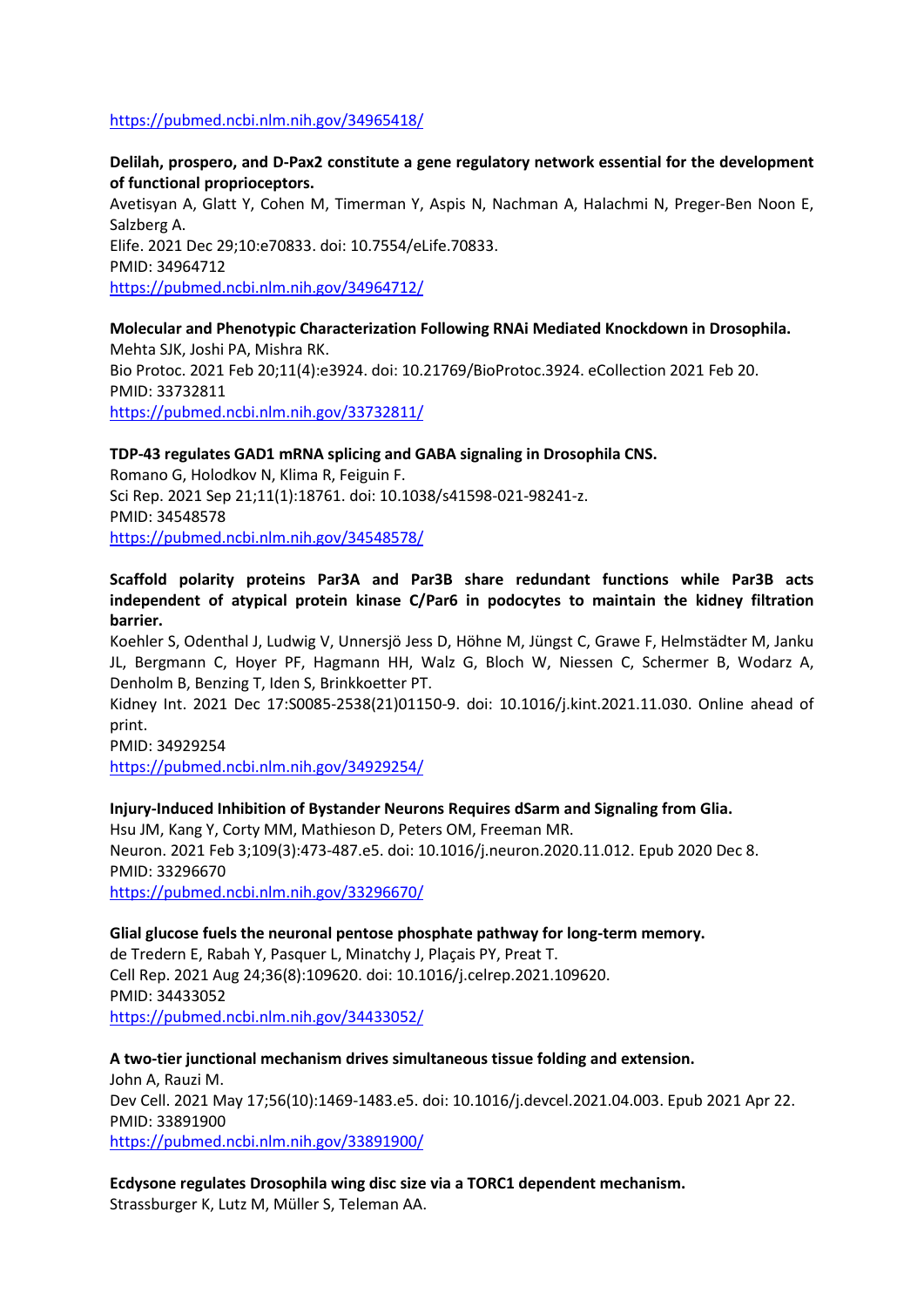Nat Commun. 2021 Nov 18;12(1):6684. doi: 10.1038/s41467-021-26780-0. PMID: 34795214 <https://pubmed.ncbi.nlm.nih.gov/34795214/>

#### **WSV056 Inhibits Shrimp Nitric Oxide Synthase Activity by Downregulating Litopenaeus vannamei Sepiapterin Reductase to Promote White Spot Syndrome Virus Replication.**

Wang W, Zheng Q, Yu C, Pan C, Luo P, Chen J. Front Microbiol. 2021 Dec 23;12:796049. doi: 10.3389/fmicb.2021.796049. eCollection 2021. PMID: 35003027 <https://pubmed.ncbi.nlm.nih.gov/35003027/>

## **AKH Signaling in D. melanogaster Alters Larval Development in a Nutrient-Dependent Manner That Influences Adult Metabolism.**

Hughson BN, Shimell M, O'Connor MB. Front Physiol. 2021 Feb 23;12:619219. doi: 10.3389/fphys.2021.619219. eCollection 2021. PMID: 33708137 <https://pubmed.ncbi.nlm.nih.gov/33708137/>

## **Consolidation and maintenance of long-term memory involve dual functions of the developmental regulator Apterous in clock neurons and mushroom bodies in the Drosophila brain.**

Inami S, Sato T, Kurata Y, Suzuki Y, Kitamoto T, Sakai T. PLoS Biol. 2021 Dec 3;19(12):e3001459. doi: 10.1371/journal.pbio.3001459. eCollection 2021 Dec. PMID: 34860826

<https://pubmed.ncbi.nlm.nih.gov/34860826/>

#### **Early Life Experience Shapes Male Behavior and Social Networks in Drosophila.**

Bentzur A, Ben-Shaanan S, Benichou JIC, Costi E, Levi M, Ilany A, Shohat-Ophir G. Curr Biol. 2021 Feb 8;31(3):486-501.e3. doi: 10.1016/j.cub.2020.10.060. Epub 2020 Nov 12. PMID: 33186552

<https://pubmed.ncbi.nlm.nih.gov/33186552/>

#### **Marf-mediated mitochondrial fusion is imperative for the development and functioning of indirect flight muscles (IFMs) in drosophila.**

Katti P, Rai M, Srivastava S, D'Silva P, Nongthomba U. Exp Cell Res. 2021 Feb 15;399(2):112486. doi: 10.1016/j.yexcr.2021.112486. Epub 2021 Jan 13. PMID: 33450208 <https://pubmed.ncbi.nlm.nih.gov/33450208/>

#### **Social perception of young adults prolongs the lifespan of aged Drosophila.**

Cho LC, Yu CC, Kao CF. NPJ Aging Mech Dis. 2021 Sep 1;7(1):21. doi: 10.1038/s41514-021-00073-8. PMID: 34471134

#### <https://pubmed.ncbi.nlm.nih.gov/34471134/>

**Asymmetric nuclear division in neural stem cells generates sibling nuclei that differ in size, envelope composition, and chromatin organization.**

Roubinet C, White IJ, Baum B. Curr Biol. 2021 Sep 27;31(18):3973-3983.e4. doi: 10.1016/j.cub.2021.06.063. Epub 2021 Jul 22. PMID: 34297912

#### <https://pubmed.ncbi.nlm.nih.gov/34297912/>

**Misregulation of Drosophila Sidestep Leads to Uncontrolled Wiring of the Adult Neuromuscular System and Severe Locomotion Defects.**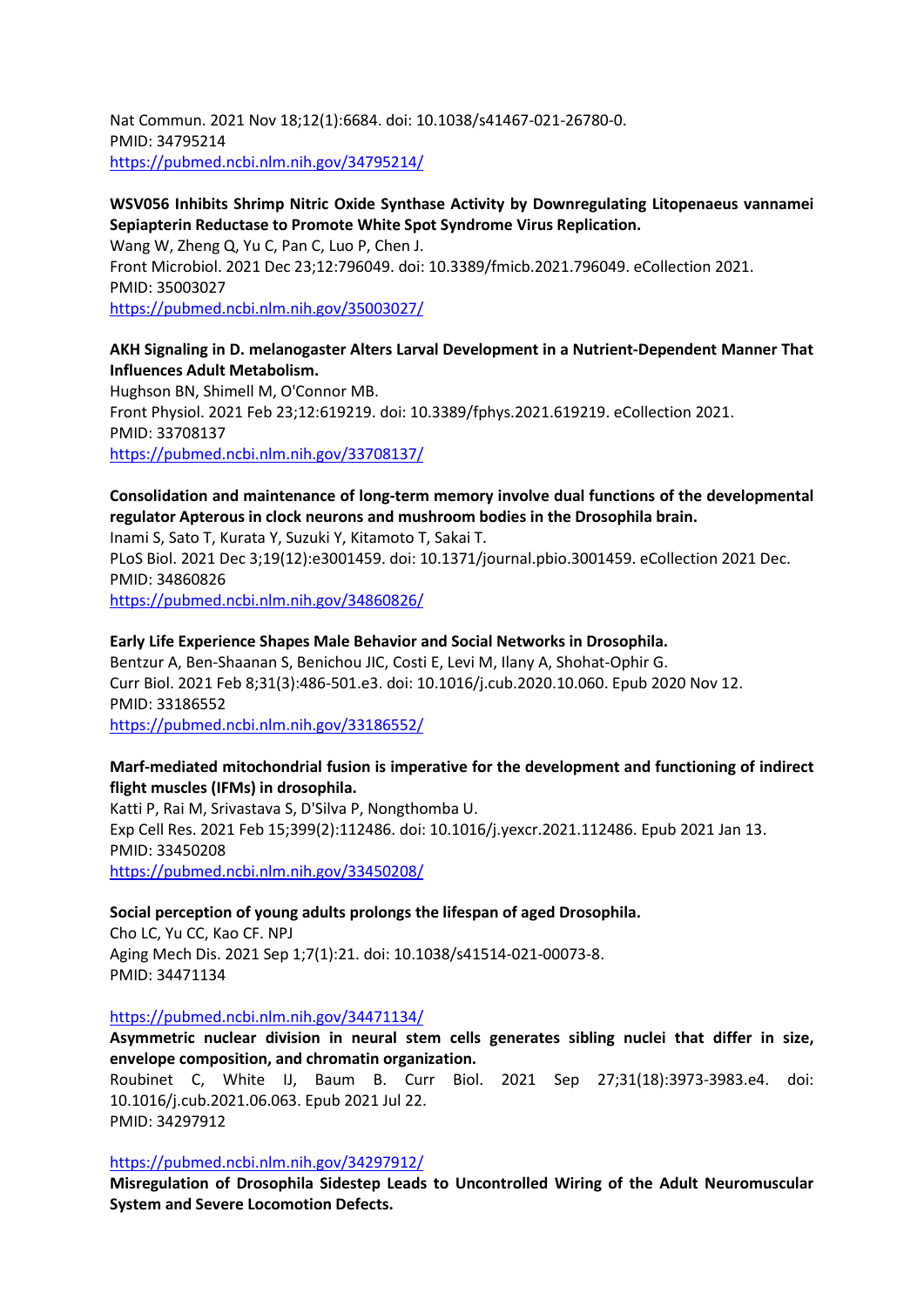Kinold JC, Brenner M, Aberle H. Front Neural Circuits. 2021 Jun 3;15:658791. doi: 10.3389/fncir.2021.658791. eCollection 2021. PMID: 34149366 <https://pubmed.ncbi.nlm.nih.gov/34149366/>

#### **The actin polymerization factor Diaphanous and the actin severing protein Flightless I collaborate to regulate sarcomere size.**

Deng S, Silimon RL, Balakrishnan M, Bothe I, Juros D, Soffar DB, Baylies MK. Dev Biol. 2021 Jan 1;469:12-25. doi: 10.1016/j.ydbio.2020.09.014. Epub 2020 Sep 25. PMID: 32980309 <https://pubmed.ncbi.nlm.nih.gov/32980309/>

#### **PKC98E Regulates Odorant Responses in Drosophila melanogaster.**

Poudel S, Guo H, Smith DP. J Neurosci. 2021 May 5;41(18):3948-3957. doi: 10.1523/JNEUROSCI.3019-20.2021. Epub 2021 Mar 31. PMID: 33789918 <https://pubmed.ncbi.nlm.nih.gov/33789918/>

#### **Identification of Rpd3 as a novel epigenetic regulator of Drosophila FIG 4, a Charcot-Marie-Tooth disease-causing gene.**

Muraoka Y, Nikaido A, Kowada R, Kimura H, Yamaguchi M, Yoshida H. Neuroreport. 2021 May 5;32(7):562-568. doi: 10.1097/WNR.0000000000001636. PMID: 33850086 <https://pubmed.ncbi.nlm.nih.gov/33850086/>

#### **Hecw controls oogenesis and neuronal homeostasis by promoting the liquid state of ribonucleoprotein particles.**

Fajner V, Giavazzi F, Sala S, Oldani A, Martini E, Napoletano F, Parazzoli D, Cesare G, Cerbino R, Maspero E, Vaccari T, Polo S. Nat Commun. 2021 Sep 16;12(1):5488. doi: 10.1038/s41467-021-25809-8. PMID: 34531401

<https://pubmed.ncbi.nlm.nih.gov/34531401/>

#### **Regulation of excitation-contraction coupling at the Drosophila neuromuscular junction.**

Ormerod KG, Scibelli AE, Littleton JT. J Physiol. 2022 Jan;600(2):349-372. doi: 10.1113/JP282092. Epub 2021 Dec 27. PMID: 34788476 <https://pubmed.ncbi.nlm.nih.gov/34788476/>

#### **Arf6 is necessary for senseless expression in response to wingless signalling during Drosophila wing development.**

Marcetteau J, Matusek T, Luton F, Thérond PP. Biol Open. 2021 Dec 1;10(12):bio058892. doi: 10.1242/bio.058892. Epub 2021 Dec 2. PMID: 34779478 <https://pubmed.ncbi.nlm.nih.gov/34779478/>

#### **Loss of function mutations in GEMIN5 cause a neurodevelopmental disorder.**

Kour S, Rajan DS, Fortuna TR, Anderson EN, Ward C, Lee Y, Lee S, Shin YB, Chae JH, Choi M, Siquier K, Cantagrel V, Amiel J, Stolerman ES, Barnett SS, Cousin MA, Castro D, McDonald K, Kirmse B, Nemeth AH, Rajasundaram D, Innes AM, Lynch D, Frosk P, Collins A, Gibbons M, Yang M, Desguerre I, Boddaert N, Gitiaux C, Rydning SL, Selmer KK, Urreizti R, Garcia-Oguiza A, Osorio AN, Verdura E, Pujol A, McCurry HR, Landers JE, Agnihotri S, Andriescu EC, Moody SB, Phornphutkul C, Sacoto MJG,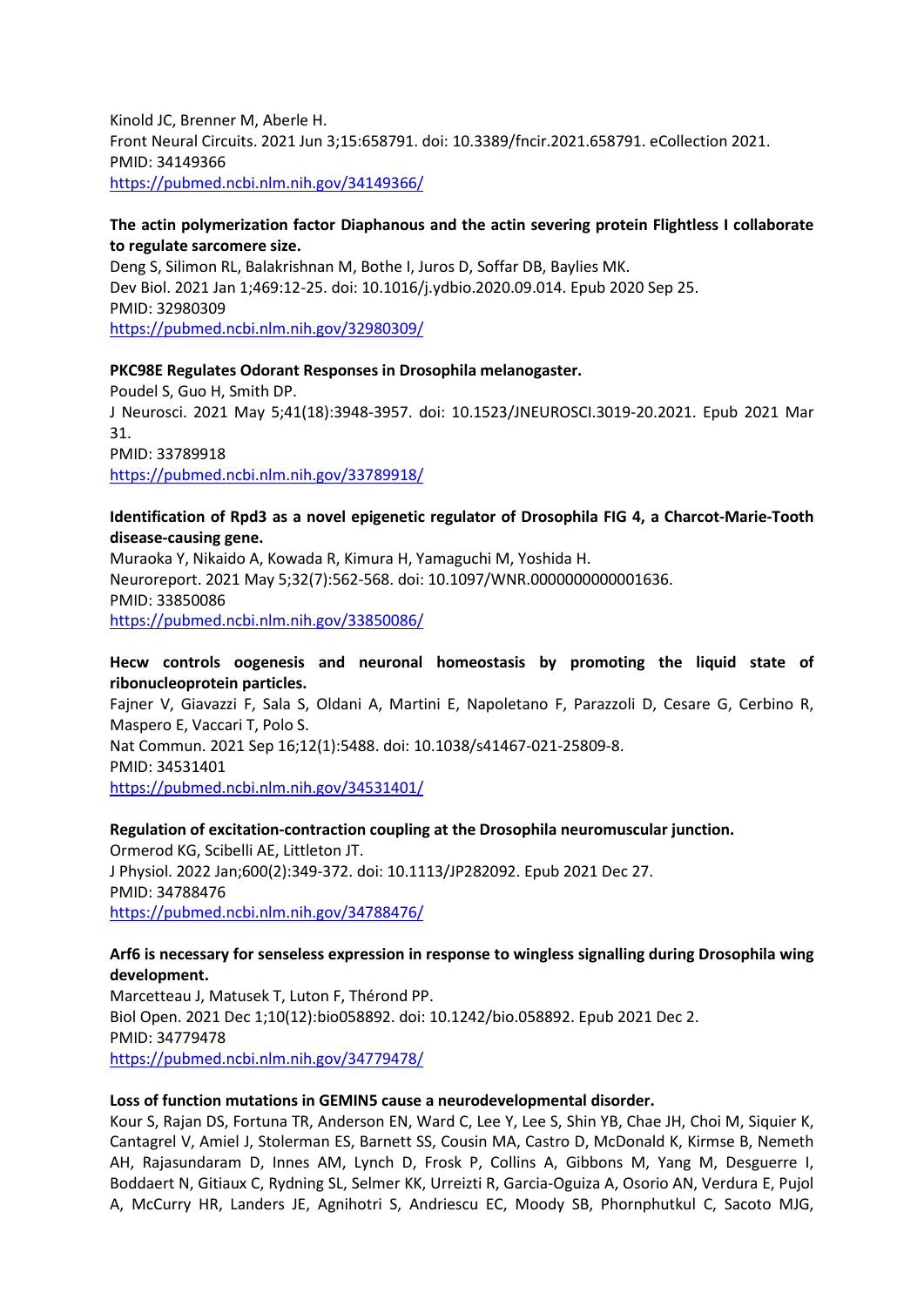Begtrup A, Houlden H, Kirschner J, Schorling D, Rudnik-Schöneborn S, Strom TM, Leiz S, Juliette K, Richardson R, Yang Y, Zhang Y, Wang M, Wang J, Wang X, Platzer K, Donkervoort S, Bönnemann CG, Wagner M, Issa MY, Elbendary HM, Stanley V, Maroofian R, Gleeson JG, Zaki MS, Senderek J, Pandey UB.

Nat Commun. 2021 May 7;12(1):2558. doi: 10.1038/s41467-021-22627-w. PMID: 33963192 <https://pubmed.ncbi.nlm.nih.gov/33963192/>

## **A Conserved Role for Asrij/OCIAD1 in Progenitor Differentiation and Lineage Specification Through Functional Interaction With the Regulators of Mitochondrial Dynamics.**

Ray A, Kamat K, Inamdar MS. Front Cell Dev Biol. 2021 Jul 6;9:643444. doi: 10.3389/fcell.2021.643444. eCollection 2021. PMID: 34295888 <https://pubmed.ncbi.nlm.nih.gov/34295888/>

#### **Differential metabolic sensitivity of insulin-like-response- and TORC1-dependent overgrowth in Drosophila fat cells.**

Devilliers M, Garrido D, Poidevin M, Rubin T, Le Rouzic A, Montagne J. Genetics. 2021 Mar 3;217(1):1-12. doi: 10.1093/genetics/iyaa010. PMID: 33683355 <https://pubmed.ncbi.nlm.nih.gov/33683355/>

#### **A genetic screen for Drosophila social isolation mutants and analysis of sex pistol.**

Eddison M. Sci Rep. 2021 Aug 30;11(1):17395. doi: 10.1038/s41598-021-96871-x. PMID: 34462500 <https://pubmed.ncbi.nlm.nih.gov/34462500/>

#### **The Membrane-Bound Notch Regulator Mnr Supports Notch Cleavage and Signaling Activity in Drosophila melanogaster.**

Nagel AC, Müller D, Zimmermann M, Preiss A. Biomolecules. 2021 Nov 10;11(11):1672. doi: 10.3390/biom11111672. PMID: 34827670 <https://pubmed.ncbi.nlm.nih.gov/34827670/>

#### **The vascular niche controls Drosophila hematopoiesis via fibroblast growth factor signaling.**

Destalminil-Letourneau M, Morin-Poulard I, Tian Y, Vanzo N, Crozatier M. Elife. 2021 Jan 4;10:e64672. doi: 10.7554/eLife.64672. PMID: 33395389 <https://pubmed.ncbi.nlm.nih.gov/33395389/>

## **Exploiting Drosophila melanogaster Wing Imaginal Disc Eversion to Screen for New EMT Effectors.**

Golenkina S, Manhire-Heath R, Murray MJ. Methods Mol Biol. 2021;2179:115-134. doi: 10.1007/978-1-0716-0779-4\_11. PMID: 32939717 <https://pubmed.ncbi.nlm.nih.gov/32939717/>

#### **Transporters and tubule crystals in the insect Malpighian tubule.**

Reynolds CJ, Turin DR, Romero MF. Curr Opin Insect Sci. 2021 Oct;47:82-89. doi: 10.1016/j.cois.2021.05.003. Epub 2021 May 24. PMID: 34044181 <https://pubmed.ncbi.nlm.nih.gov/34044181/>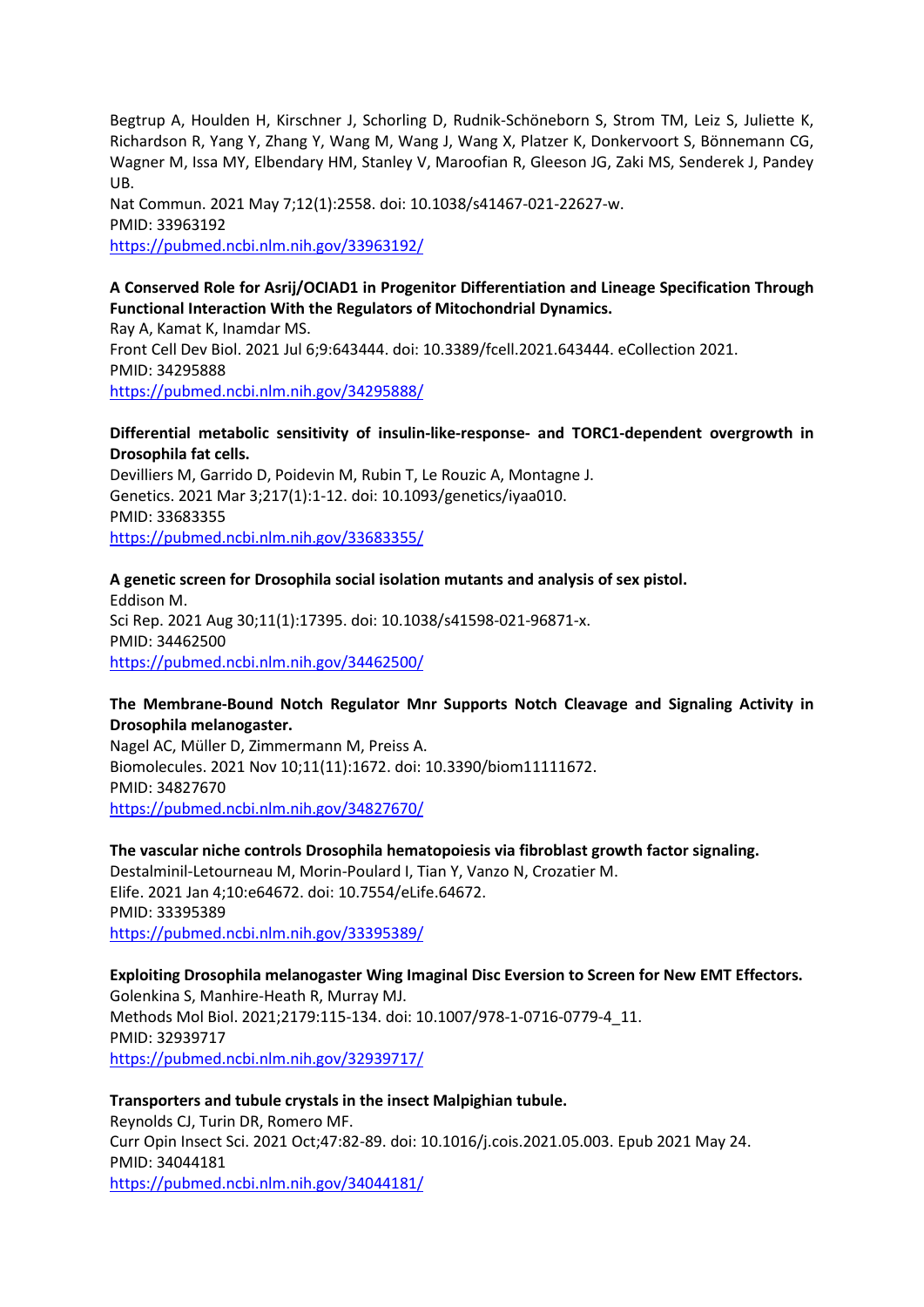#### **The E3 ubiquitin ligase component, Cereblon, is an evolutionarily conserved regulator of Wnt signaling.**

Shen C, Nayak A, Neitzel LR, Adams AA, Silver-Isenstadt M, Sawyer LM, Benchabane H, Wang H, Bunnag N, Li B, Wynn DT, Yang F, Garcia-Contreras M, Williams CH, Dakshanamurthy S, Hong CC, Ayad NG, Capobianco AJ, Ahmed Y, Lee E, Robbins DJ.

Nat Commun. 2021 Sep 6;12(1):5263. doi: 10.1038/s41467-021-25634-z.

PMID: 34489457

<https://pubmed.ncbi.nlm.nih.gov/34489457/>

## **Genetic Manipulation of sn-1-Diacylglycerol Lipase and CB1 Cannabinoid Receptor Gain-of-Function Uncover Neuronal 2-Linoleoyl Glycerol Signaling in Drosophila melanogaster.**

Tortoriello G, Beiersdorf J, Romani S, Williams G, Cameron GA, Mackie K, Williams MJ, Di Marzo V, Keimpema E, Doherty P, Harkany T.

Cannabis Cannabinoid Res. 2021 Apr 15;6(2):119-136. doi: 10.1089/can.2020.0010. eCollection 2021 Apr.

PMID: 33912677 <https://pubmed.ncbi.nlm.nih.gov/33912677/>

## **Anastral Spindle 3/Rotatin Stabilizes Sol narae and Promotes Cell Survival in Drosophila melanogaster.**

Cho DG, Lee SS, Cho KO. Mol Cells. 2021 Jan 31;44(1):13-25. doi: 10.14348/molcells.2020.0244. PMID: 33510049 <https://pubmed.ncbi.nlm.nih.gov/33510049/>

## **Ecdysone regulates the Drosophila imaginal disc epithelial barrier, determining the length of regeneration checkpoint delay.**

DaCrema D, Bhandari R, Karanja F, Yano R, Halme A. Development. 2021 Mar 19;148(6):dev195057. doi: 10.1242/dev.195057. PMID: 33658221 <https://pubmed.ncbi.nlm.nih.gov/33658221/>

## **Protein phosphatase 4 controls circadian clock dynamics by modulating CLOCK/BMAL1 activity.** Klemz S, Wallach T, Korge S, Rosing M, Klemz R, Maier B, Fiorenza NC, Kaymak I, Fritzsche AK, Herzog ED, Stanewsky R, Kramer A. Genes Dev. 2021 Aug 1;35(15-16):1161-1174. doi: 10.1101/gad.348622.121. Epub 2021 Jul 22. PMID: 34301769 <https://pubmed.ncbi.nlm.nih.gov/34301769/>

## **Systems and methods for monitoring and controlling drosophila activity.**

F Guo, H Jung, M Rosbash. US Patent 11,058,093, 2021 <https://patents.google.com/patent/US11058093B2/en>

## **A comprehensive in vivo screen for anti-apoptotic miRNAs indicates broad capacities for oncogenic synergy.**

Bejarano F, Chang CH, Sun K, Hagen JW, Deng WM, Lai EC. Dev Biol. 2021 Jul;475:10-20. doi: 10.1016/j.ydbio.2021.02.010. Epub 2021 Mar 1. PMID: 33662357 <https://pubmed.ncbi.nlm.nih.gov/33662357/>

**The transcription factor Xrp1 is required for PERK-mediated antioxidant gene induction in Drosophila.**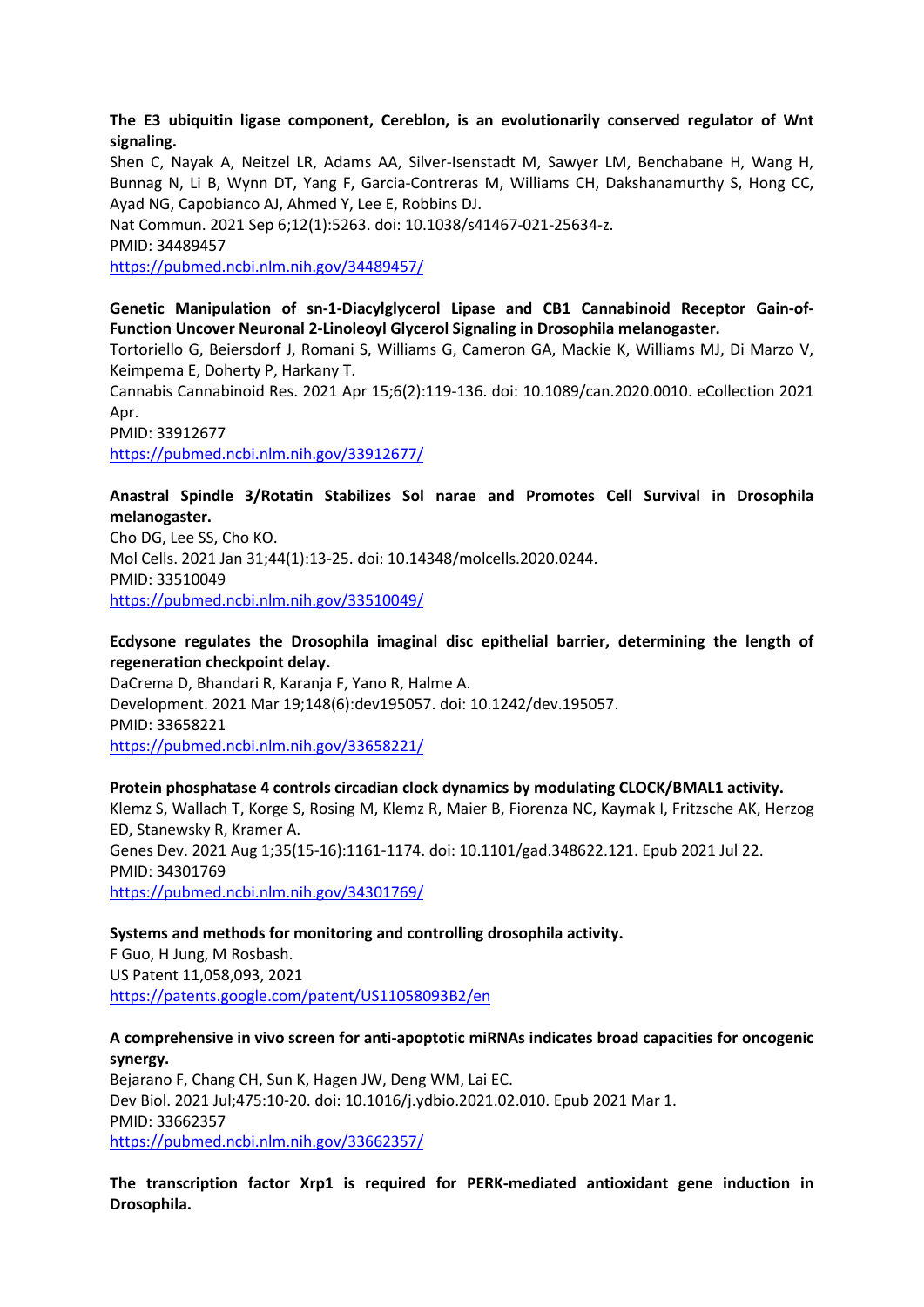Brown B, Mitra S, Roach FD, Vasudevan D, Ryoo HD. Elife. 2021 Oct 4;10:e74047. doi: 10.7554/eLife.74047. PMID: 34605405 <https://pubmed.ncbi.nlm.nih.gov/34605405/>

#### **Protein products of nonstop mRNA disrupt nucleolar homeostasis.**

Davis ZH, Mediani L, Antoniani F, Vinet J, Li S, Alberti S, Lu B, Holehouse AS, Carra S, Brandman O. Cell Stress Chaperones. 2021 May;26(3):549-561. doi: 10.1007/s12192-021-01200-w. Epub 2021 Feb 22. PMID: 33619693

<https://pubmed.ncbi.nlm.nih.gov/33619693/>

## **Drosophila O-GlcNAcase Mutants Reveal an Expanded Glycoproteome and Novel Growth and Longevity Phenotypes.**

Akan I, Halim A, Vakhrushev SY, Clausen H, Hanover JA. Cells. 2021 Apr 27;10(5):1026. doi: 10.3390/cells10051026. PMID: 33925313 <https://pubmed.ncbi.nlm.nih.gov/33925313/>

## **Sleep drive reconfigures wake-promoting clock circuitry to regulate adaptive behavior.**

Klose MK, Shaw PJ. PLoS Biol. 2021 Jun 30;19(6):e3001324. doi: 10.1371/journal.pbio.3001324. eCollection 2021 Jun. PMID: 34191802 <https://pubmed.ncbi.nlm.nih.gov/34191802/>

## **Transcriptomic and Genetic Analyses Identify the Krüppel-Like Factor Dar1 as a New Regulator of Tube-Shaped Long Tendon Development.**

Laurichesse Q, Moucaud B, Laddada L, Renaud Y, Jagla K, Soler C. Front Cell Dev Biol. 2021 Dec 16;9:747563. doi: 10.3389/fcell.2021.747563. eCollection 2021. PMID: 34977007

<https://pubmed.ncbi.nlm.nih.gov/34977007/>

## **Hherisomes, Hedgehog specialized recycling endosomes, are required for high level Hedgehog signaling and tissue growth.**

Pizette S, Matusek T, Herpers B, Thérond PP, Rabouille C. J Cell Sci. 2021 May 15;134(10):jcs258603. doi: 10.1242/jcs.258603. Epub 2021 May 24. PMID: 34028543 <https://pubmed.ncbi.nlm.nih.gov/34028543/>

## **A neuropeptidergic circuit gates selective escape behavior of Drosophila larvae.**

Imambocus BN, Zhou F, Formozov A, Wittich A, Tenedini FM, Hu C, Sauter K, Macarenhas Varela E, Herédia F, Casimiro AP, Macedo A, Schlegel P, Yang CH, Miguel-Aliaga I, Wiegert JS, Pankratz MJ, Gontijo AM, Cardona A, Soba P.

Curr Biol. 2022 Jan 10;32(1):149-163.e8. doi: 10.1016/j.cub.2021.10.069. Epub 2021 Nov 18. PMID: 34798050 <https://pubmed.ncbi.nlm.nih.gov/34798050/>

## **Conditional CRISPR-Cas Genome Editing in Drosophila to Generate Intestinal Tumors.**

Bahuguna S, Redhai S, Zhou J, Wang T, Port F, Boutros M. Cells. 2021 Nov 13;10(11):3156. doi: 10.3390/cells10113156. PMID: 34831379 <https://pubmed.ncbi.nlm.nih.gov/34831379/>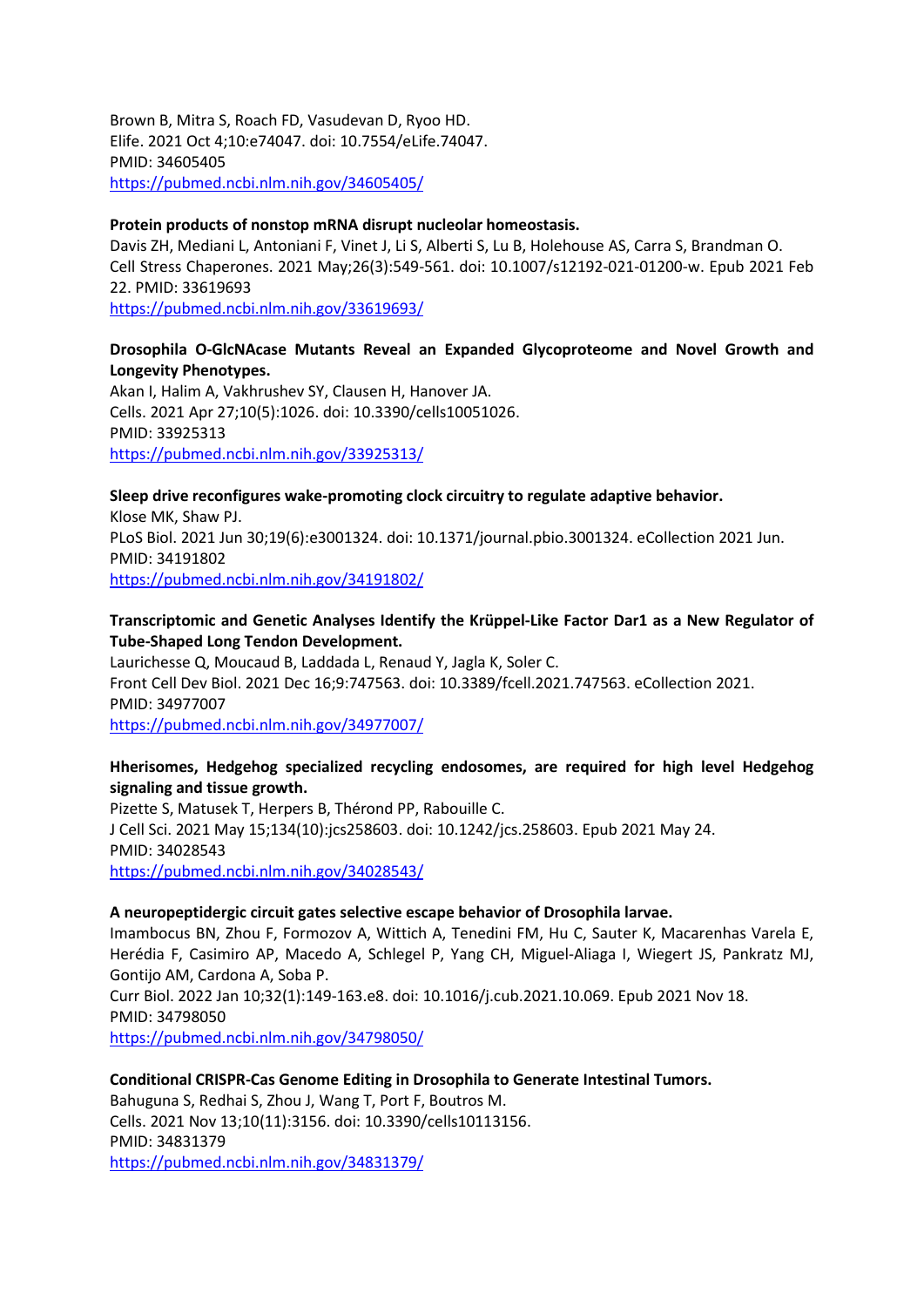#### **In vivo antagonistic role of the Human T-Cell Leukemia Virus Type 1 regulatory proteins Tax and HBZ.**

Akkouche A, Moodad S, Hleihel R, Skayneh H, Chambeyron S, El Hajj H, Bazarbachi A. PLoS Pathog. 2021 Jan 20;17(1):e1009219. doi: 10.1371/journal.ppat.1009219. eCollection 2021 Jan. PMID: 33471856 <https://pubmed.ncbi.nlm.nih.gov/33471856/>

#### **Extracellular spreading of Wingless is required for Drosophila oogenesis.**

Wang X, LaFever KS, Waghmare I, Page-McCaw A. PLoS Genet. 2021 Apr 2;17(4):e1009469. doi: 10.1371/journal.pgen.1009469. eCollection 2021 Apr. PMID: 33798197 <https://pubmed.ncbi.nlm.nih.gov/33798197/>

#### **Dpp and Hedgehog promote the glial response to neuronal apoptosis in the developing Drosophila visual system.**

Velarde SB, Quevedo A, Estella C, Baonza A. PLoS Biol. 2021 Aug 11;19(8):e3001367. doi: 10.1371/journal.pbio.3001367. eCollection 2021 Aug. PMID: 34379617 <https://pubmed.ncbi.nlm.nih.gov/34379617/>

#### **Loss of swiss cheese in Neurons Contributes to Neurodegeneration with Mitochondria Abnormalities, Reactive Oxygen Species Acceleration and Accumulation of Lipid Droplets in Drosophila Brain.**

Melentev PA, Ryabova EV, Surina NV, Zhmujdina DR, Komissarov AE, Ivanova EA, Boltneva NP, Makhaeva GF, Sliusarenko MI, Yatsenko AS, Mohylyak II, Matiytsiv NP, Shcherbata HR, Sarantseva SV. Int J Mol Sci. 2021 Jul 31;22(15):8275. doi: 10.3390/ijms22158275. PMID: 34361042

<https://pubmed.ncbi.nlm.nih.gov/34361042/>

#### **Drosophila Activin signaling promotes muscle growth through InR/TORC1-dependent and independent processes.**

Kim MJ, O'Connor MB. Development. 2021 Jan 10;148(1):dev190868. doi: 10.1242/dev.190868. PMID: 33234715 <https://pubmed.ncbi.nlm.nih.gov/33234715/>

#### **Multi-ethnic GWAS and meta-analysis of sleep quality identify MPP6 as a novel gene that functions in sleep center neurons.**

Khoury S, Wang QP, Parisien M, Gris P, Bortsov AV, Linnstaedt SD, McLean SA, Tungate AS, Sofer T, Lee J, Louie T, Redline S, Kaunisto MA, Kalso EA, Munter HM, Nackley AG, Slade GD, Smith SB, Zaykin DV, Fillingim RB, Ohrbach R, Greenspan JD, Maixner W, Neely GG, Diatchenko L. Sleep. 2021 Mar 12;44(3):zsaa211. doi: 10.1093/sleep/zsaa211. PMID: 33034629 <https://pubmed.ncbi.nlm.nih.gov/33034629/>

#### **The cAMP effector PKA mediates Moody GPCR signaling in Drosophila blood-brain barrier formation and maturation.**

Li X, Fetter R, Schwabe T, Jung C, Liu L, Steller H, Gaul U. Elife. 2021 Aug 12;10:e68275. doi: 10.7554/eLife.68275. PMID: 34382936 <https://pubmed.ncbi.nlm.nih.gov/34382936/>

#### **The RNA helicase Ddx52 functions as a growth switch in juvenile zebrafish.**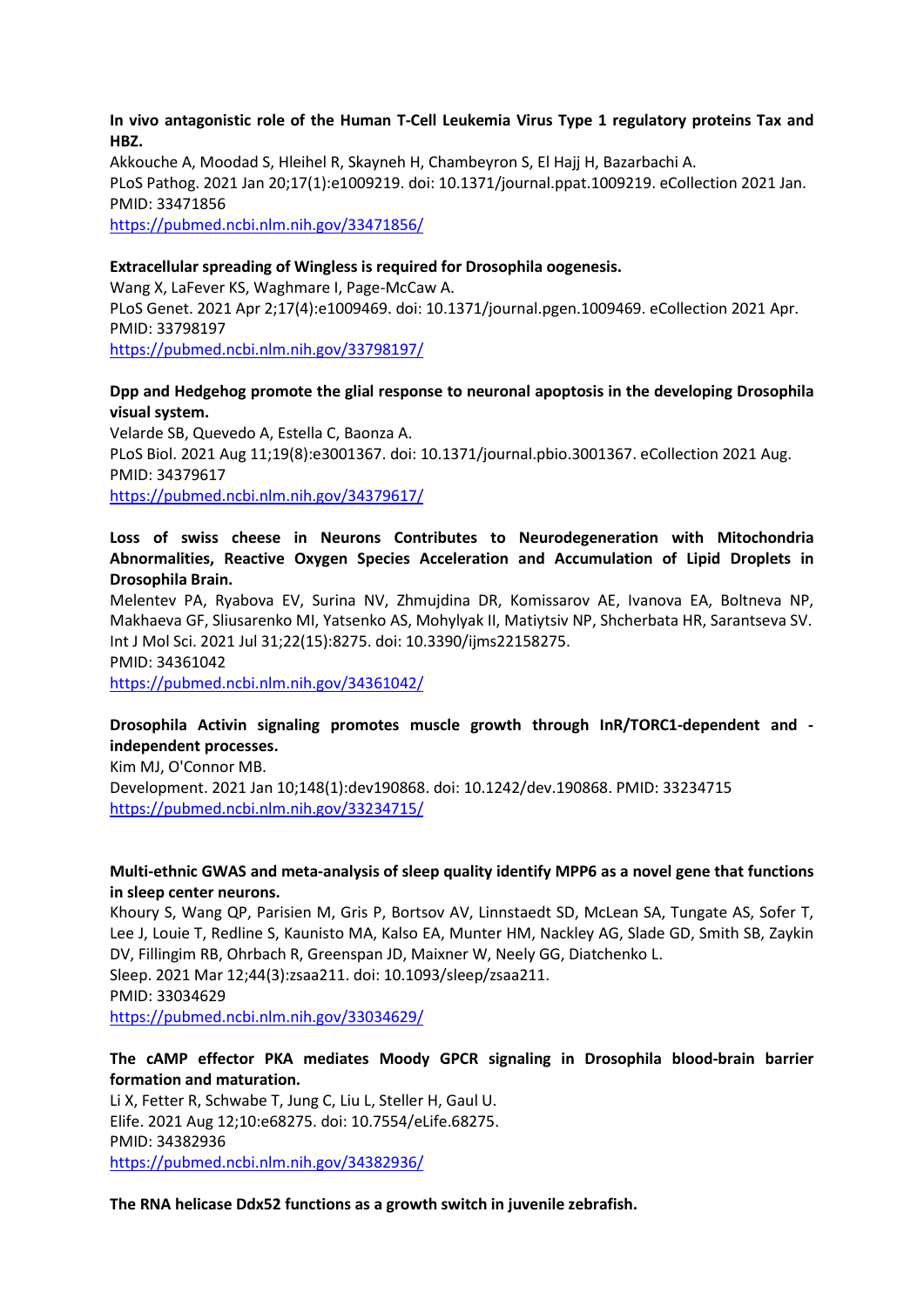Tseng TL, Wang YT, Tsao CY, Ke YT, Lee YC, Hsu HJ, Poss KD, Chen CH. Development. 2021 Aug 1;148(15):dev199578. doi: 10.1242/dev.199578. Epub 2021 Jul 29. PMID: 34323273 <https://pubmed.ncbi.nlm.nih.gov/34323273/>

#### **Adipose triglyceride lipase protects renal cell endocytosis in a Drosophila dietary model of chronic kidney disease.**

Lubojemska A, Stefana MI, Sorge S, Bailey AP, Lampe L, Yoshimura A, Burrell A, Collinson L, Gould AP. PLoS Biol. 2021 May 4;19(5):e3001230. doi: 10.1371/journal.pbio.3001230. eCollection 2021 May. PMID: 33945525

<https://pubmed.ncbi.nlm.nih.gov/33945525/>

## **A modifier screen identifies regulators of cytoskeletal architecture as mediators of Shroomdependent changes in tissue morphology.**

Hildebrand JD, Leventry AD, Aideyman OP, Majewski JC, Haddad JA, Bisi DC, Kaufmann N. Biol Open. 2021 Feb 3;10(2):bio055640. doi: 10.1242/bio.055640. PMID: 33504488 <https://pubmed.ncbi.nlm.nih.gov/33504488/>

#### **Protein Phosphatase 4 Negatively Regulates the Immune Deficiency-NF-κB Pathway during the Drosophila Immune Response.**

Salem Wehbe L, Barakat D, Acker A, El Khoury R, Reichhart JM, Matt N, El Chamy L. J Immunol. 2021 Sep 15;207(6):1616-1626. doi: 10.4049/jimmunol.1901497. Epub 2021 Aug 27. PMID: 34452932 <https://pubmed.ncbi.nlm.nih.gov/34452932/>

#### **Homeostatic Depression Shows Heightened Sensitivity to Synaptic Calcium.**

Yeates CJ, Frank CA. Front Cell Neurosci. 2021 May 7;15:618393. doi: 10.3389/fncel.2021.618393. eCollection 2021. PMID: 34025355 <https://pubmed.ncbi.nlm.nih.gov/34025355/>

#### **Tissue fluidity mediated by adherens junction dynamics promotes planar cell polarity-driven ommatidial rotation.**

Founounou N, Farhadifar R, Collu GM, Weber U, Shelley MJ, Mlodzik M. Nat Commun. 2021 Nov 30;12(1):6974. doi: 10.1038/s41467-021-27253-0. PMID: 34848713 <https://pubmed.ncbi.nlm.nih.gov/34848713/>

## **A unified mechanism for the control of Drosophila wing growth by the morphogens Decapentaplegic and Wingless.**

Zecca M, Struhl G. PLoS Biol. 2021 Mar 3;19(3):e3001111. doi: 10.1371/journal.pbio.3001111. eCollection 2021 Mar. PMID: 33657096 <https://pubmed.ncbi.nlm.nih.gov/33657096/>

## **Epigenetic regulator Stuxnet modulates octopamine effect on sleep through a Stuxnet-Polycomb-Octβ2R cascade.**

Zhao Z, Zhao X, He T, Wu X, Lv P, Zhu AJ, Du J. EMBO Rep. 2021 Feb 3;22(2):e47910. doi: 10.15252/embr.201947910. Epub 2021 Jan 7. PMID: 33410264 <https://pubmed.ncbi.nlm.nih.gov/33410264/>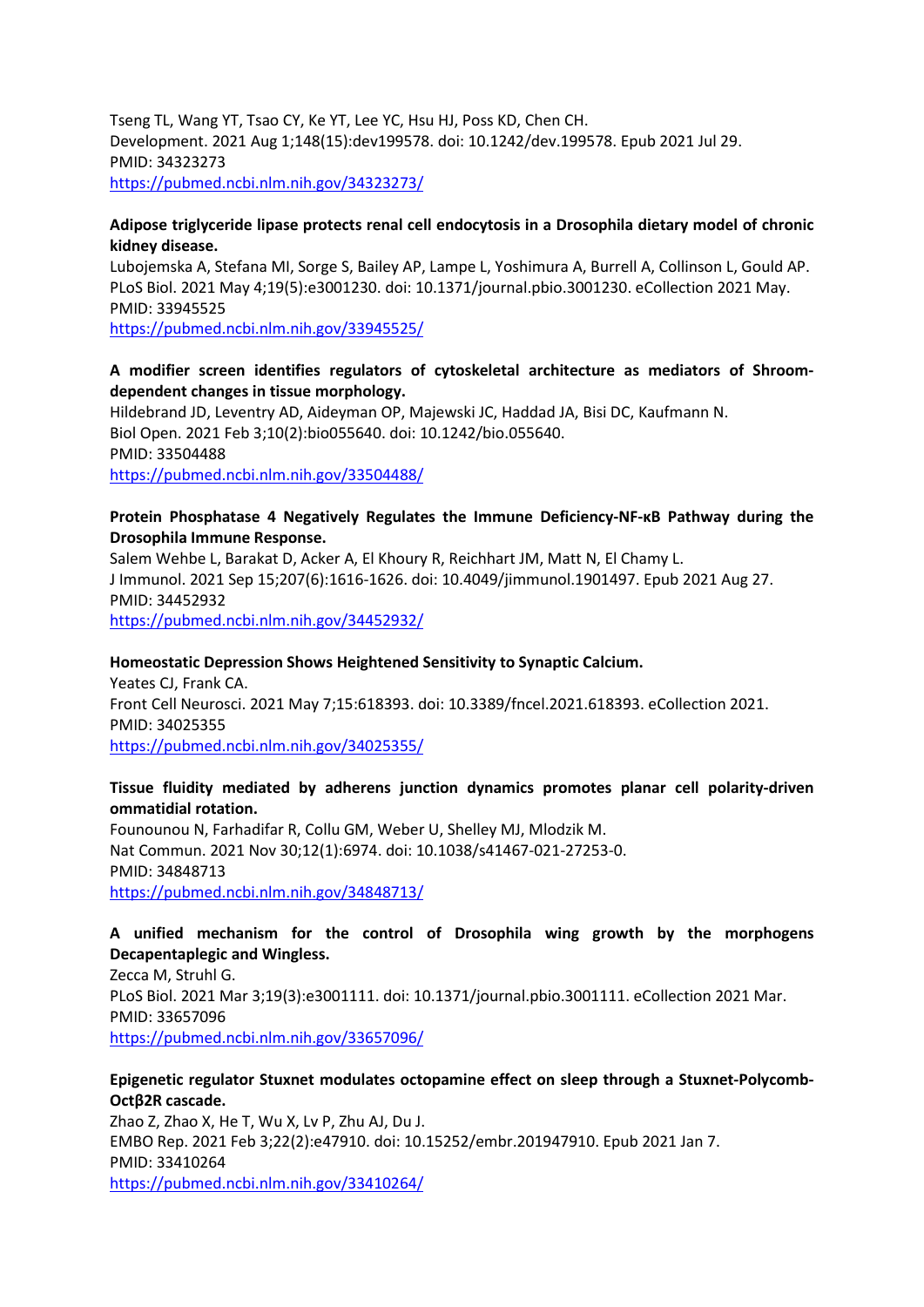## **TNPO2 variants associate with human developmental delays, neurologic deficits, and dysmorphic features and alter TNPO2 activity in Drosophila.**

Goodman LD, Cope H, Nil Z, Ravenscroft TA, Charng WL, Lu S, Tien AC, Pfundt R, Koolen DA, Haaxma CA, Veenstra-Knol HE, Wassink-Ruiter JSK, Wevers MR, Jones M, Walsh LE, Klee VH, Theunis M, Legius E, Steel D, Barwick KES, Kurian MA, Mohammad SS, Dale RC, Terhal PA, van Binsbergen E, Kirmse B, Robinette B, Cogné B, Isidor B, Grebe TA, Kulch P, Hainline BE, Sapp K, Morava E, Klee EW, Macke EL, Trapane P, Spencer C, Si Y, Begtrup A, Moulton MJ, Dutta D, Kanca O; Undiagnosed Diseases Network, Wangler MF, Yamamoto S, Bellen HJ, Tan QK.

Am J Hum Genet. 2021 Sep 2;108(9):1669-1691. doi: 10.1016/j.ajhg.2021.06.019. Epub 2021 Jul 26. PMID: 34314705

<https://pubmed.ncbi.nlm.nih.gov/34314705/>

#### **New regulators of Drosophila eye development identified from temporal transcriptome changes.**

Quiquand M, Rimesso G, Qiao N, Suo S, Zhao C, Slattery M, White KP, Han JJ, Baker NE. Genetics. 2021 Apr 15;217(4):iyab007. doi: 10.1093/genetics/iyab007. PMID: 33681970 <https://pubmed.ncbi.nlm.nih.gov/33681970/>

## **Mitochondria Dysfunction in Frontotemporal Dementia/Amyotrophic Lateral Sclerosis: Lessons From Drosophila Models.**

Anoar S, Woodling NS, Niccoli T. Front Neurosci. 2021 Nov 24;15:786076. doi: 10.3389/fnins.2021.786076. eCollection 2021. PMID: 34899176 <https://pubmed.ncbi.nlm.nih.gov/34899176/>

## **An actin-related protein that is most highly expressed in Drosophila testes is critical for embryonic development.**

Schroeder CM, Tomlin SA, Mejia Natividad I, Valenzuela JR, Young JM, Malik HS. Elife. 2021 Jul 20;10:e71279. doi: 10.7554/eLife.71279. PMID: 34282725 <https://pubmed.ncbi.nlm.nih.gov/34282725/>

## **MACF1 controls skeletal muscle function through the microtubule-dependent localization of extrasynaptic myonuclei and mitochondria biogenesis.**

Ghasemizadeh A, Christin E, Guiraud A, Couturier N, Abitbol M, Risson V, Girard E, Jagla C, Soler C, Laddada L, Sanchez C, Jaque-Fernandez FI, Jacquemond V, Thomas JL, Lanfranchi M, Courchet J, Gondin J, Schaeffer L, Gache V.

Elife. 2021 Aug 27;10:e70490. doi: 10.7554/eLife.70490.

PMID: 34448452

<https://pubmed.ncbi.nlm.nih.gov/34448452/>

#### **chinmo-mutant spermatogonial stem cells cause mitotic drive by evicting non-mutant neighbors from the niche.**

Tseng CY, Burel M, Cammer M, Harsh S, Flaherty MS, Baumgartner S, Bach EA. Dev Cell. 2022 Jan 10;57(1):80-94.e7. doi: 10.1016/j.devcel.2021.12.004. Epub 2021 Dec 22. PMID: 34942115 <https://pubmed.ncbi.nlm.nih.gov/34942115/>

# **State-of-the-art CRISPR for in vivo and cell-based studies in Drosophila.**

Zirin J, Bosch J, Viswanatha R, Mohr SE, Perrimon N. Trends Genet. 2021 Dec 18:S0168-9525(21)00336-X. doi: 10.1016/j.tig.2021.11.006. Online ahead of print. PMID: 34933779 <https://pubmed.ncbi.nlm.nih.gov/34933779/>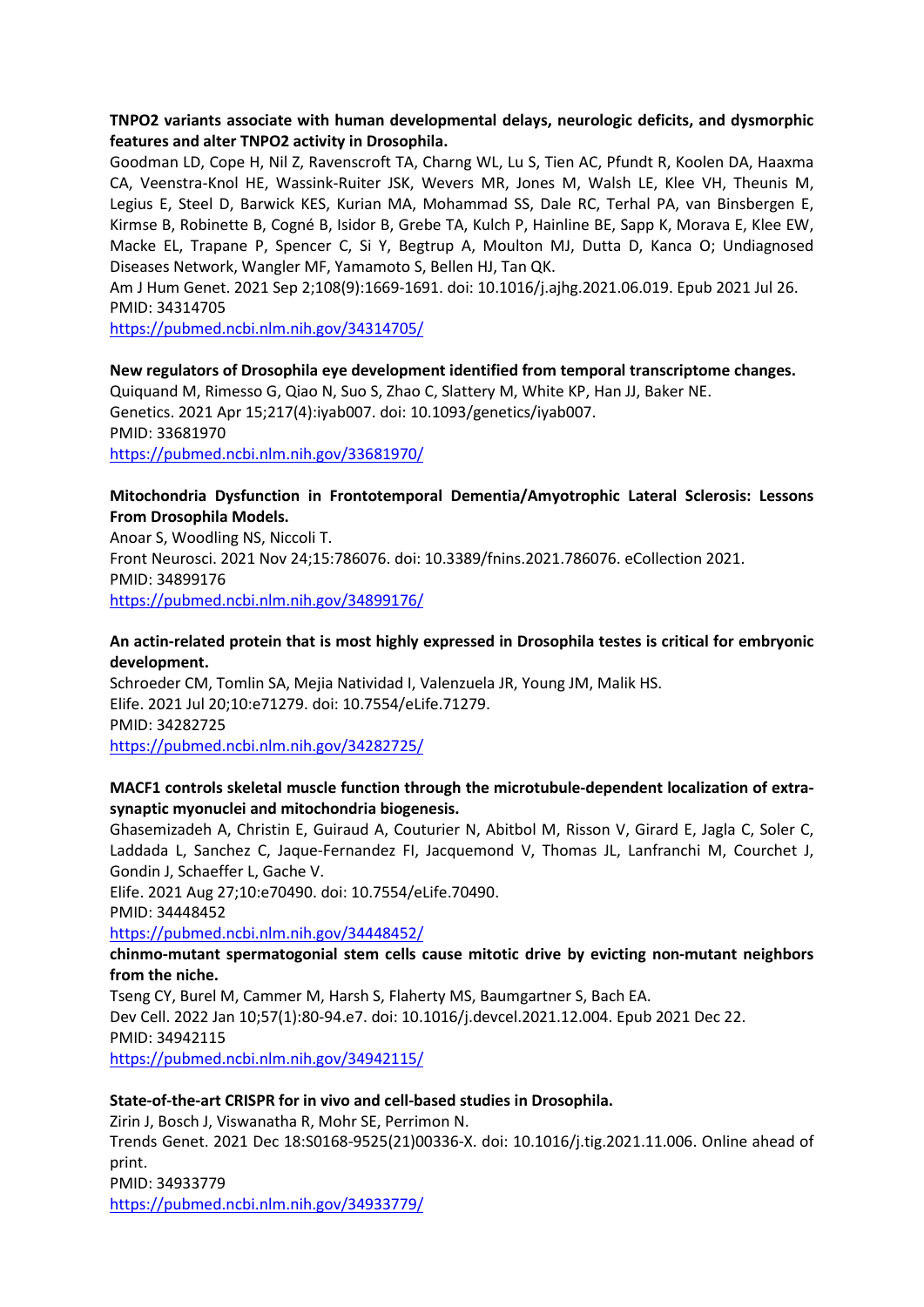#### **Differential effects of commensal bacteria on progenitor cell adhesion, division symmetry and tumorigenesis in the Drosophila intestine.**

Ferguson M, Petkau K, Shin M, Galenza A, Fast D, Foley E. Development. 2021 Mar 9;148(5):dev186106. doi: 10.1242/dev.186106. PMID: 33593820 <https://pubmed.ncbi.nlm.nih.gov/33593820/>

## **TDP-43 proteinopathy alters the ribosome association of multiple mRNAs including the glypican Dally-like protein (Dlp)/GPC6.**

Lehmkuhl EM, Loganathan S, Alsop E, Blythe AD, Kovalik T, Mortimore NP, Barrameda D, Kueth C, Eck RJ, Siddegowda BB, Joardar A, Ball H, Macias ME, Bowser R, Van Keuren-Jensen K, Zarnescu DC. Acta Neuropathol Commun. 2021 Mar 24;9(1):52. doi: 10.1186/s40478-021-01148-z. PMID: 33762006 <https://pubmed.ncbi.nlm.nih.gov/33762006/>

## **Genetic Screen in Adult Drosophila Reveals That dCBP Depletion in Glial Cells Mitigates Huntington Disease Pathology through a Foxo-Dependent Pathway.**

Martin E, Heidari R, Monnier V, Tricoire H. Int J Mol Sci. 2021 Apr 9;22(8):3884. doi: 10.3390/ijms22083884. PMID: 33918672 <https://pubmed.ncbi.nlm.nih.gov/33918672/>

#### **Hox dosage contributes to flight appendage morphology in Drosophila.**

Paul R, Giraud G, Domsch K, Duffraisse M, Marmigère F, Khan S, Vanderperre S, Lohmann I, Stoks R, Shashidhara LS, Merabet S.

Nat Commun. 2021 May 17;12(1):2892. doi: 10.1038/s41467-021-23293-8. PMID: 34001903 <https://pubmed.ncbi.nlm.nih.gov/34001903/>

#### **Drosophila ss(Heavy)-Spectrin is required in polarized ensheathing glia that form a diffusion-barrier around the neuropil.**

Pogodalla N, Kranenburg H, Rey S, Rodrigues S, Cardona A, Klämbt C. Nat Commun. 2021 Nov 4;12(1):6357. doi: 10.1038/s41467-021-26462-x. PMID: 34737284 <https://pubmed.ncbi.nlm.nih.gov/34737284/>

## **Using CRISPR-Cas9-based genome engineering tools in Drosophila melanogaster.**

Trivedi D. Prog Mol Biol Transl Sci. 2021;180:85-121. doi: 10.1016/bs.pmbts.2021.01.006. Epub 2021 Feb 15. PMID: 33934839 <https://pubmed.ncbi.nlm.nih.gov/33934839/>

#### **DIlp7-Producing Neurons Regulate Insulin-Producing Cells in Drosophila.**

Prince E, Kretzschmar J, Trautenberg LC, Broschk S, Brankatschk M. Front Physiol. 2021 Jul 27;12:630390. doi: 10.3389/fphys.2021.630390. eCollection 2021. PMID: 34385929 <https://pubmed.ncbi.nlm.nih.gov/34385929/>

## **A Protein-trap allele reveals roles for Drosophila ATF4 in photoreceptor degeneration, oogenesis and wing development.**

Vasudevan D, Katow H, Huang HW, Tang G, Ryoo HD. Dis Model Mech. 2021 Dec 17:dmm.049119. doi: 10.1242/dmm.049119. Online ahead of print.